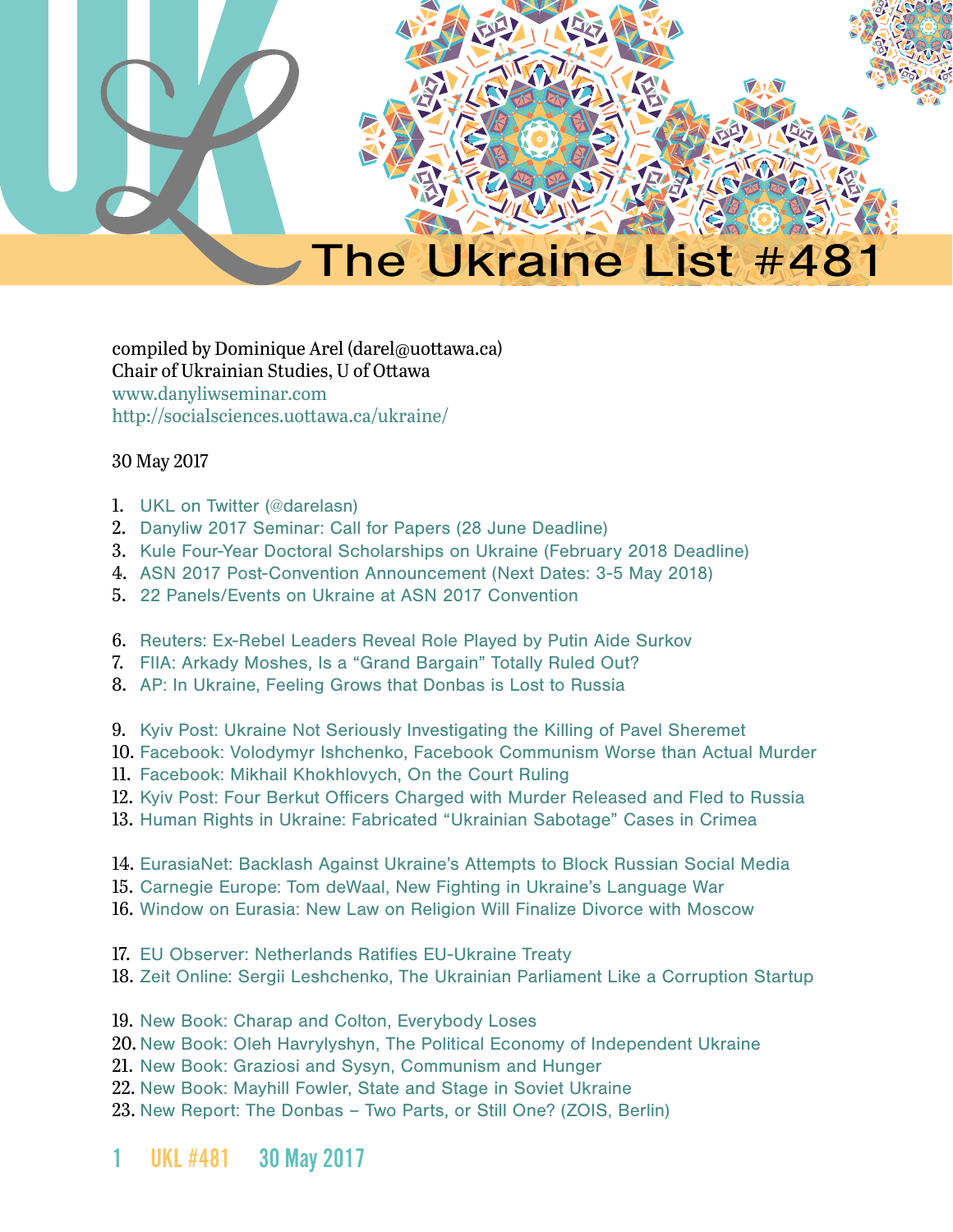- 24. [New Report: Donbas in Flames \(Prometheus NGO, L'viv\)](#page-43-1)
- 25. [Recent Select Academic Publications on Ukraine](#page-44-0)
- 26. [AAUS Prize Winners \(Worobec, Costigan/Wheeler, Liber, Danylenko, Tarnawsky\)](#page-44-1)

27. Daily Beast: Interview with Ukrainian Filmmaker Sergei Loznitsa (from Cannes)

### <span id="page-1-0"></span>#1

## UKL on Twitter (@darelasn)

- - - - - - - - - - - - - - - - - - - - - - - - - - - - - - - - - - - - - - - - - - - - - - - - - - - - - - - - - - - - - - - - - - - - - - - - - - - - - - - - - - I have opened a Twitter account (@darelasn) last December and have been periodically tweeting on matters pertaining to Ukraine and Ukrainian Studies (in moderation so far). Not quite a full-blown digital version of UKL, but at least a more frequent presence than UKL has been in the past while. You are welcome to follow me! –Dominique

## <span id="page-1-1"></span>#2

13th Annual Danyliw Research Seminar on Contemporary Ukraine

- - - - - - - - - - - - - - - - - - - - - - - - - - - - - - - - - - - - - - - - - - - - - - - - - - - - - - - - - - - - - - - - - - - - - - - - - - - - - - - - - -

Chair of Ukrainian Studies, University of Ottawa, 16-18 November 2017 <http://www.danyliwseminar.com>

### CALL FOR PAPER PROPOSALS

The Chair of Ukrainian Studies, with the support of the Wolodymyr George Danyliw Foundation, will be holding its 13th Annual Danyliw Research Seminar on Contemporary Ukraine at the University of Ottawa on 16-18 November 2017. Since 2005, the Danyliw Seminar has provided an annual platform for the presentation of some of the most influential academic research on Ukraine.

The Seminar invites proposals from scholars and doctoral students —in political science, anthropology, sociology, history, law, economics and related disciplines in the social sciences and humanities— on a broad variety of topics falling under thematic clusters, such as those suggested below:

### *Conflict*

- war/violence (combatants, civilians in wartime, DNR/LNR, Maidan)
- security (conflict resolution, Minsk Accords, OSCE, NATO, Crimea)
- nationalism (Ukrainian, Russian, Soviet, historical, far right)

### *Reform*

- economic change (energy, corruption, oligarchies, EU free trade, foreign aid)
- governance (rule of law, elections, regionalism)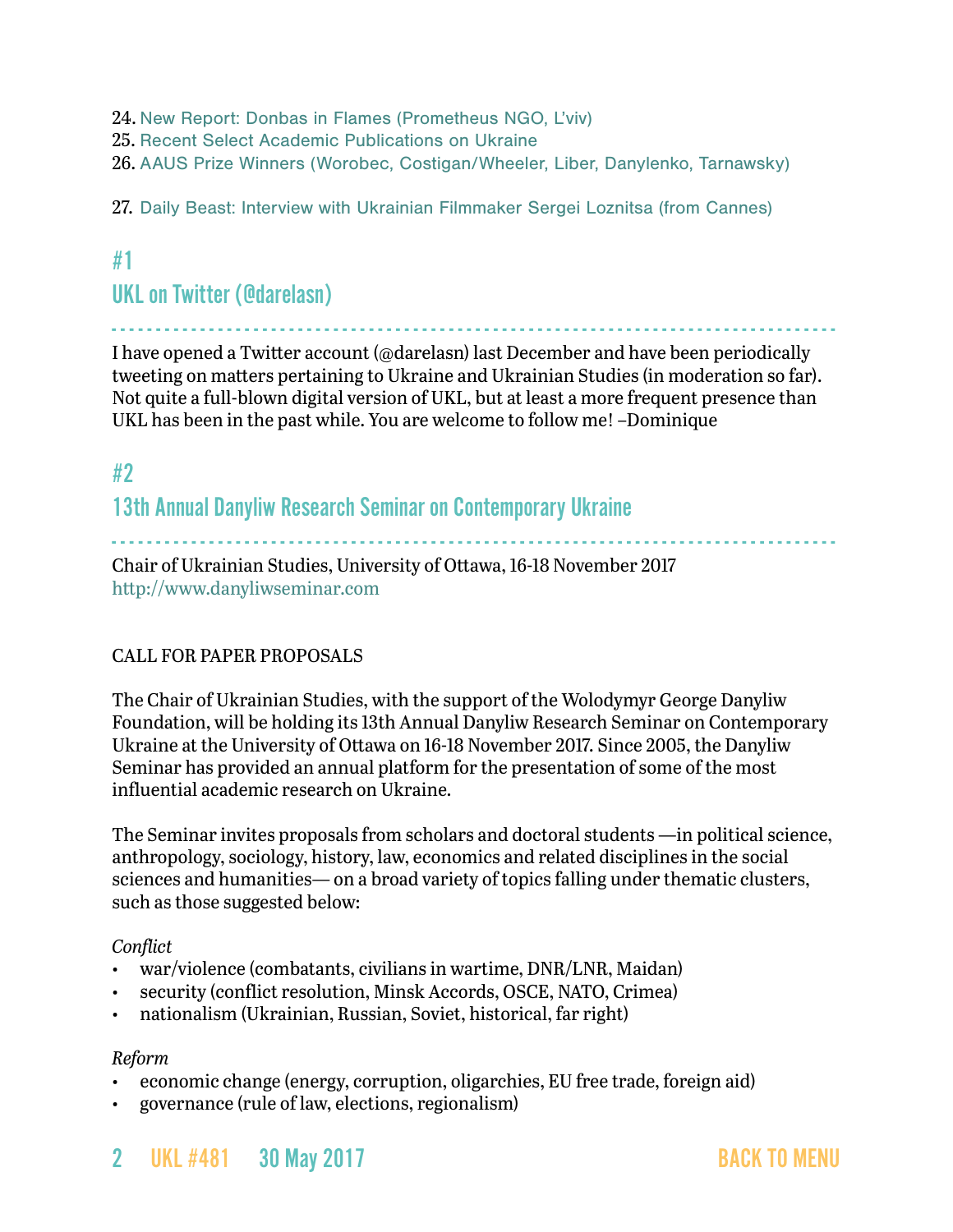• media (TV/digital, social media, information warfare, fake news)

### *Identity*

- history/memory (World War II, Holodomor, Soviet period, interwar, imperial)
- language, ethnicity, nation (policies and practices)
- culture and politics (cinema, literature, music, performing arts, popular culture)

### *Society*

- migration (IDPs, refugees, migrant workers, diasporas)
- social problems (reintegration of combatants, protests, welfare, gender, education)
- state/society (citizenship, civil society, collective action/protests, human rights)

The Seminar will also be featuring panels devoted to recent/new books touching on Ukraine, as well as the screening of new documentaries followed by a discussion with filmmakers. In 2016, four book panels (Lawrence Douglas/The Right Wrong Man, Catherine Gousseff/Échanger les peuples, Serhii Plokhy/The Gates of Europe, and Ioulia Shukan/Génération Maidan) were on the program and two films were screened (Elena Volochine/Oleg's Choice, Antony Butts/DIY Country). Information on the 2016 book panels and films can easily be accessed from the top menu of the web site. The 2017 Seminar is welcoming book panel proposals, as well as documentary proposals.

Presentations at the Seminar will be based on research papers (6,000-8,000 words) and will be made available, within hours after the panel discussions, in written and video format on the Seminar website and on social media. The Seminar will privilege intensive discussion, with relatively short presentations (12 minutes), comments by the moderator and an extensive Q&A with Seminar participants and assembled public.

People interested in presenting at the 2017 Danyliw Seminar are invited to submit a 500 word paper proposal and a 150 word biographical statement, by email attachment, to Dominique Arel, Chair of Ukrainian Studies, at [darel@uottawa.ca](mailto:darel%40uottawa.ca?subject=) AND [chairukr@gmail](mailto:chairukr%40gmail?subject=). com. Please also include your full coordinates (institutional affiliation, preferred postal address, email, phone, and Twitter account [if you have one]). If applicable, indicate your latest publication or, in the case of doctoral or post-doctoral applicants, the year when you entered a doctoral program, the title of your dissertation and year of (expected) completion.

Books published between 2016 and 2018 (**as long as** near-final proofs are available prior to the Seminar) are eligible for consideration as a book panel proposal. The proposal must include a 500 word abstract of the book, as well as the **150 word** bio and full coordinates.

Films produced between 2015 and 2017 are eligible for consideration as a documentary proposal. The proposal must include a 500 word abstract of the film, as well as the **150 word** bio, full coordinates, and a secure web link to the film.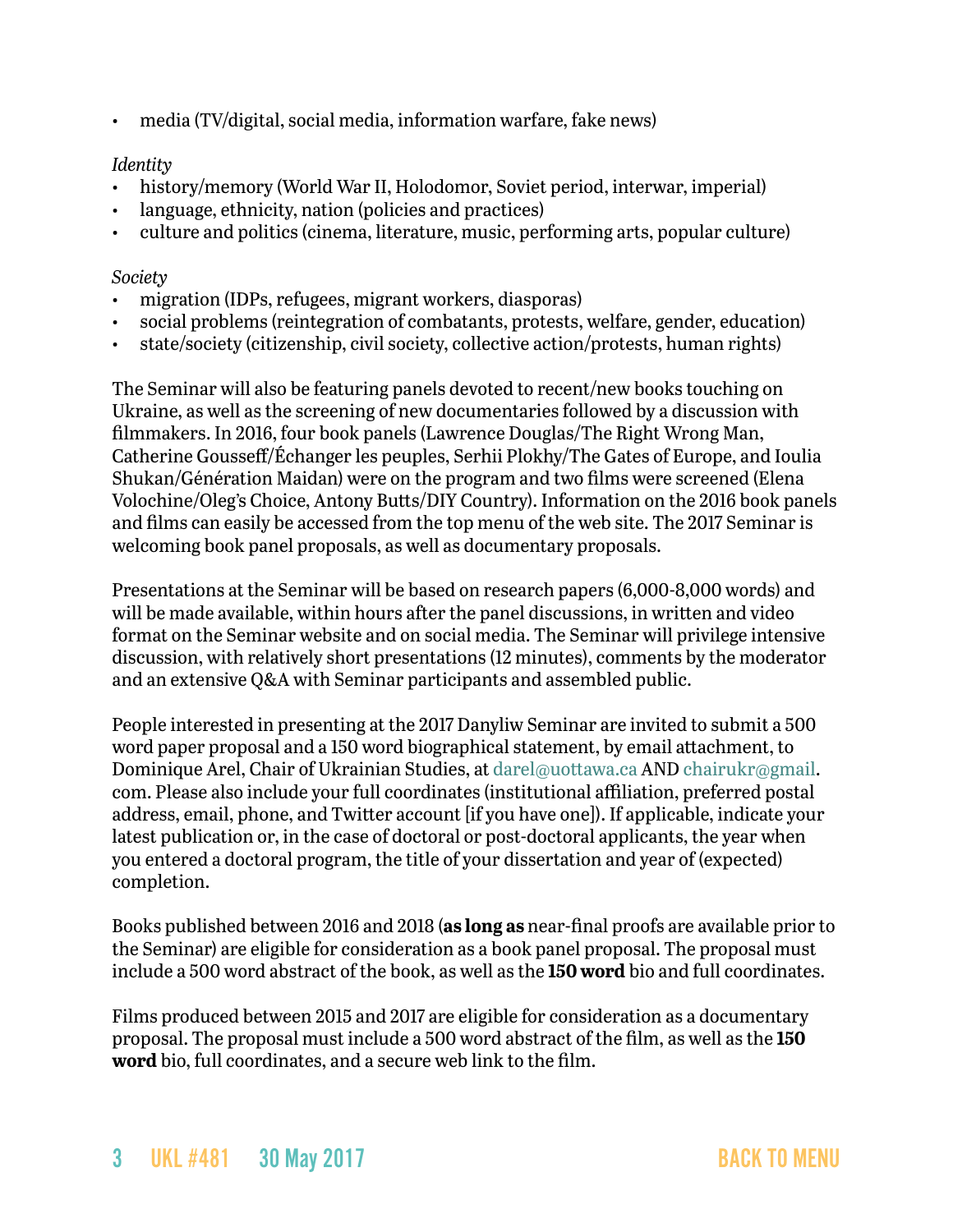In addition to scholars and doctoral students, policy analysts, practitioners from nongovernmental and international organizations, journalists, and artists are also welcome to send a proposal.

**The proposal deadline is 28 June 2017.** The Chair will cover the travel and accommodation expenses of applicants whose proposal is accepted by the Seminar. The proposals will be reviewed by an international selection committee and applicants will be notified **in the course of** the summer.

To celebrate the 10th Anniversary of the Danyliw Seminar in 2014, a special website was created at [www.danyliwseminar.com.](http://www.danyliwseminar.com) The site contains the programs, papers, videos of presentations and photographs of the last three seminars (2014-2016). To access the abstracts, papers and videos of the 2016 presenters, click on "Participants" in the menu and then click on the individual names of participants. The 2016 Program can be accessed at<https://www.danyliwseminar.com/program-2016>.

Check the "Danyliw Seminar" Facebook page at<http://bit.ly/2rssSHk>. For information on the Chair of Ukrainian Studies, go to <http://bit.ly/2r7Hl8L>

The Seminar is made possible by the generous commitment of the Wolodymyr George Danyliw Foundation to the pursuit of excellence in the study of contemporary Ukraine.

# <span id="page-3-0"></span>#3 Kule Doctoral Scholarships on Ukraine

- - - - - - - - - - - - - - - - - - - - - - - - - - - - - - - - - - - - - - - - - - - - - - - - - - - - - - - - - - - - - - - - - - - - - - - - - - - - - - - - - - Chair of Ukrainian Studies, University of Ottawa Application Deadline: 1 February 2018 (International & Canadian Students)

The Chair of Ukrainian Studies at the University of Ottawa, the only research unit outside of Ukraine predominantly devoted to the study of contemporary Ukraine, is announcing a new competition of the Drs. Peter and Doris Kule Doctoral Scholarships on Contemporary Ukraine. The Scholarships will consist of an annual award of \$22,000, with all tuition waived, for four years (with the possibility of adding a fifth year).

The Scholarships were made possible by a generous donation of \$500,000 by the Kule family, matched by the University of Ottawa. Drs. Peter and Doris Kule, from Edmonton, have endowed several chairs and research centres in Canada, and their exceptional contributions to education, predominantly in Ukrainian Studies, has recently been celebrated in the book Champions of Philanthrophy: Peter and Doris Kule and their Endowments.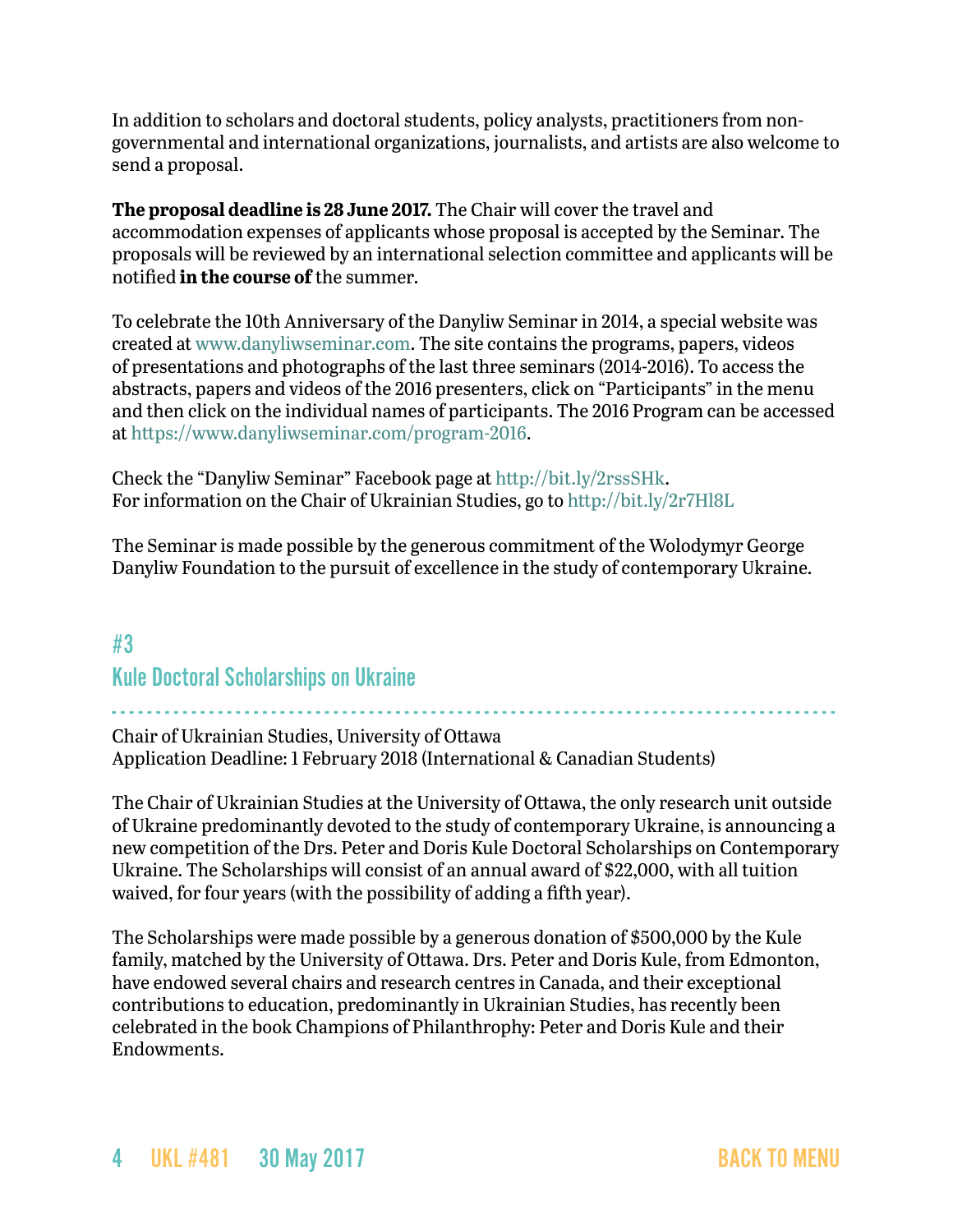Students with a primary interest in contemporary Ukraine applying to, or enrolled in, a doctoral program at the University of Ottawa in political science, sociology and anthropology, or in fields related with the research interests of the Chair of Ukrainian Studies, can apply for a Scholarship. The competition is open to international and Canadian students.

The application for the Kule Scholarship must include a 1000 word research proposal, two letters of recommendation (sent separately by the referees), and a CV and be mailed to Dominique Arel, School of Political Studies, Faculty of Social Sciences Building, Room, 7067, University of Ottawa, 120 University St., Ottawa ON K1N 6N5, Canada. Applications will be considered only after the applicant has completed an application to the relevant doctoral program at the University of Ottawa. Consideration of applications will begin on **1 February 2018** and will continue until the award is announced. The University of Ottawa is a bilingual university and applicants must have a certain oral and reading command of French. Specific requirements vary across departments.

Students interested in applying for the Scholarships beginning in the academic year 2017- 2018 are invited to contact Dominique Arel (darel@uottawa.ca), Chairholder, Chair of Ukrainian Studies, and visit our web site [\(http://socialsciences.uottawa.ca/ukraine](http://socialsciences.uottawa.ca/ukraine)).

# <span id="page-4-0"></span>#4 ASN 2017 Post-Convention Announcement

- - - - - - - - - - - - - - - - - - - - - - - - - - - - - - - - - - - - - - - - - - - - - - - - - - - - - - - - - - - - - - - - - - - - - - - - - - - - - - - - - -

The Association for the Study of Nationalities (ASN) held its 22nd Annual World Convention on 4-6 May 2017 at the Harriman Institute, Columbia University, New York. The Convention Awards were announced at a special ceremony on Saturday May 6.

The ASN Doctoral Student Awards, to honor the best graduate papers, were given to

- **• Mark Kettler** (UC Berkeley, US, History/Central Europe Section) on German assessments of Polish nationhood in the First World War;
- **• Egor Lazarev** (Columbia U, US, Political Science/Caucasus-Eurasia-Turkey Section) on customary and religious legal orders in Chechnya, Dagestan and Ingushetia;
- **• Marthe Handå Myhre** (U of Oslo, Norway, Russian Studies/Russia-Ukraine Section) on forced migrant "compatriots" from Ukraine to Russia;
- **• Yu Sasaki** (U of Washington, US, Political Science/Nationalism-Migration Section) on why so few ethnolinguistic groups have achieved the status of "nation-states";
- **• Koen Sloomaeckers** (Queen Mary U of London, UK, Political Science/Balkans Section) on the domestic implications of the LGBT Belgrade "Ghost" Pride;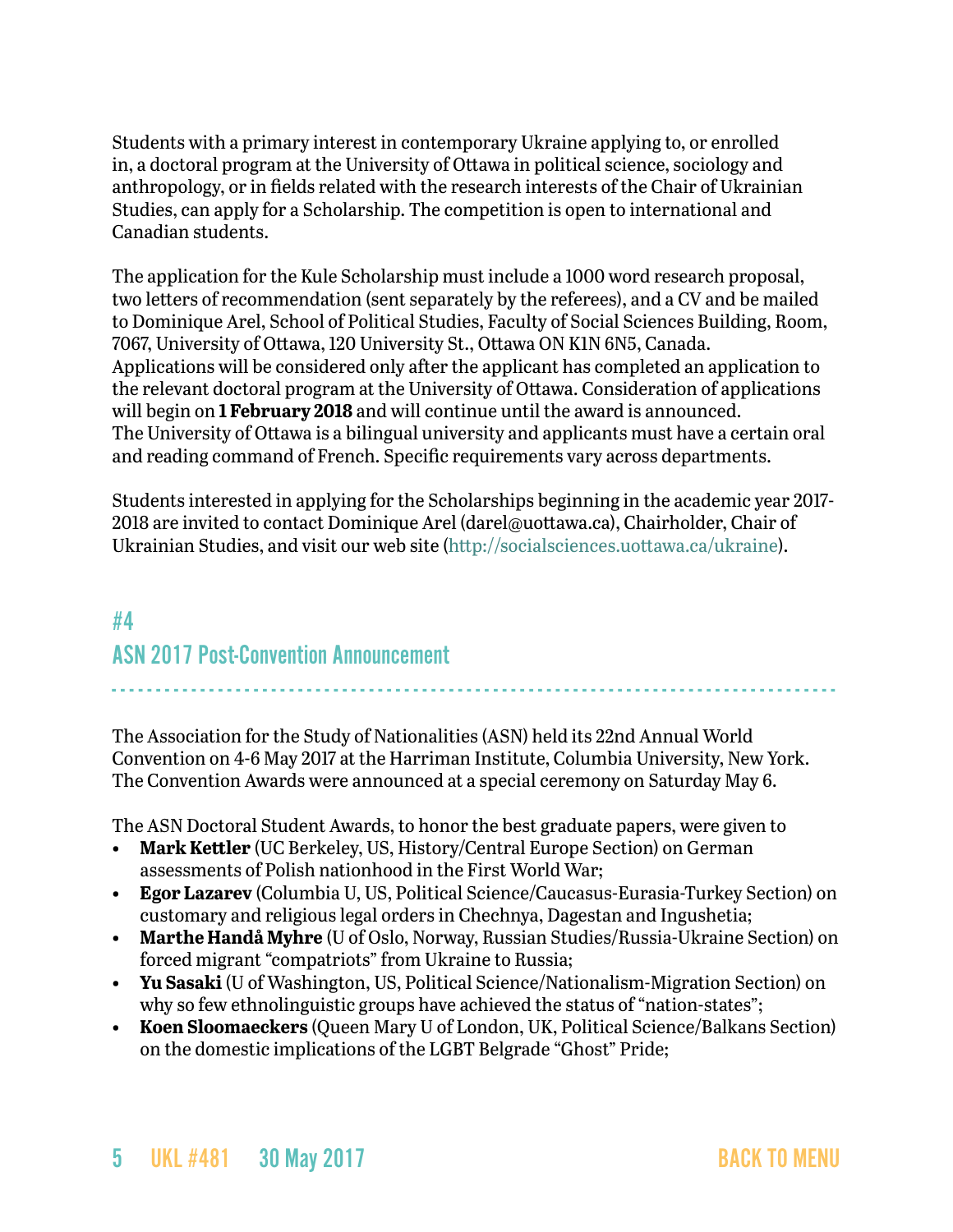The Harriman ASN Rothschild Book Prize went to **Max Bergholz** for *Violence as a Generative Force: Identity, Nationalism, and Memory in a Balkan Village* (Cornell University Press, 2016), a searing, original, and morally engaged study of violence in southeastern Europe during the Second World War, [http://bit.ly/2pn10SS.](http://bit.ly/2pn10SS)

An honorable mention was given to Rebecca Gould for *Writers and Rebels: The Literature of Insurgency in the Caucasus* (Yale University Press, 2016). Four other contenders have also been recognized: David, Brophy, *Uyghur Nation: Reform and Revolution on the Russia-China Frontier* (Harvard, 2016); Pieter M. Judson, The Habsburg Empire: A New History (Harvard, 2016); Erik R. Scott, *Familiar Strangers: The Georgian Diaspora and the Evolution of Soviet Empire* (Oxford, 2016); and Gerald Izenberg, *Identity: The Necessity of a Modern Idea* (Pennsylvania, 2016).

The ASN Huttenbach Prize for Best Article in *Nationalities Papers* was given to **Mohira Suyarkulova** for "Fashioning the Nation: Gender and Politics of Dress in Contemporary Kyrgyzstan," which appeared in the Vol. 44. No. 2 issue of the journal, [http://bit.](http://bit.ly/2pxuhIR) [ly/2pxuhIR.](http://bit.ly/2pxuhIR)

The ASN Documentary Award went to *Liberation: The User's Guide* (France/Russia, 2016), from director **Alexander Kuznetsov**, a striking vérité documentary that follows the long struggle of two inmates at a mental hospital, [http://bit.ly/2pgtlru.](http://bit.ly/2pgtlru) Two special mentions will be announced later.

The ten most attended panels/events at the Convention were

- the book panel on Timothy Snyder's On Tyranny
- the roundtable "Identity in Times of Crisis and Conflict in Ukraine"
- the roundtable "The Deeping of Authoritarianism in Turkey after the Failed Coup"
- the panel "Contemporary Populism and Illiberalism in Central Europe"
- the film Lenin: Another Story of the Russian Revolution
- the panel "Decommunization and Memory Politics in Post-Euromaidan Ukraine"
- the roundtable "CEU and Growing Threats to Academic Freedom"
- the roundtable "Researching Everyday Nationalism in Challenging Settings"
- the panel "Federalism, Autonomy, and Nation-Building in Russia"
- the book panel on Max Bergholz "Violence as a Generative Force" (Balkans)

Prior to the Convention, ASN issued statements in defense of CEU ([http://bit.ly/2oQkHPA\)](http://bit.ly/2oQkHPA) and the European University at St. Petersburg ([http://bit.ly/2rM4Yxb\)](http://bit.ly/2rM4Yxb).

ASN wishes to express its gratitude to the Harriman Institute for its exceptional support in making the event a remarkable success. Special acknowledgments are reserved for ASN Executive Director Ryan Kreider, Convention Manager Ilke Denizli, Convention Registration Manager Kelsey Davis and Convention Communications Manager Agathe Manikowski, with warm kudos to the Harriman student staff and from the University of Ottawa student team.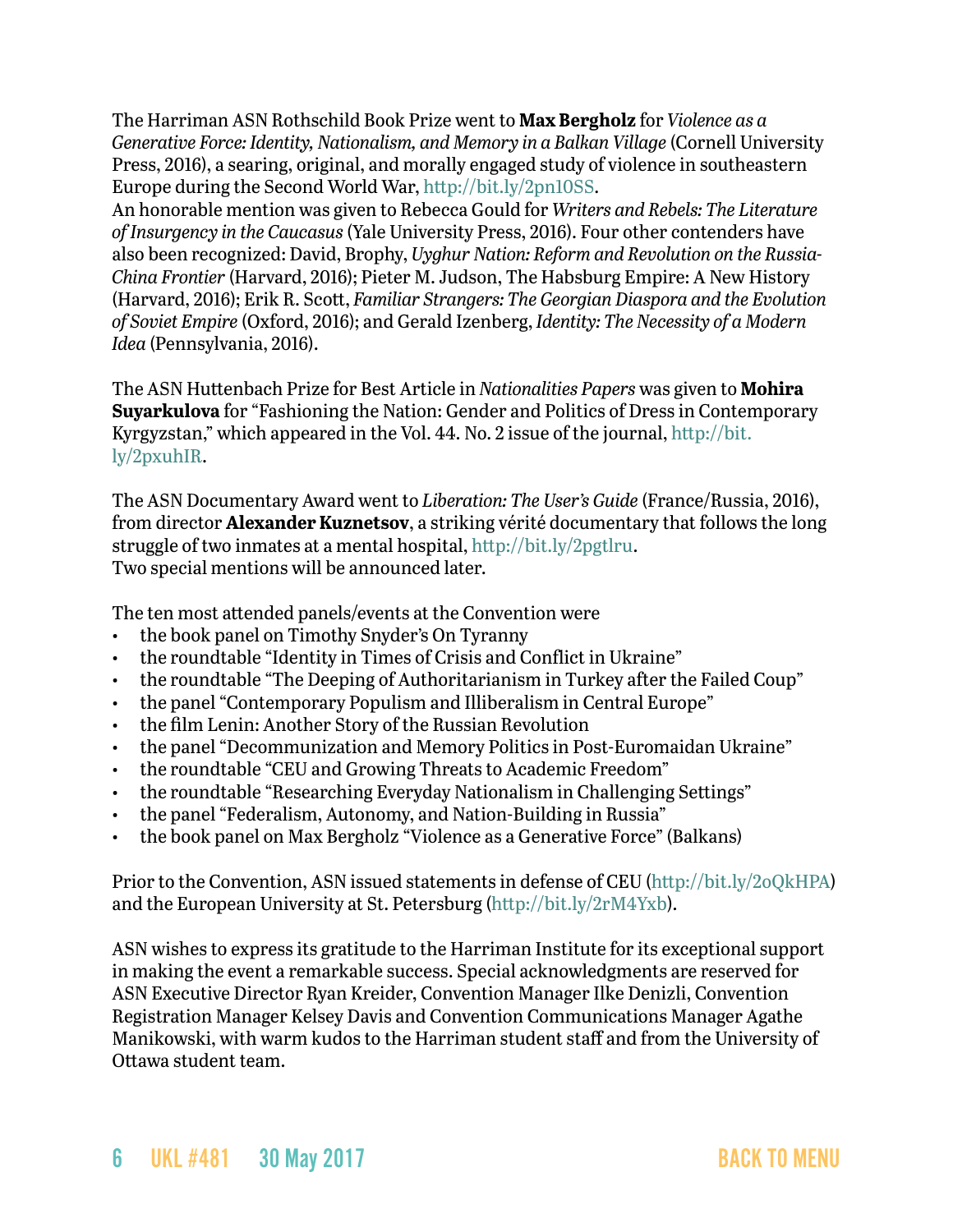The next ASN Convention will take place on **3-5 May, 2018**, at the Harriman Institute, Columbia University. The Call for Papers will be issued in early September and the submission deadline will fall on **October 25, 2017**.

For more information on the ASN World Convention: https://www.asnconvention.com For more information on ASN, http://www.nationalities.org.

## <span id="page-6-0"></span>#5

22 Panels/Events on Ukraine at ASN 2017 Convention

- - - - - - - - - - - - - - - - - - - - - - - - - - - - - - - - - - - - - - - - - - - - - - - - - - - - - - - - - - - - - - - - - - - - - - - - - - - - - - - - - -

Ukraine had its largest section ever at the ASN 2017 World Convention --held at Columbia University, New York, on 4-6 May – with 22 events, including fourteen regular panels (one of them a roundtable), three book panels and five new documentaries.

The fourteen panels are listed at <http://bit.ly/2rOyX0K>(click on "Ukraine").

The three book panels:

- Samuel Charap/Timothy Colton, Everyone Loses: The Ukraine Crisis and the Ruinous Contest for Post-Soviet Eurasia (Routledge 2017) [see New Book entry below] [https://www.asnconvention.com/panel-bo1](https://www.asnconvention.com/panel-bo13)
- Lawrence Douglas, The Right Wrong Man: John Demjanjuk and the Last Great Nazi War Crimes Trial (Princeton 2016) <https://www.asnconvention.com/book-panel-bo9-u15>
- Marci Shore, The Ukrainian Night: An Intimate History of Revolution (Yale, 2017) [to be published in Fall 2017] <https://www.asnconvention.com/panel-bo19-u16>

The five documentaries:

- The Displaced Ukrainians (UK, 2017, dir. Mark Neville) <https://www.asnconvention.com/the-displaced-ukrainians>
- The Trial: The State of Russia vs Oleg Sentsov (Estonia, 2017, dir. Askold Kurov) <https://www.asnconvention.com/the-trial>
- Ukrainian Sheriffs (Ukraine/Germany, 2015, dir. Roman Bondarchuk) <https://www.asnconvention.com/ukrainian-sheriffs>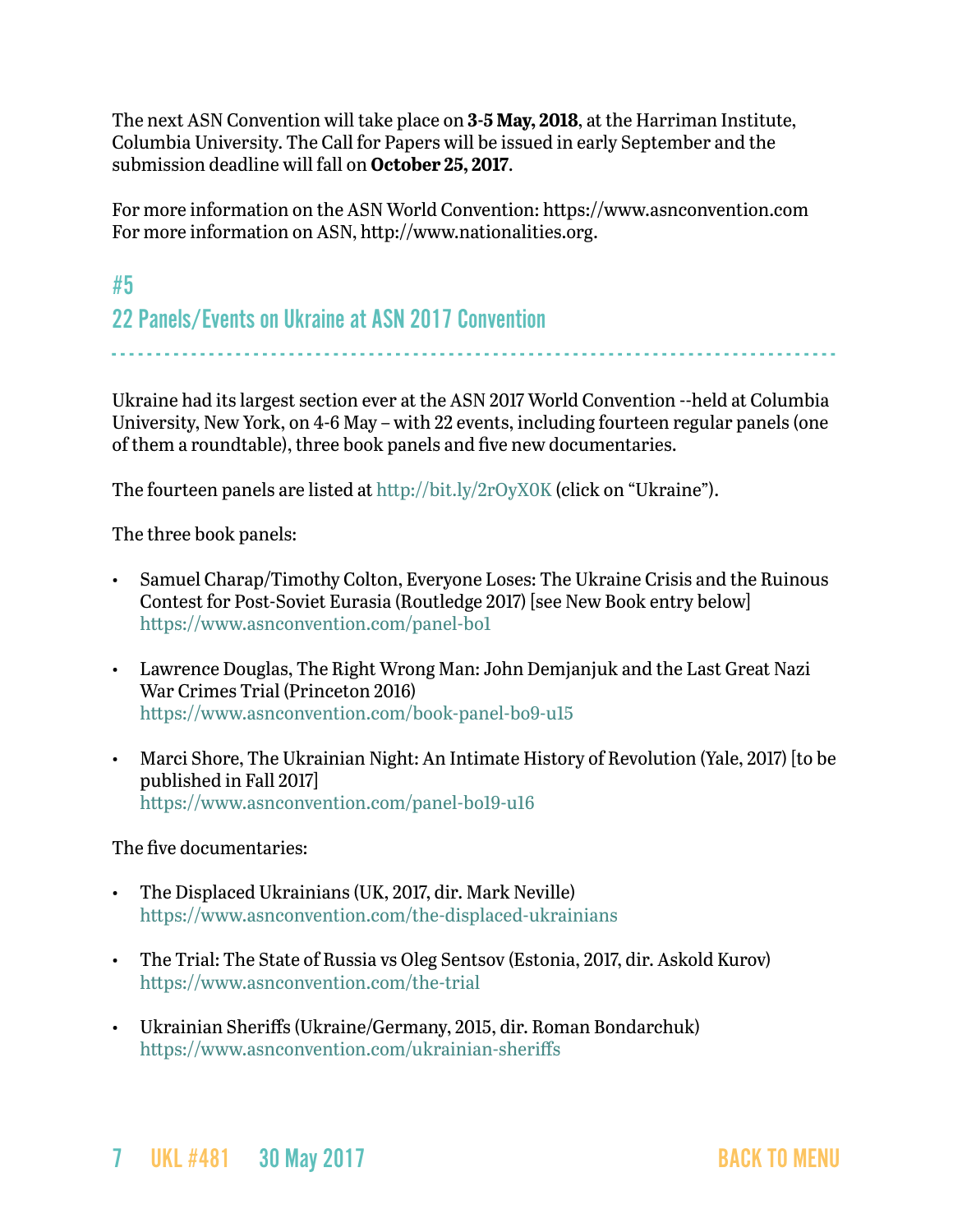- When Will This Wind Stop (Poland, 2016, dir. Anieta Astryd Gabriel) <https://www.asnconvention.com/when-will-this-wind-stop>
- Women of Maidan (US/Ukraine, 2016, dir. Olha Onyshko) <https://www.asnconvention.com/women-of-maidan>

A documentary not on Ukraine, but by Ukraine's foremost filmmaker, Sergei Loznitsa's Austerlitz (Germany, 2016), was also on the program. <https://www.asnconvention.com/austerlitz>

### <span id="page-7-0"></span>#6

### Ex-Rebel Leaders Detail Role Played by Putin Aide in East Ukraine

- - - - - - - - - - - - - - - - - - - - - - - - - - - - - - - - - - - - - - - - - - - - - - - - - - - - - - - - - - - - - - - - - - - - - - - - - - - - - - - - - by Anton Zverev Reuters, 11 May 2017 <http://reut.rs/2r4f2Kw>

A top aide to Vladimir Putin decides how the pro-Moscow administration of eastern Ukraine is run and who gets what jobs there, three former rebel leaders said, challenging Kremlin denials that it calls the shots in the region.

Their comments to Reuters shed light on the role played by the secretive Vladislav Surkov, who has long been at the Russian president's side. The Kremlin says his official role is to advise Putin on Ukraine, where the rebels are fighting government forces.

The extent of his influence and powers has not been spelled out or acknowledged by the Kremlin which casts its role in the conflict as one where it has influence but is not a protagonist.

The three men who have held senior roles in the separatist movement in eastern Ukraine have explained in detail how Surkov controls the situation on the ground via handpicked proxies who give him regular situation reports, used aides to arrange elections there, and has worked to build power structures that are responsive to Moscow's wishes.

"Any call from Moscow was viewed as a call from the office of Lord God himself and... was implemented immediately," recalled Alexei Alexandrov, one of the leaders of the separatist rebellion in Donetsk who has since left the area in eastern Ukraine. Two other separatists corroborated his account, but declined to be identified.

Surkov and Kremlin spokesman Dmitry Peskov did not respond to questions about the extent of Surkov's role in Ukraine. Ukrainian President Petro Poroshenko's office also declined to comment.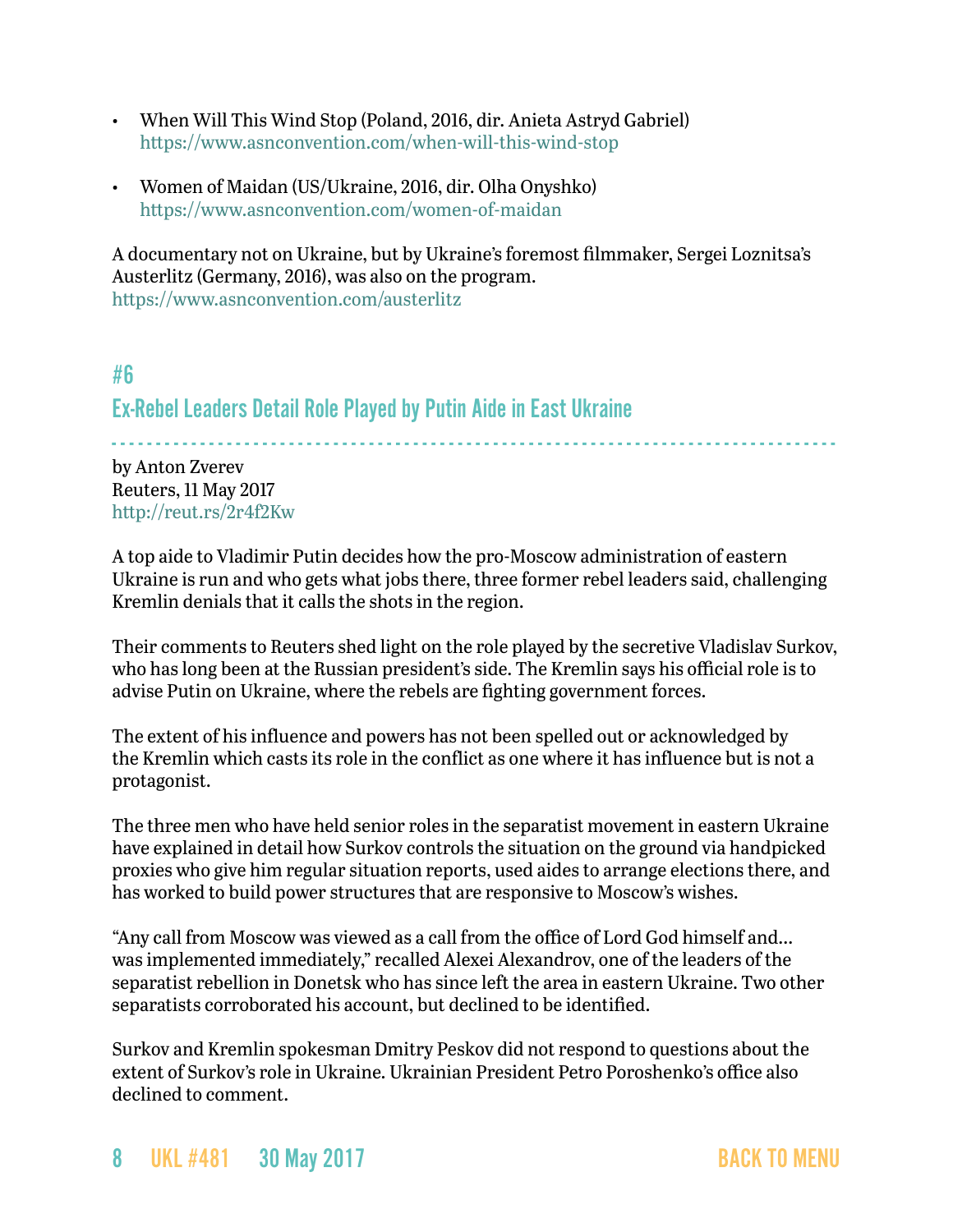Reuters has previously gathered evidence that Moscow sent Russian troops and irregular fighters, and weapons, to help the separatists, who tried to break away from Ukraine in 2014. A senior former separatist described last year how Russian financial support propped up the breakaway area.

The Kremlin has always rejected those accusations as part of its effort to get Western sanctions imposed on it over Ukraine eased.

Reuters was unable to independently verify the separatists' descriptions of Surkov's role, but their individual versions of events tallied with one another, with key details and dates consistent with existing open source information about Surkov.

Alexandrov and the two other officials said their willingness to speak out underscores a sense that their uprising has been hijacked by the Kremlin, which has put in place loyalists who they say do not have the region's best interests at heart. All three said Moscow had gradually forced out most of the separatists behind the original uprising by using threats of death and detention.

"At first we were a bit naive and thought that maybe our Moscow uncles simply didn't understand what was happening here, when our Moscow comrades treated us like dirt," said one of the three former separatist leaders who said he last spoke to Surkov in November.

"But then I understood that they understood everything, and simply wanted us to keep our mouths shut."

### *Handpicked Leader*

Surkov helped Putin engineer Russia's tightly controlled political system and coined the term "sovereign democracy" which the Kremlin uses to describe that system.

Viewed in the West as one of the architects of Russia's annexation of the Crimea peninsula from Ukraine in 2014, Surkov was blacklisted from entering the United States and the European Union in March of that year. He told a Russian newspaper that being on Washington's blacklist was a "big honor" for him.

The separatists who came forward to describe Surkov's role say he also played a key role in the appointment of Alexander Zakharchenko as leader of the self-proclaimed Donetsk People's Republic (DNR) in eastern Ukraine, the rebels' biggest breakaway entity by population.

Zakharchenko, a former coal mine electrician from eastern Ukraine, was the leader of an anti-Kiev militia when he was summoned to Moscow in 2014. Separatist leaders were

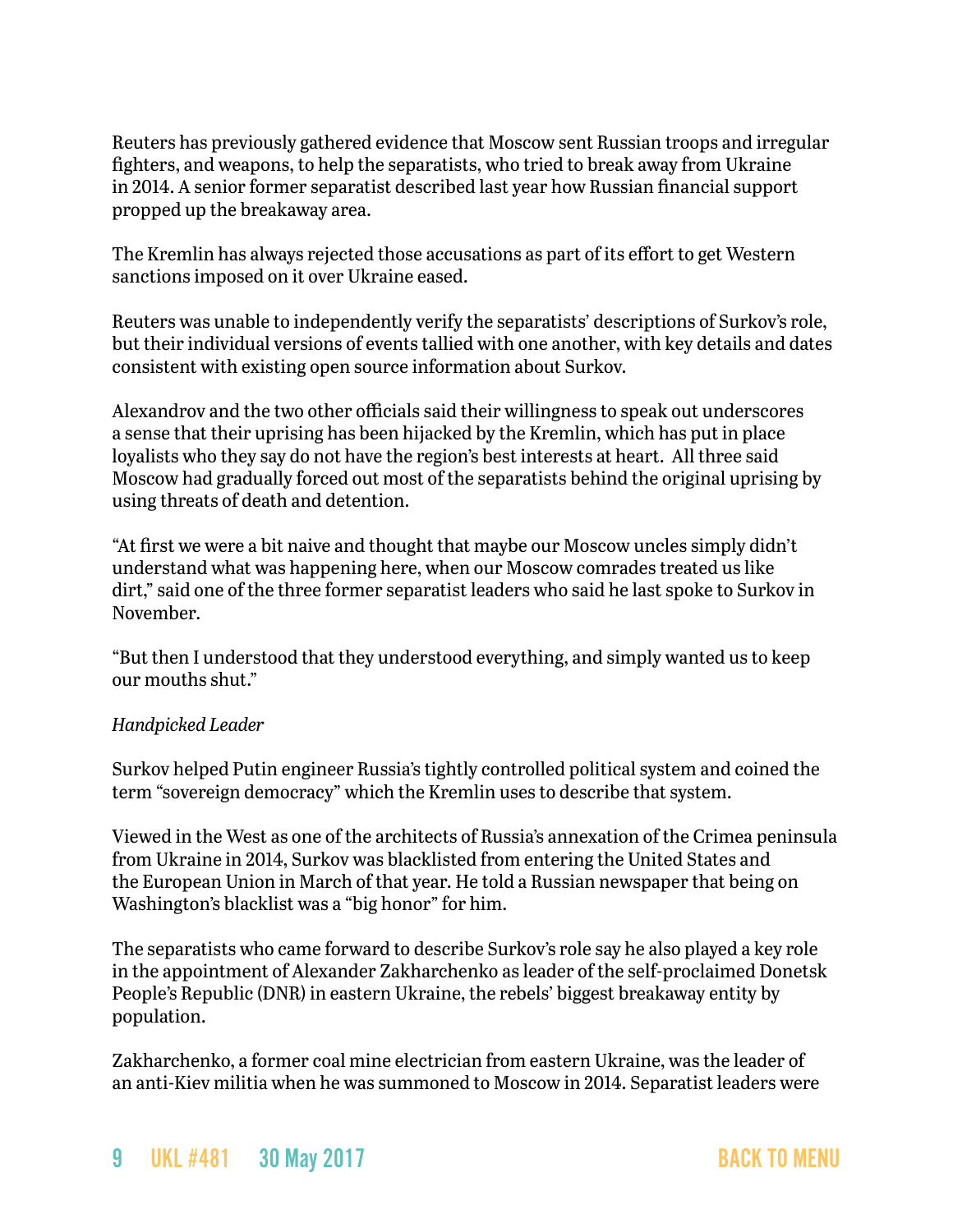grooming him to be defense minister in the DNR. But after he met Surkov in the Kremlin, word came back from Surkov's office that Zakharchenko was to be given the top job.

A spokeswoman for Zakharchenko did not respond to written questions.

At the time, the Donetsk rebels had been led by two men who described themselves as volunteers from Russia. Far-right former journalist Alexander Borodai was the political chief, and Igor Strelkov, who said he was a former agent in Russia's federal security service (FSB), was the military commander.

Moscow wanted them replaced by a local to try to show the West that the uprising was a grassroots phenomenon, Borodai told Reuters. It picked Zakharchenko, whom it viewed as easy to control, said one of the three ex-separatist sources.

After what Alexandrov described as a verbal order from Surkov's office, Borodai and Strelkov quietly stepped down so that Zakharchenko could take over. Borodai said he had been the first to suggest that Zakharchenko take over, but declined to answer detailed questions on the subject.

Strelkov did not respond to a request for comment, but has previously told Reuters he left the region after coming under pressure from people he declined to name.

After Zakharchenko was made leader of the Donetsk separatists, the region held an election which confirmed him in office. A team of Russians who worked for Surkov arrived in Donetsk to help run Zakharchenko's campaign, said Alexandrov. Reuters could not independently confirm that assertion.

Ukraine and its Western allies then rejected the vote. Separatists shrugged that rejection off, however, and Moscow suggested the Ukrainian government could now negotiate directly with the separatists, an offer Kiev spurned.

The contested election helped entrench Zakharchenko, all three former rebel leaders said.

Surkov's election team did not tell anyone in Donetsk their real names, and used militarystyle radio call signs instead.

Asked how he knew they worked for Surkov, Alexandrov said: "They didn't hide it. They announced it loudly at the first opportunity."

Five sources, including one close to the presidential administration and another who worked with Surkov in the Kremlin, said Surkov has regular meetings with separatist leaders, both in the breakaway territory and in Russia.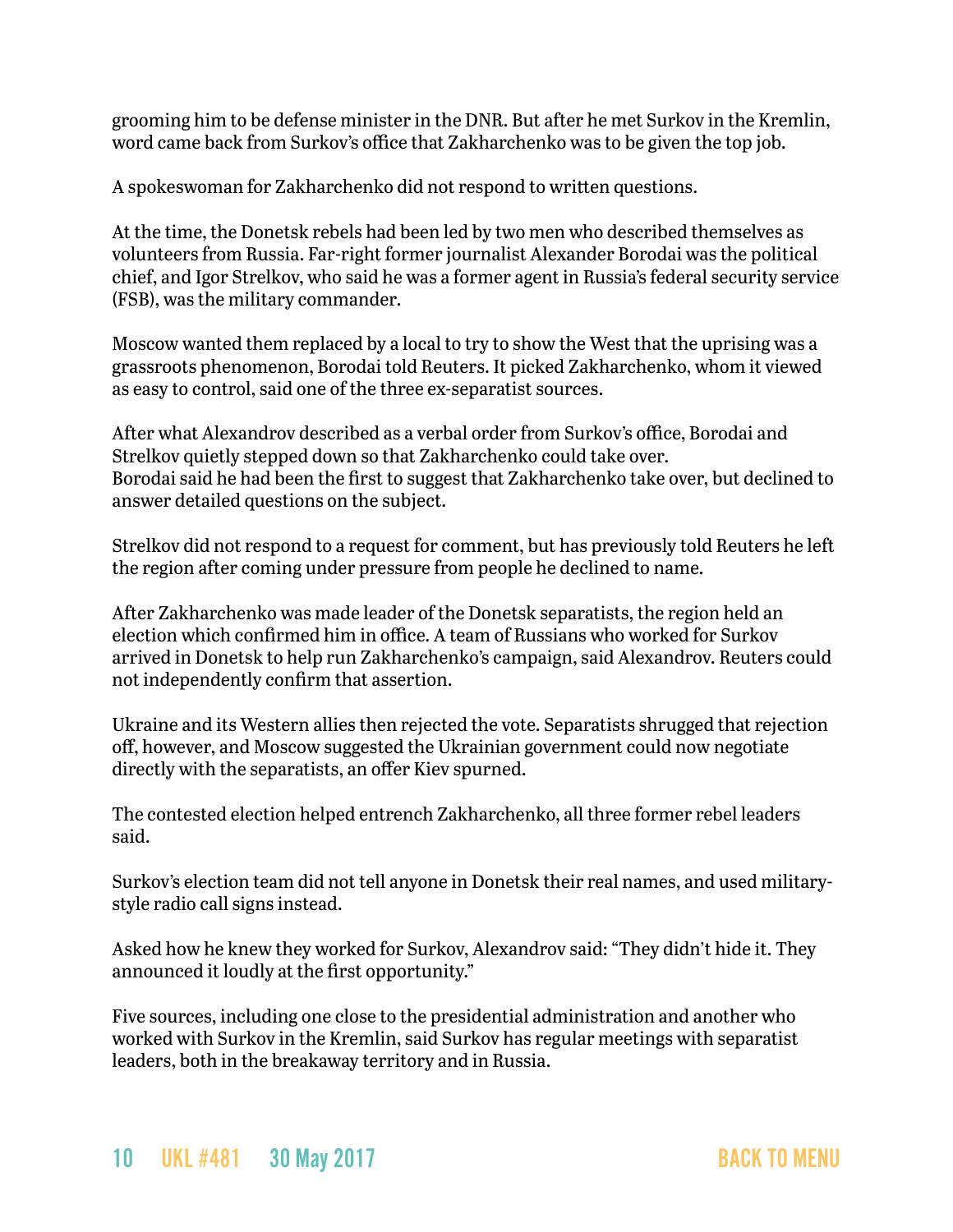They say his involvement continues now, three years on from the start of the rebellion in eastern Ukraine.

Alexandrov said he met Surkov in Moscow in August 2014. Another of the former separatist leaders said his most recent meeting with Surkov in Moscow was in November last year.

### *Double Role*

Surkov had at least three meetings last year with Victoria Nuland when she was U.S. Under-Secretary of State for European Affairs -- in January, May and June -- according to the U.S. embassy in Moscow.

Nuland told reporters at the time that the meetings had been part of a U.S. attempt to get all sides to implement the Minsk accord, which introduced a shaky ceasefire in eastern Ukraine and laid out steps for a political solution to the conflict.

Her meeting with Surkov in June in Moscow was "thorough and constructive," the U.S. embassy said.

But the sources who spoke to Reuters said Surkov's true role went far beyond acting as a peace broker.

Surkov's activities, which began at least six months before the internationally-brokered Minsk peace deal, focused on choosing personnel to take senior posts, on creating a structure for the separatist administration, on formulating a media strategy for the separatists and planning local elections, according to the people who spoke to Reuters.

After meeting Surkov in May, Nuland had warned that such elections, organized by the separatists without Ukrainian government involvement, would be ignored by Washington.

Poroshenko's office declined to comment on these accounts.

## #7

The Crisis Over Ukraine – Three Years On: Is a "Grand Bargain" Totally Ruled Out?

- - - - - - - - - - - - - - - - - - - - - - - - - - - - - - - - - - - - - - - - - - - - - - - - - - - - - - - - - - - - - - - - - - - - - - - - - - - - - - - - - - Arkady Moshes The Finnish Institute of International Affairs, No, 12, May 2017 <http://bit.ly/2qiwb2q>

An explicit "deal" between the West and Russia on Ukraine is not possible. Europe would like to reach a more pragmatic modus vivendi with Moscow, but a sustainable freezing of the conflict in Donbas remains a critical minimum precondition.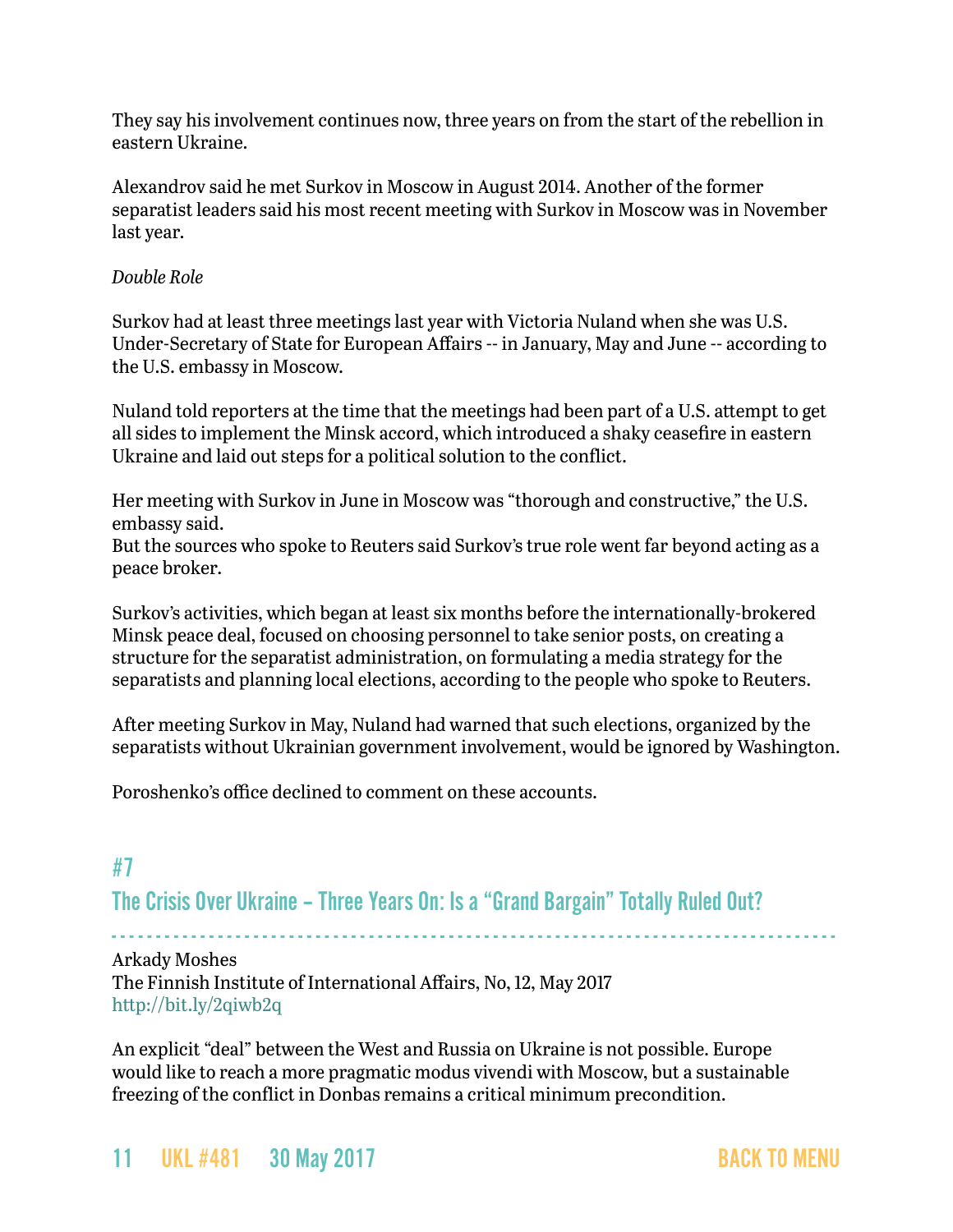The military phase of the conflict in Ukraine's Donbas started three years ago, in May 2014. Throughout this period, observers have discussed whether or not the West would eventually go for an agreement with the Kremlin, "turn the page" and "trade" Ukraine for cooperation with Russia in other areas. A quick return to "business as usual" after the Russian-Georgian war in 2008 and a half-hearted initial Western reaction to Russia's annexation of Crimea provided sufficient grounds for concern that this would happen.

Thus far, however, the West has remained formally committed to the cause of conflict resolution and the territorial integrity of Ukraine. Diplomatic rhetoric gradually became less ambiguous in putting the blame for the continuing conflict on Moscow. Furthermore, in March 2015 the European Council legally conditioned the lifting of EU sanctions against Russia upon the full implementation of the peace plan known as Minsk-2, which foresees the return of Ukraine's sovereign control over its common border with Russia.

Several considerations may help to explain why the "understanding", viewed as plausible at the beginning of the conflict, has not come about. First and foremost, the majority of Western political circles came to the conclusion that what is at stake is not a controversy with Russia over Ukraine, but a much more comprehensive antagonism, in which Ukraine is only one of the components. Recurring talk of a second Cold War, new military deployments on both sides, Western concerns about Russia's interference in internal political processes, and about other means of so-called "hybrid" warfare, constituted a problem that extended far beyond Ukraine, and which was impossible to solve in Ukraine only.

Second, there is currently a much better understanding that the era of Yalta-type partitions of Europe is long gone and that Ukraine is no one's to "give away", whatever classical realpolitiker may say. Unlike in 1945, the would-be "big powers" do not have the resources to impose their will on a third country. In today's reality, the Western pressure on Ukraine to make it comply with a hypothetical Western-Russian agreement that Kyiv would not find acceptable (the federalization of the country, for example) is more likely to lead to deep political or even military destabilization at the EU's borders than to the "orderly" establishment of a "privileged sphere of interest".

Third, selective engagement between the West and Russia simply did not work. The "Ukraine for Syria" trade-off failed by default when Russia and the West also found themselves on different sides of the divide in Syria. Yet all this does not mean that the West has given up attempts to preserve pragmatic interaction with Russia, on Ukraine as well as more generally. Two fundamentals are of primary significance in this context.

One is the notorious "Ukraine fatigue". When Dutch citizens reject the ratification of the Association Agreement with Ukraine in a referendum, when it takes the EU an unprecedentedly long time to complete visa liberalization with Ukraine after all the conditions have been met, and when US Secretary of State Rex Tillerson reportedly asks his G-7 colleagues why American taxpayers should care about the conflict in Ukraine – all this reveals a lack of confidence that Ukraine is worth the effort.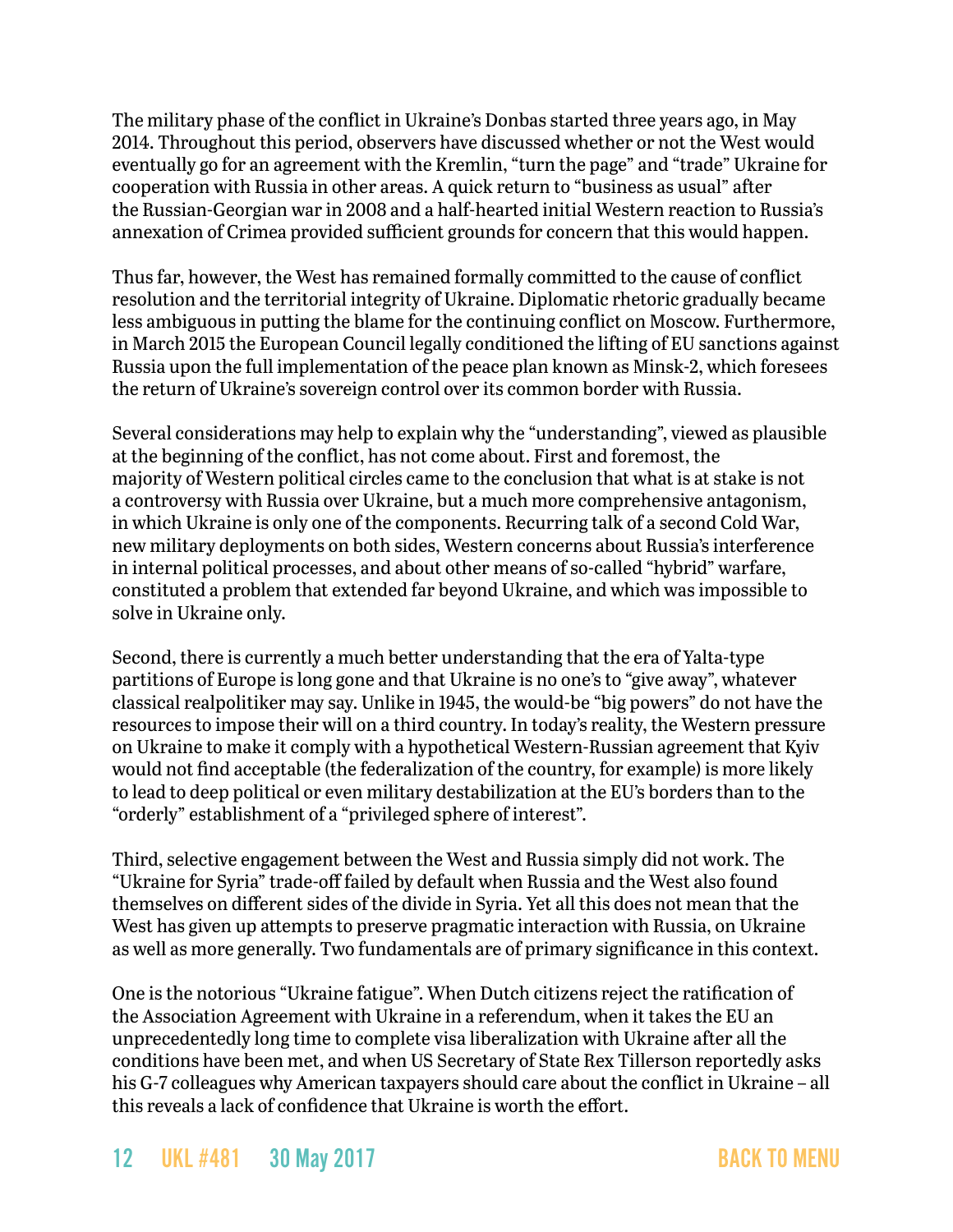But more important is the fact that Europe is obviously uncomfortable witnessing Russia's conversion from a potential strategic partner into a strategic problem. Several EU capitals openly disagree with the adopted tough line. Deconfliction, albeit not at any price, remains an acute political task for the EU. Dialogue is actively being pursued, as recent visits to Russia by EU High Representative for Foreign Affairs and Security Policy Federica Mogherini and German Chancellor Angela Merkel may attest.

The West is refraining from raising the costs of the conflict in Ukraine for Russia, out of apparent concerns about exacerbating the situation, and apparently cannot do much to wrest the initiative on the ground from Moscow's hands. More dubious are persistent attempts to push through the Nord Stream 2 project. This gas pipeline on the Baltic Sea bed would deprive Ukraine of most of its transit revenues (which would then have to be indirectly compensated for by Western donors) and dismantle Ukraine's largest remaining leverage over Russia, which has been the Kremlin's objective all along. Yet none other than Berlin, otherwise the champion of Ukraine's cause, stubbornly continues to treat Nord Stream 2 as a "commercial project".

What is missing from the soughtafter modus vivendi is progress in the conflict zone. On the contrary, the conflict tends to escalate from time to time, as the tragic death of an OSCE monitoring mission member demonstrated at the end of April. Furthermore, this spring the situation acquired qualitatively new negative dynamics after the legal trade between breakaway territories and the rest of Ukraine was disrupted.

Arguably, from the Western point of view, a frozen conflict or even a sustainable ceasefire would be a significant improvement compared with the current situation. Whether it is negotiable, whether the West would be willing to go beyond the circulating semi-official suggestions about disaggregating Minsk-2 and gradually lifting the sanctions, and whether Moscow would be satisfied with merely another frozen conflict as the end-result of its Ukraine policy, as opposed to decisive influence in the country, remains to be seen.

Perhaps this is not yet likely. But it is still a necessary minimum precondition for any real improvement in Western-Russian relations.

<span id="page-12-0"></span>#8 In Ukraine, Feeling Grows that the East is Lost to Russia

- - - - - - - - - - - - - - - - - - - - - - - - - - - - - - - - - - - - - - - - - - - - - - - - - - - - - - - - - - - - - - - - - - - - - - - - - - - - - - - - - by Yuras Karmanau Associated Press, 5 May 2017 <http://dailym.ai/2qxOCgJ>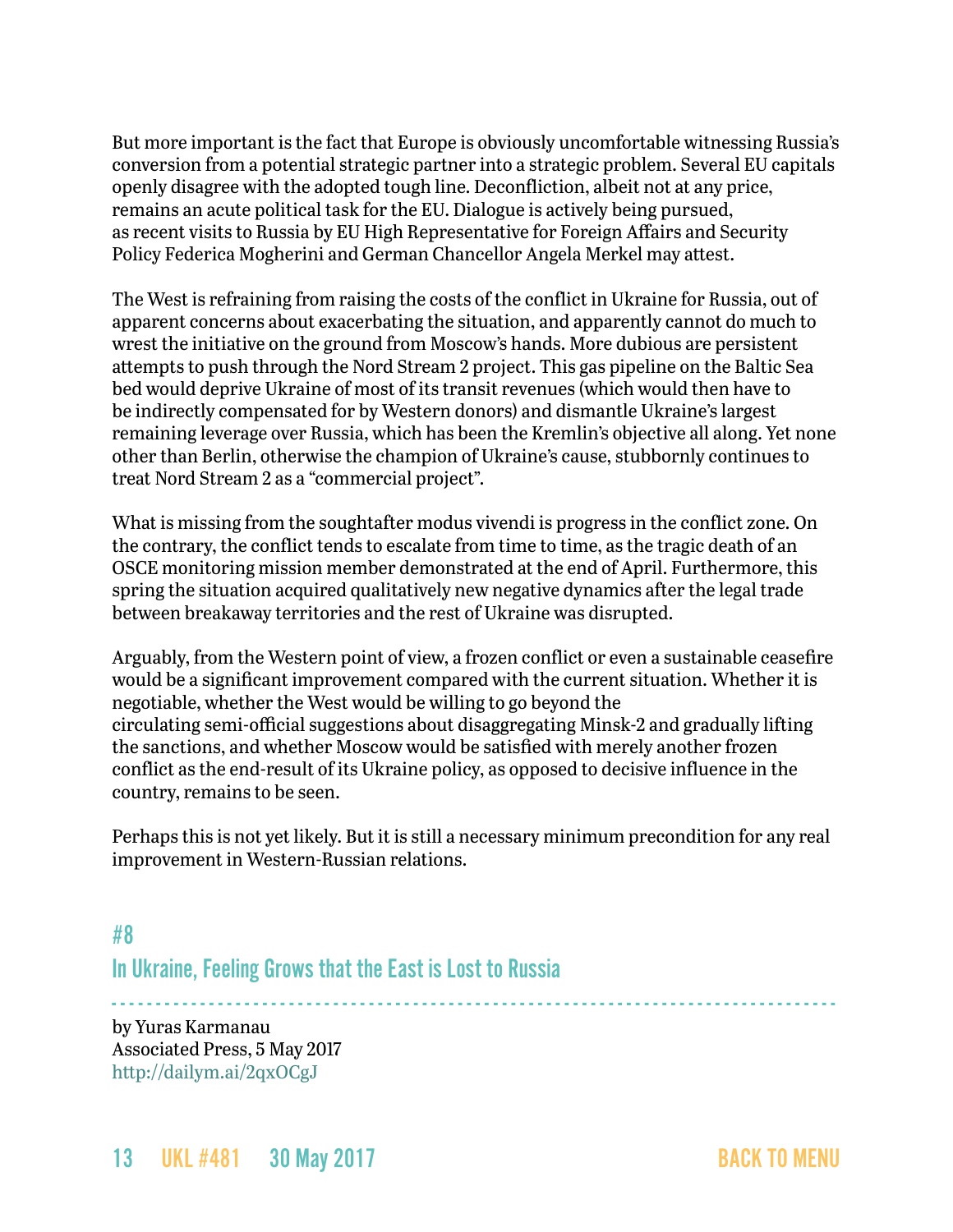MINSK, Belarus—Leonid Androv, an electrician from Kiev, was drafted into the Ukrainian army and spent a year fighting Russia-backed separatists in eastern Ukraine after the conflict broke out in 2014. Now, like many other Ukrainians, he is ready to accept that those lands are lost. "The Russians are in charge there and they are methodically erasing everything Ukrainian. So why should I and impoverished Ukraine pay for the occupation?" said Androv, 43.

Long unthinkable after years of fighting and about 10,000 deaths, Ukrainians increasingly are coming around to the idea of at least temporarily abandoning the region known as the Donbass, considering it to be de facto occupied by Russia.

This would effectively kill the Minsk peace agreement brokered by Germany and France, which aims to preserve a united Ukraine. The Minsk agreement is still firmly supported both by the West and Russia, as German Chancellor Angela Merkel and Russian President Vladimir Putin affirmed at their meeting this week.

The 2015 agreement, which Ukraine signed as its troops were being driven back, has greatly reduced but not stopped the fighting, while attempts to fulfill its provisions for a political settlement have failed.

Ukrainian President Petro Poroshenko still stands by Minsk. In recent months, however, his government has moved to isolate the east by blocking trade and shutting off supplies of electricity and gas, demonstrating that it now considers the industrial region to be Moscow's problem.

Several factions in the Ukrainian parliament have introduced legislation that would designate those territories outside of Kiev's control as "occupied." "We should call a spade a spade and recognize the Russian occupation of Donbass," said Yuriy Bereza, a co-author of the legislation. Bereza, who commanded one of the volunteer battalions that fought in the east, called it necessary to preserve the state.

The likelihood of the legislation coming up for a vote is low, given the government's reluctance to formally acknowledge the loss of these territories. Almost half of Ukrainians, however, favor declaring the separatist-controlled areas of the Donetsk and Luhansk regions to be occupied, according to a poll conducted by the Razumkov Center.

Under Minsk, the two regions are to remain part of Ukraine but with "special status." They would have the right to hold their own elections. Those who fought against the Ukrainian army would receive amnesty.

These provisions have little popular support. The poll found that only 22 percent of Ukrainians were ready to grant the Donbass this "special status," while 31 percent of respondents said they found it difficult to answer. The poll, conducted in January among 2,018 people across Ukraine, had a margin of error of 2.3 percentage points. "It is obvious that Ukrainian society supports the isolation and blockade of the Donbass. And this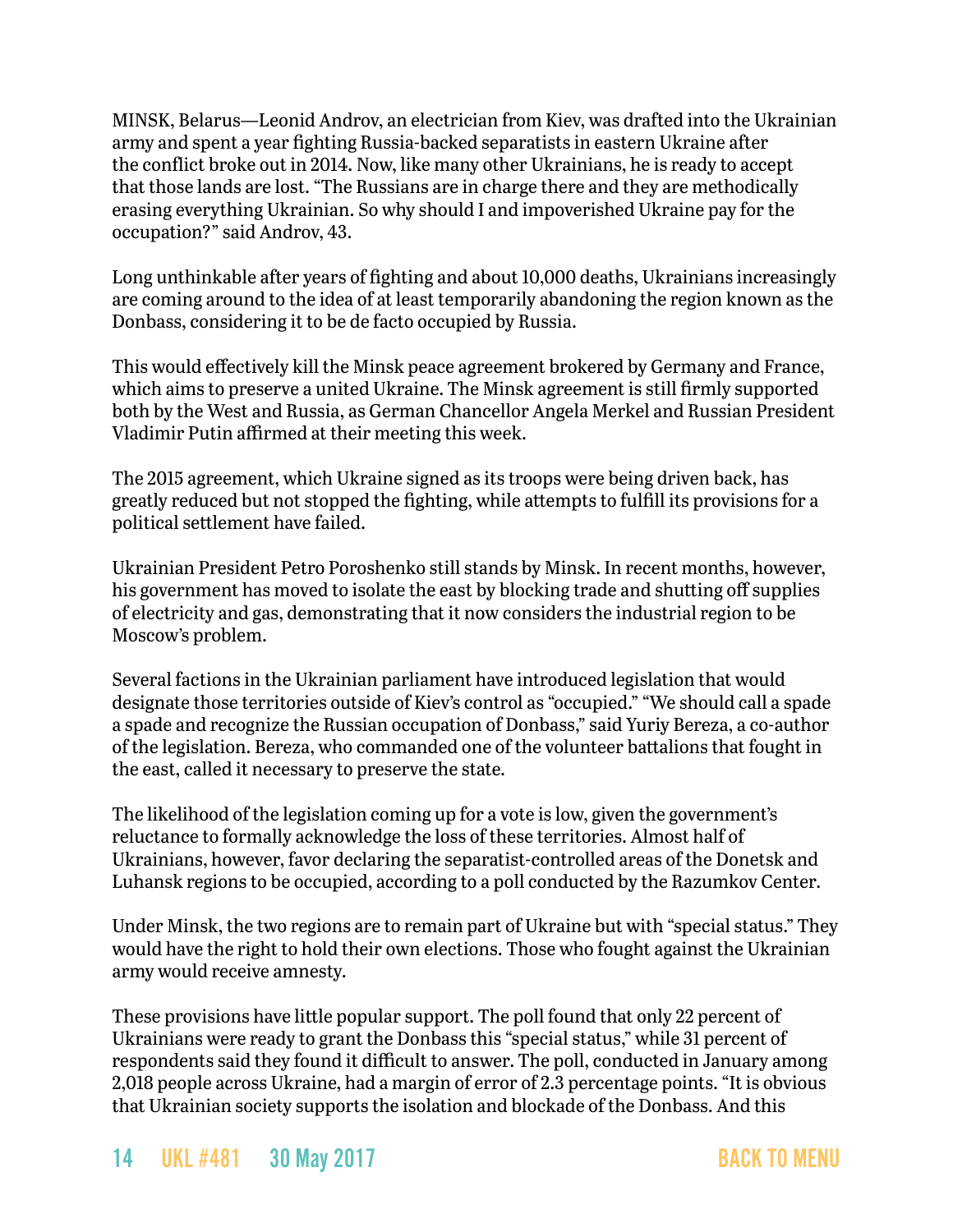is exactly what is dictating President Poroshenko's behavior," said Razumkov Center sociologist Andrei Bychenko. "If Poroshenko plans to seek a second term, he has to think about the mood of society, not about the expectations of the West."

Poroshenko was elected after mass protests led to the ouster of Ukraine's Russia-friendly president in early 2014 and put the country on a path toward closer integration with the West.

While still speaking about a united Ukraine, Poroshenko's government last month shut off electricity supplies to Luhansk over unpaid debts. Kiev already had stopped supplying gas to both the Luhansk and Donetsk regions and in March, Poroshenko imposed a trade blockade on the regions beyond Kiev's control.

Putin's spokesman, Dmitry Peskov, told reporters this was "one more step by Ukraine to rid itself of these territories." Although Russia quickly annexed the Crimean Peninsula at the start of the conflict, Putin has made clear he has no interest in annexing eastern Ukraine. "The Kremlin has tried to push this cancerous tumor back into Ukraine, using Donetsk and Lugansk as a Trojan horse to manipulate Kiev," said Russian political scientist Andrei Piontkovsky. "But the Ukrainian government has had enough sense not to let it happen."

Putin, speaking to journalists Tuesday after talks with Merkel, responded angrily to a suggestion that perhaps it was time for a new peace agreement since the Donbass already had de facto separated from Ukraine. "No one has severed these territories. They were severed by the Ukrainian government itself through all sorts of blockades," Putin said. Russia was forced to support Donbass, he added, noting that it was "still supplying a significant amount of goods, including power, and providing coke for Ukrainian metallurgical plants."

Putin and Merkel both said that despite the problems they saw no alternative to the Minsk agreement. Sergei Garmash is among the 2 million people who have left their homes in eastern Ukraine. He said there is almost nothing Ukrainian left in Donetsk, which now uses Russian rubles, receives only Russian television and survives thanks to Russian subsidies. "Ukrainian politicians need to be brave and legally recognize this territory as occupied by Russia. This will force Moscow to pick up the bill. And the more expensive this adventure will be for the Kremlin, the sooner it will walk away," said Garmash, 45, who now lives in Kiev.

Moscow sends humanitarian convoys to the Donbass every month and pays the salaries and pensions of people who live there. Russia also supports the separatist military operations, although the Kremlin continues to deny that it sends arms and troops.

Russia has been hurt economically by sanctions imposed by the West over the annexation of Crimea and support for the separatists. "Public opinion has swung sharply toward the isolation of Donbass, and for the Kiev government it is an opportune time to shift all the expenses of the 'frozen conflict' to Moscow," said Vladimir Fesenko, head of the Penta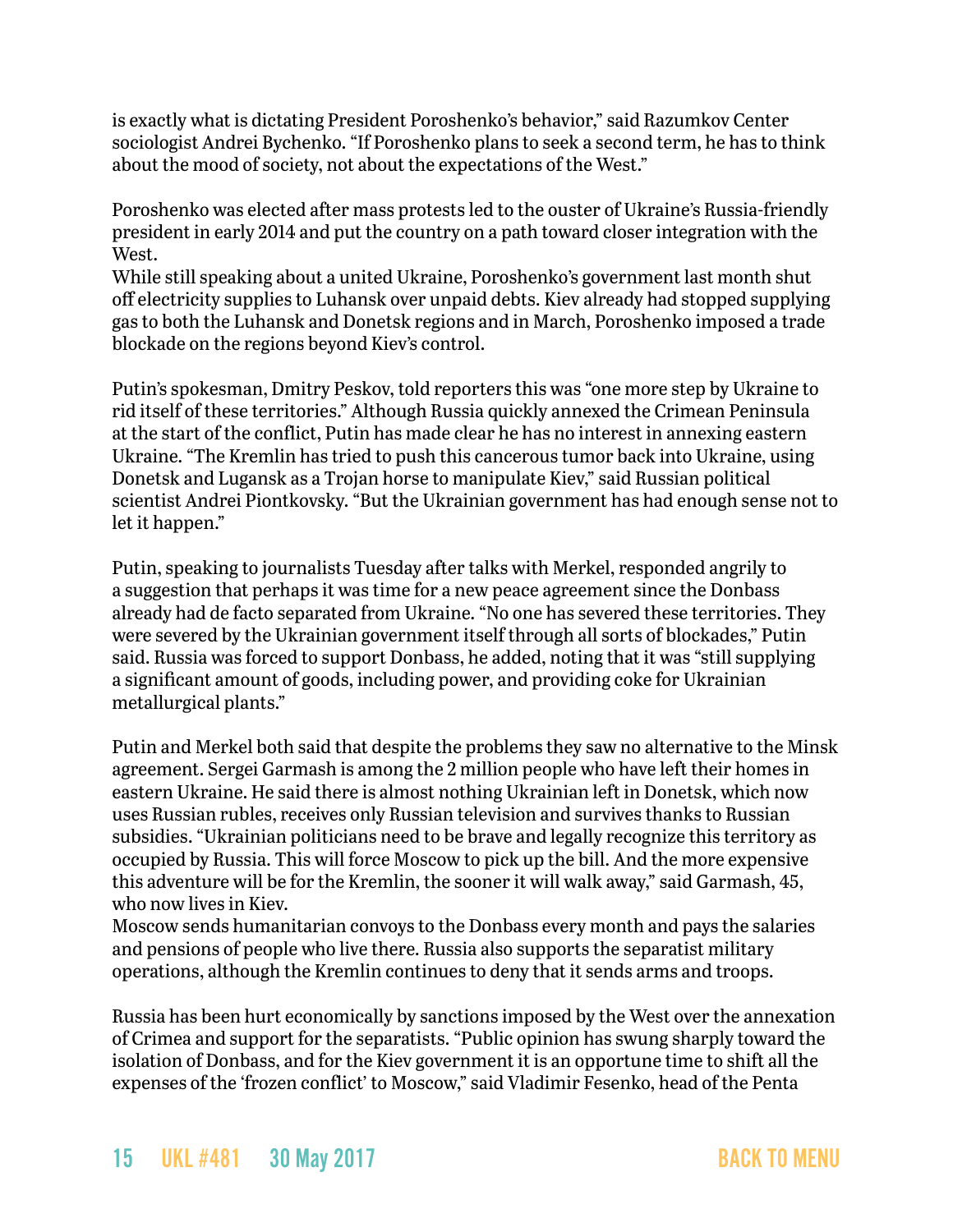Center of Political Studies in Ukraine. "Of course the war in Donbass was incited by Russia to slow Ukraine's move toward Europe," Fesenko said. "But no Ukrainian politician can publicly give up on Crimea and Donbass and recognize them as part of Russia." Androv, the Kiev electrician, said the problem is that no one knows what to do with Donbass. Likening it to a suitcase with no handle, he said: "It's too heavy to carry, but it's a shame to throw it away."

# <span id="page-15-0"></span>#9

Killing Pavel

- - - - - - - - - - - - - - - - - - - - - - - - - - - - - - - - - - - - - - - - - - - - - - - - - - - - - - - - - - - - - - - - - - - - - - - - - - - - - - - - - by Paul Niland Kyiv Post, 11 May 2017 <http://bit.ly/2qglECN>

A documentary released on May 10 sheds fresh light on the early morning killing of a prominent journalist in central Kyiv. The murdered man was Pavel Sheremet, a Belarussian journalist who had made Ukraine his home. He was killed by a car bomb 100 meters from his home, on July 20, 2016.

Ukraine has long struggled to move towards European values and norms – for many this was the very reason for the beginning of the Euromaidan Revolution. European values and norms include things like freedom of the press, as well as the professionalism and independence of the work of law enforcement bodies. The documentary demonstrates that in today's Ukraine, sadly, even after a revolution that cost the lives of a hundred people, Ukraine still falls far short of these benchmarks.

The [50-minute-long documentary](https://www.occrp.org/en/documentaries/killing-pavel/), entitled "Killing Pavel," featuring an investigation by four Ukrainian journalists from the Organized Crime and Corruption Reporting Project, a Kyiv Post partner, and the investigative team Slidstvo.info, reveals a lot of new information about the killing. It lays bare the shortcomings of the investigators and prosecutors supposed to find those responsible for this horrific crime. And it raises significant questions about the actions, or competency, of Ukrainian law enforcement, at a minimum.

Full disclosure: I didn't know Sheremet well, but we had several mutual friends. I met him only once. He was a charming man, intelligent, highly articulate, funny, and warm. I took flowers to the site where he was killed, and I attended his memorial service in Kyiv. More disclosure, I have also met Khatia Dekanoidze, the former Head of the National Police of Ukraine, who features in the documentary. To my knowledge, Dekanoidze is a hardworking and competent person, she won her job on merit, was dedicated to applying her experience in her native Georgia to helping Ukraine, and did so tirelessly. The lights in her office were often burning into the early hours of the morning. For those reasons,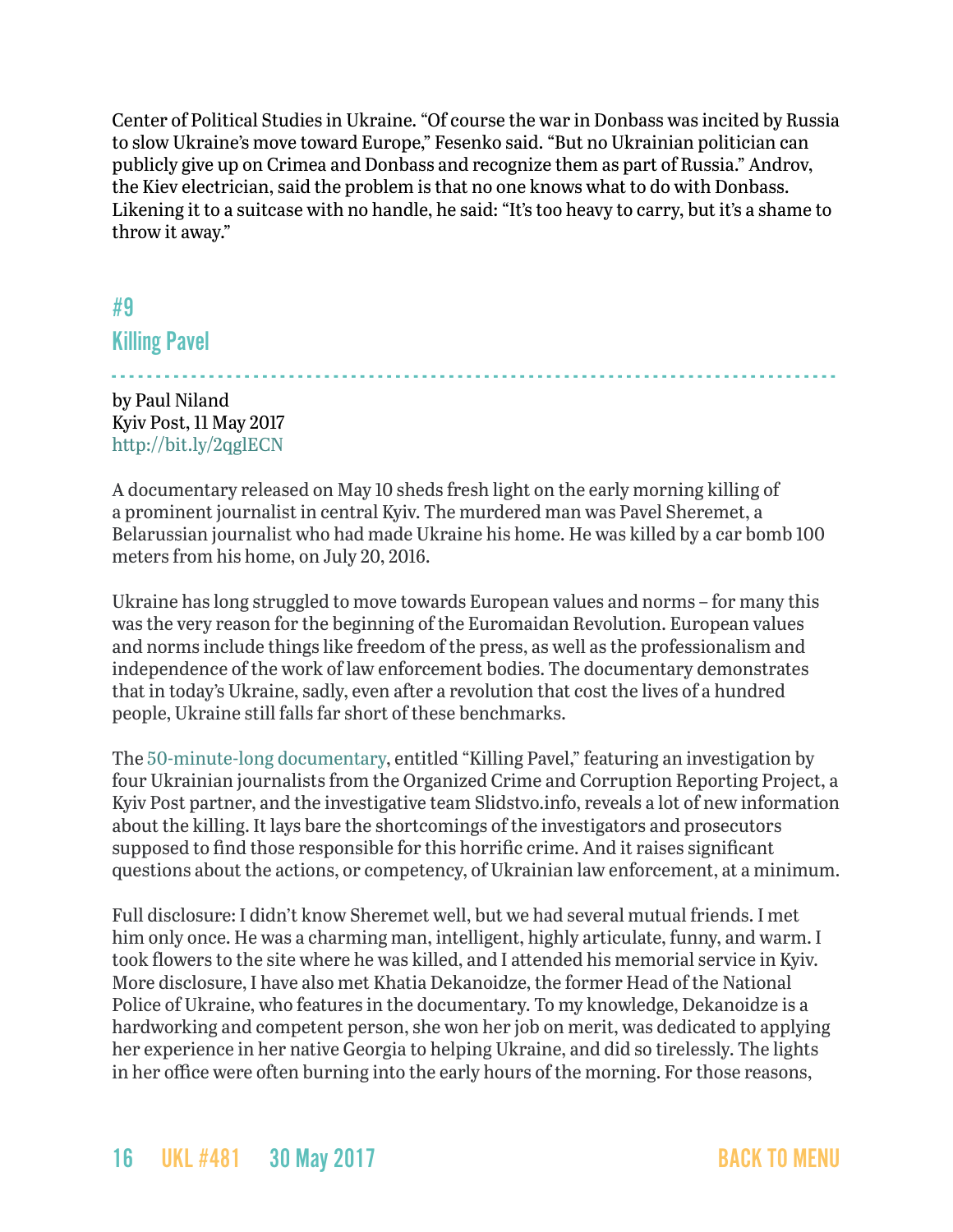the holes in the official investigation that have been highlighted in her interviews for the Killing Pavel documentary are, to say the least, surprising.

### *Failures of the official investigation*

It is known that the bomb that killed Sheremet was planted under his car at around 2:30 a.m., and that this act was carried out by a two person team, a man and a woman. The CCTV footage previously released related to this case was grainy, and it was impossible to get positive identification of either the main suspects or any witnesses to the act that lead to Sheremets's death a few hours later.

It would be expected that, in a murder case, every possible lead and angle would be followed. However we learn from this new report that technologies that could have been used to get to the facts were simply not applied.

In addition, key witnesses were ignored, or not identified. At the precise moment that the bomb was being planted a taxi cab dropped off a fare meters away from Pavel's cherry red Subaru Crossover. The cab driver was tracked down by the investigative journalists, and it is clear from his statement that he was never interviewed by the police. He only learned that he was a possible witness to the crime when he was contacted for the documentary.

CCTV footage from the area around Sheremet's home reveals the presence of two vehicles of interest on the street in question in the hours before the bomb was planted – a white Mercedes SUV and a gray Skoda. These two vehicles arrived at the same time, 11:30 p.m., the drivers of the vehicles interacted with each other, and they left the scene close to four hours later, not long after the bomb had been planted. All of this occurred a short distance from where they waited in their parked cars. Dekanoidze said that, to the best of her knowledge, all vehicles in the area and showing up on the CCTV tapes obtained by the authorities had been traced. This is obviously not true, because the owner and driver of the gray Skoda were only tracked down as a result of forensic examination of the footage carried out for the documentary by a member of the Bellingcat organization.

It is inconceivable that a murder investigation could overlook something as important as two vehicles that were in the location where the bomb was planted, at the time that the bomb was planted. The fact that these vehicles were occupied during this period suggests that the occupants are either; a) vital witnesses, or, b) accomplices to the crime.

As a result of weeks of work done by Bellingcat, the registration number of the Skoda was ascertained, (the Mercedes SUV was parked a little further down the street, and neither the vehicle or the driver have been identified). Natalya Zaretska, the owner of the gray Skoda, registration AA 2551 MO, was contacted by the investigative journalists. It is clear from the outset of the communication between journalist Dmitro Gnap and Seretska that she was not keen to discuss this topic, her answers were evasive, and had she been unaware of any potential wrong-doing related to the vehicle registered in her name there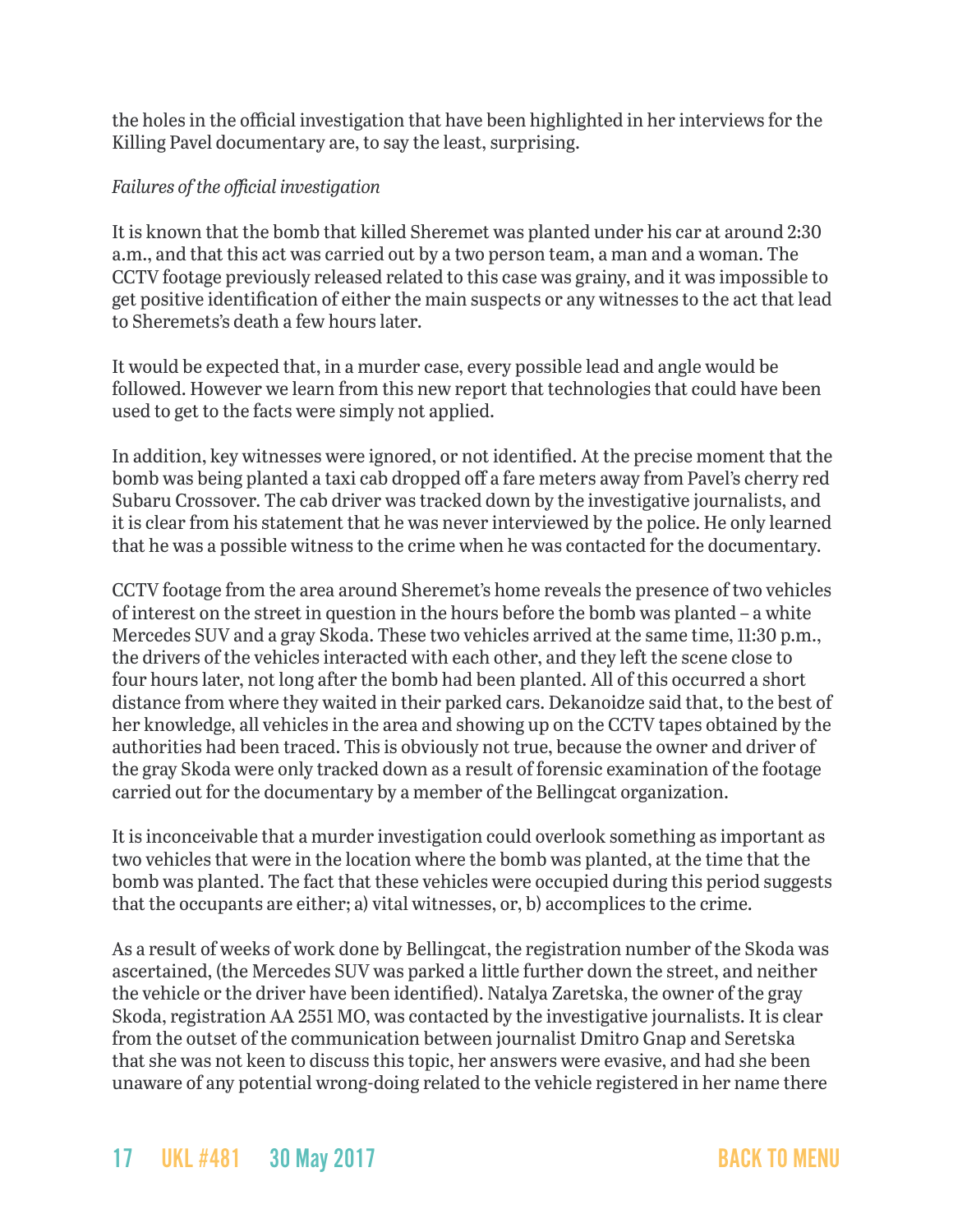would have been no need for any evasiveness when contacted either by telephone or in person.

Identifying the gray Skoda and its registered owner then leads to another vital fact – who was using that vehicle on that night. It turned out to be a man called Ihor Andriivych Ustimenko. When contacted and interviewed by journalists, Ustimenko claimed to have seen nothing on the night in question. The journalists then managed to find out, through an anonymous source, that Ustimenko had joined Ukraine's SBU security service in 2014. This was now confirmed (in a [tweet](https://twitter.com/gitlyk/status/862400887393792002) and [Facebook post](https://www.facebook.com/giolena11/posts/1318374524877689) intended to rubbish the documentary, judging by the tone) by a spokesperson from the SBU – apparently Ustimenko was in the service of the SBU until late April 2014.

### *Trail of bad excuses*

The fact that the SBU's spokesperson, Olena Gitlyanska, confirmed that Ustimenko had been a member of the SBU is interesting – it is a clear attempt to distance the SBU from this matter, but in fact it just raises more questions.

Are we to believe a former SBU officer was sitting on a street while a bomb was being planted, and saw nothing suspicious?

Are we to believe a former SBU agent knew, with absolute certainty, that he was in the vicinity when a serious crime was being committed, and he did not voluntarily present himself to the authorities to give testimony? Any person who had ever had any position in law enforcement anywhere in the world would have done the exact opposite.

Are we to believe a former SBU agent, with knowledge of their potential value as another witness in a murder case, would refuse, as Ustimenko did in this documentary, to identify the other person who was with him at the exact time the bomb was planted, the white Mercedes SUV driver.

No, this is not normal. This is not believable.

Any honest law enforcement professional would immediately come forward to help their colleagues. A person involved in law enforcement, past or present, who refuses to present themselves to give testimony or identify other possible witnesses, for any reason, is obstructing an investigation, and obstructing justice. The fact that Ustinenko is no longer a serving member of the SBU (or so the agency says) absolves him of none of his ethical or legal obligations to provide testimony. A court can decide whether his actions, or inaction, of the last ten months amounts to obstructing justice.

Ustimenko must be compelled, immediately, to identify the driver of the white Mercedes, and also to provide an alibi for his claim that he was in that area at that time to provide private security services for a family. At present, we only have his word that this was why he was there, and on the face of it his word seems to be worth very little.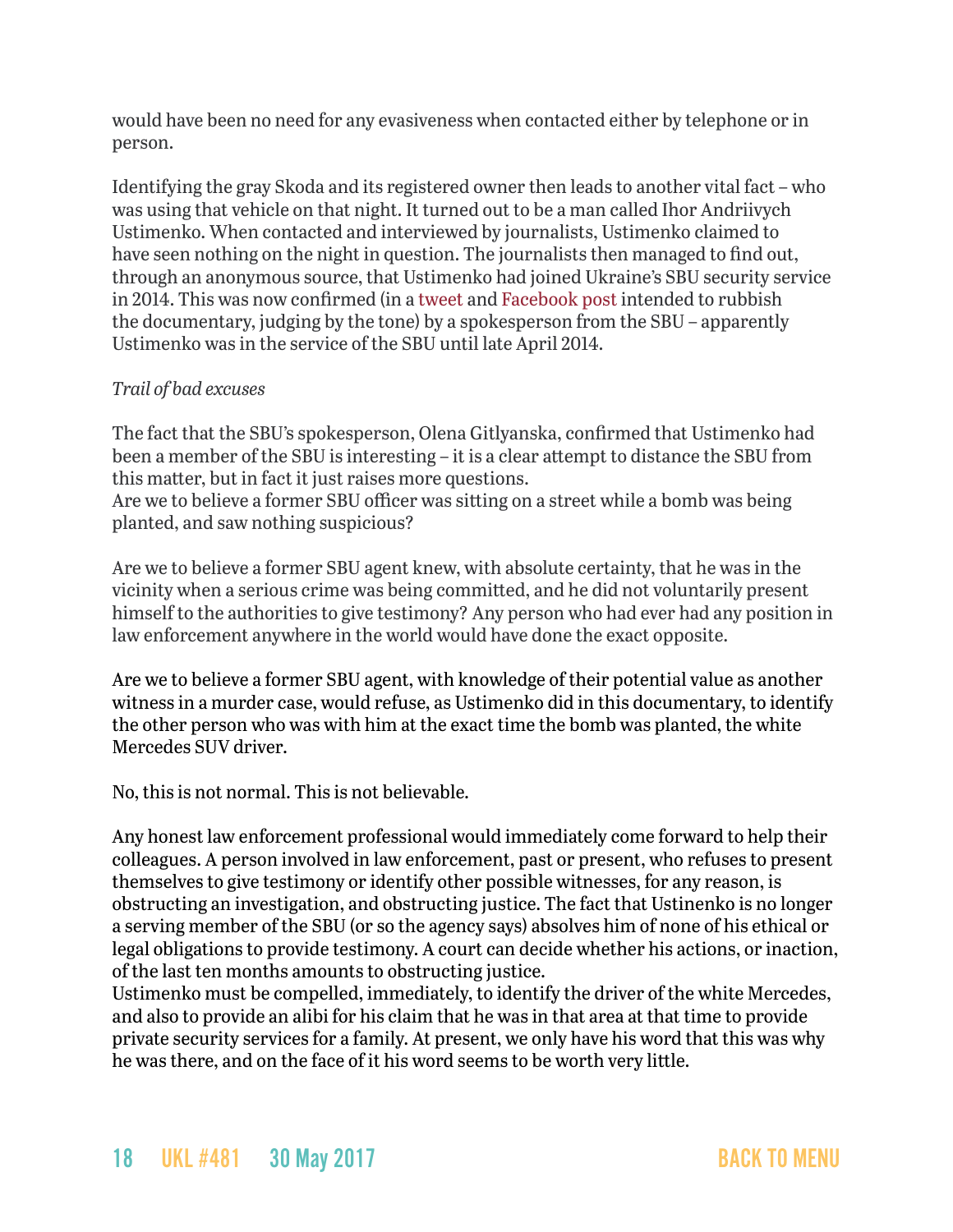#### *More overlooked details*

And more holes in the official investigation were highlighted by this documentary. Another possible witness was seen on CCTV on an adjacent street at the time the bomb was planted. The only footage obtained by the authorities showed him from behind only, carrying a distinctive backpack with parallel luminescent stripes. Dekanoidze said that she was not aware of footage showing his face, but the documentary makers found such footage. Dekanoidze then stated that it would not have been appropriate to release an image of a potential witness to such a crime to the public. My previously stated respect for Dekanoidze notwithstanding, she is completely wrong, because that's precisely what would have happened in a competent investigation.

"Police are appealing for information to identify this man, a potential witness to a murder" is not an uncommon statement.

The authorities also failed to find all CCTV footage of the likely perpetrators of this crime, but the journalists and investigators did, and one revealing piece of color CCTV footage showed that the man in question was wearing a hoodie with a distinctive patch on the back. It appears from analyzing footage of the moments before the bomb exploded that a man of similar build and wearing a hoodie with a similar patch on the back was back on the same street as Sheremet left his home, for the very last time, on July 20.

Perhaps most damning of all, the makers of the documentary asked for comment on the new information from President Petro Poroshenko – and his office did not respond. The SBU and the Prosecutor Generals' office both declined to give interviews; and Interior Minister Arsen Avakov did not respond to a request for comment either.

A prominent journalist was murdered in broad daylight, and failing to bring the perpetrators to justice, whoever they are, is unacceptable. Thanks to the makers of the "Killing Pavel" documentary, the authorities now have more information to work with.

And turning a blind eye, or further obstruction in this case, is also unacceptable.

<span id="page-18-0"></span>#10 No Jail Time for Ukrainian Soldier Who Murdered Civilian [UKL title]

- - - - - - - - - - - - - - - - - - - - - - - - - - - - - - - - - - - - - - - - - - - - - - - - - - - - - - - - - - - - - - - - - - - - - - - - - - - - - - - - - - Volodymyr Ishchenko Facebook, 12 May 2017 <http://bit.ly/2pIZ5pi>

Ukrainian soldier, who kidnapped, tortured and likely murdered a local man in Donbass suspected in cooperation with the separatists, was sentenced only to 5 years conditionally,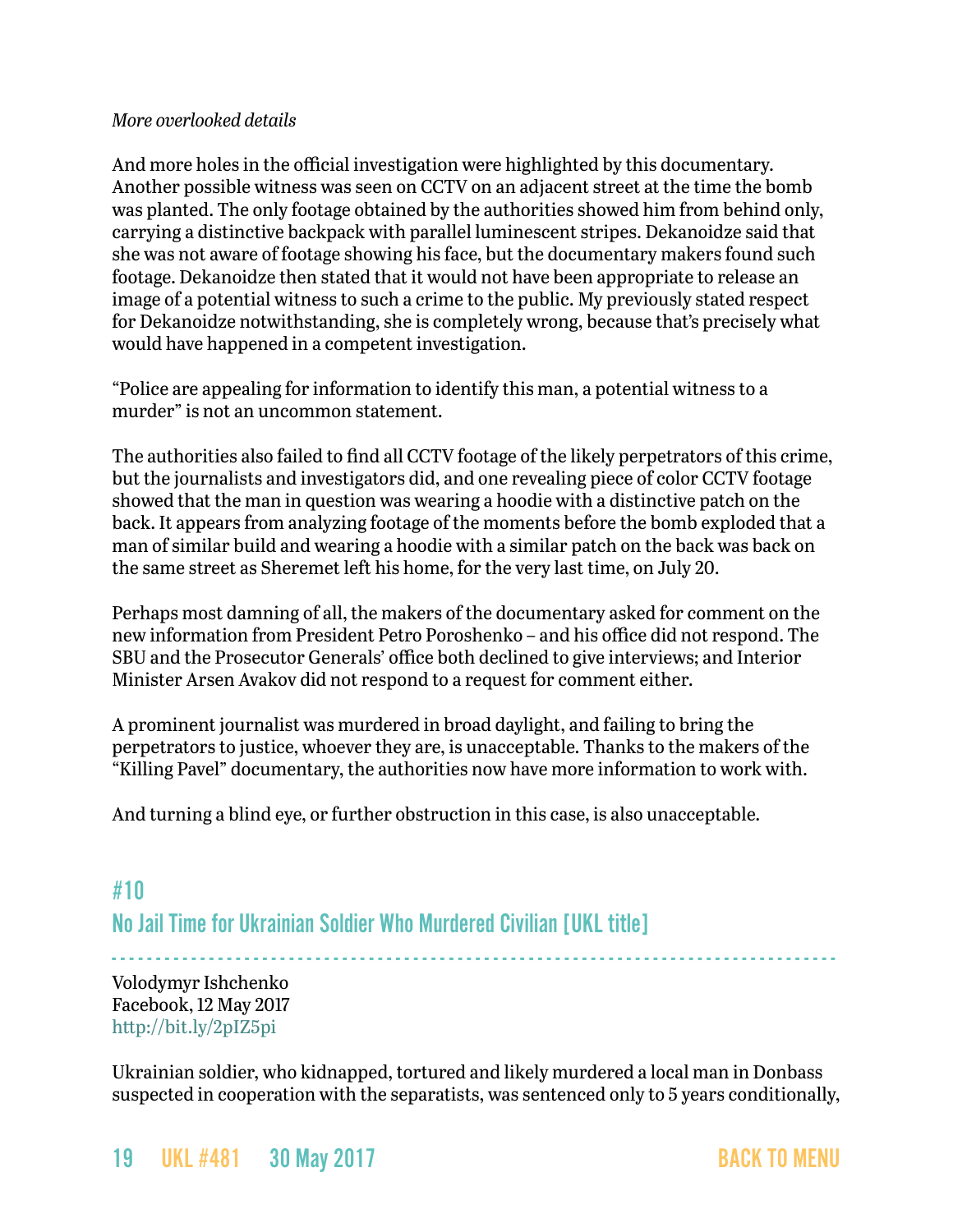i.e. he was released in the court. So, essentially kidnapping and murder in Ukraine is punished more or less the same way as posting "Lenin lives" on Facebook. See [http://bit.](http://bit.ly/2qDiNHd) [ly/2qDiNHd](http://bit.ly/2qDiNHd) (in Russian).

Lviv Youth Gets 2 ½ Years for Facebook Communism Volodymyr Ishchenko <http://bit.ly/2qgDVjE>

A fragment from the sentence to the guy who yesterday got 2.5 years for "Facebook Communism" in Lviv. I am trying to translate Ukrainian legal jargon, it's not easy. In original this is mindblowing.

"Particularly, this person was incriminated in that he, during the period from May 2015 till April 2016, using his own laptop, in the social network 'Facebook', under an alias account, intentionally, with a purpose of spreading communist ideology to a wide public, understanding that this page is open-access and an infinite number of users of the social network 'Facebook' can read it, posted publications, also in the social network public pages, that, according to the linguistic expertise's conclusion, contain propaganda of the elements of communist ideology, which is the circulation of tendentious information aimed at idealizing and popularizing communist ideology and public use of the products with the communist regime symbols to which belong: publications about V. I. Lenin, i.e. the person who hold a leadership position in the top power bodies of the USSR, his philosophic-political quotations, and also widely known communist slogans: 'Lenin lived, Lenin is alive, Lenin will be alive!'; 'Plan is a law, plan's fulfillment is a duty, the overfulfillment is an honor!'"

Official announcement in Ukrainian:<http://bit.ly/2r4aAvs>

## <span id="page-19-0"></span>#11 On the Court Ruling [UKL title]

- - - - - - - - - - - - - - - - - - - - - - - - - - - - - - - - - - - - - - - - - - - - - - - - - - - - - - - - - - - - - - - - - - - - - - - - - - - - - - - - - - Mikhail Khokhlovych Facebook, 12 May 2017 <http://bit.ly/2qcVlPQ>

Today, a Donetsk oblast court, citing a sincere confession and military engagement in the Anti-Terrorist Operation in the East of Ukraine as mitigating circumstances, sentenced a soldier to five years of prison with a three year probation period for the kidnapping of a local civilian that resulted in his death. Numerous eyewitness accounts of the convict's army colleagues claim that he suspected a local man of ties with the separatists after which he kidnapped him, put a bag over his head and brutally questioned him inflicting physical damage so severe the man, who spent the night tied up on the floor, was found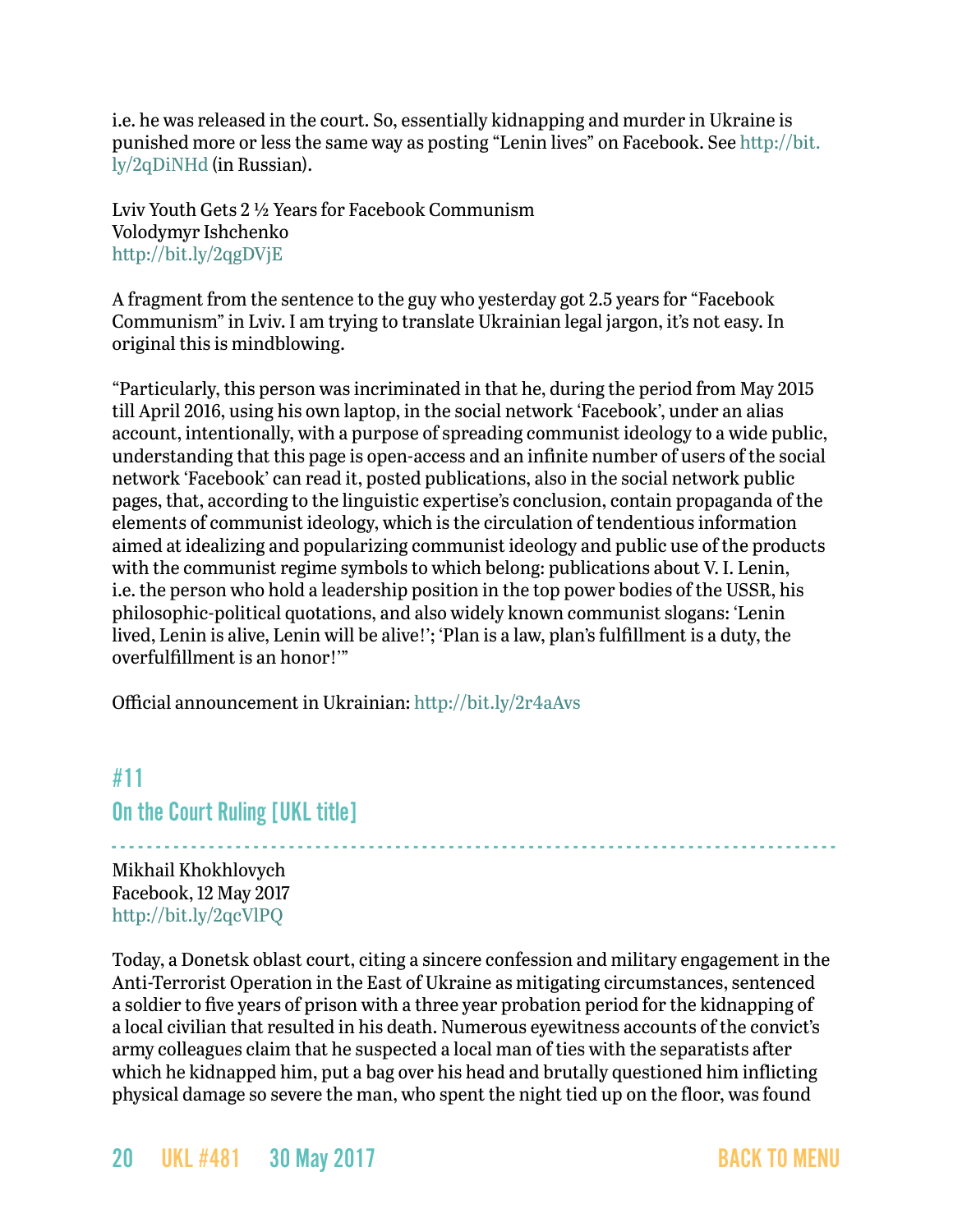dead in the morning. His body was then wrapped in a tent and disposed of in a nearby field by a group of soldiers. When the body was found it had decomposed to such a state that it was impossible to establish if the victim's death was a result of physical violence endured during the "passionate interrogation". The court then proceeded to make the assumption that the man had died from the complication of some unidentified prior disease he was unable to get treatment for because he was lying tied up in a Ukrainian military base. This cleared the charges of murder and battery and the court prosecuted the soldier for kidnapping alone. This extremely mild sentence means that the convicted war criminal will go back to serving in the Ukrainian army knowing that the Ukrainian judicial system will have his back in case he oversteps his boundaries in zealously serving his Motherland. I can only begin to imagine how this news will be interpreted by those still living in the war zone after three years of armed conflict.

Two days ago a Lviv court in the West of the country sentenced a young man to two and a half years of prison with a one year probation period for "using Facebook to spread communist propaganda." This sentence was also mitigated by the accused's confession and cooperation with the prosecution, otherwise he would have faced up to five years in prison for sharing images of Soviet symbols and slogans.

Both of these rulings were made immediately after violent clashes of the far right with those who came out to celebrate Victory Day all over the country and numerous arrests for civilians bearing Soviet war-related flags including a 79 year-old man who put on a USSR T-shirt on May 9. Because WWII symbols have been widely used by pro-Russian sympathisers and the Russian media has been quick to amplify the role of May 9 as a stumbling point for two irreconcilable visions of Ukrainian history and its future, the state wanted to maintain a low turnout without WWII symbols used in Moscow and the unrecognised republics. At the same time, they wanted to keep violence against the largely elderly protesters to a minimum. Unsurprisingly, the ban on traditional symbolism called for reinforcement from the police which resulted in a series of arrests in addition to police violence against the far-right who had threatened to sabotage the march. The PR disaster of Victory Day and the Kafka-esque court rulings of this week demonstrate the condition of the Ukrainian national project: unable to defeat the enemy in the frontline with the Minsk peace negotiations fallen flat, the government has resorted to combatting what they perceive as the cause of the conflict: the Soviet (and pro-Russian) within its subjects.

Why else would a court regard a war crime as less severe than a civil crime? Once a Ukrainian citizen becomes suspected of separatist or pro-Russian sympathies s/he is no longer a civilian victim but an enemy regardless of their degree of involvement in military action (if any). This painting of Ukrainian citizens as enemies can take the forms of the blaming of the residents of the unrecognised republics "for nurturing separatism" and the discrimination of IDPs in employment and accommodation rental in continental Ukraine, as well boycotts of allegedly pro-Russian and widely popular TV and radio stations who are believed to turn the citizens into "Russian-loving zombies". It also results in the glorification and heroisation of those fighting against "the separatist condition" and treating participation in the war as a moral indulgence against war crimes, as the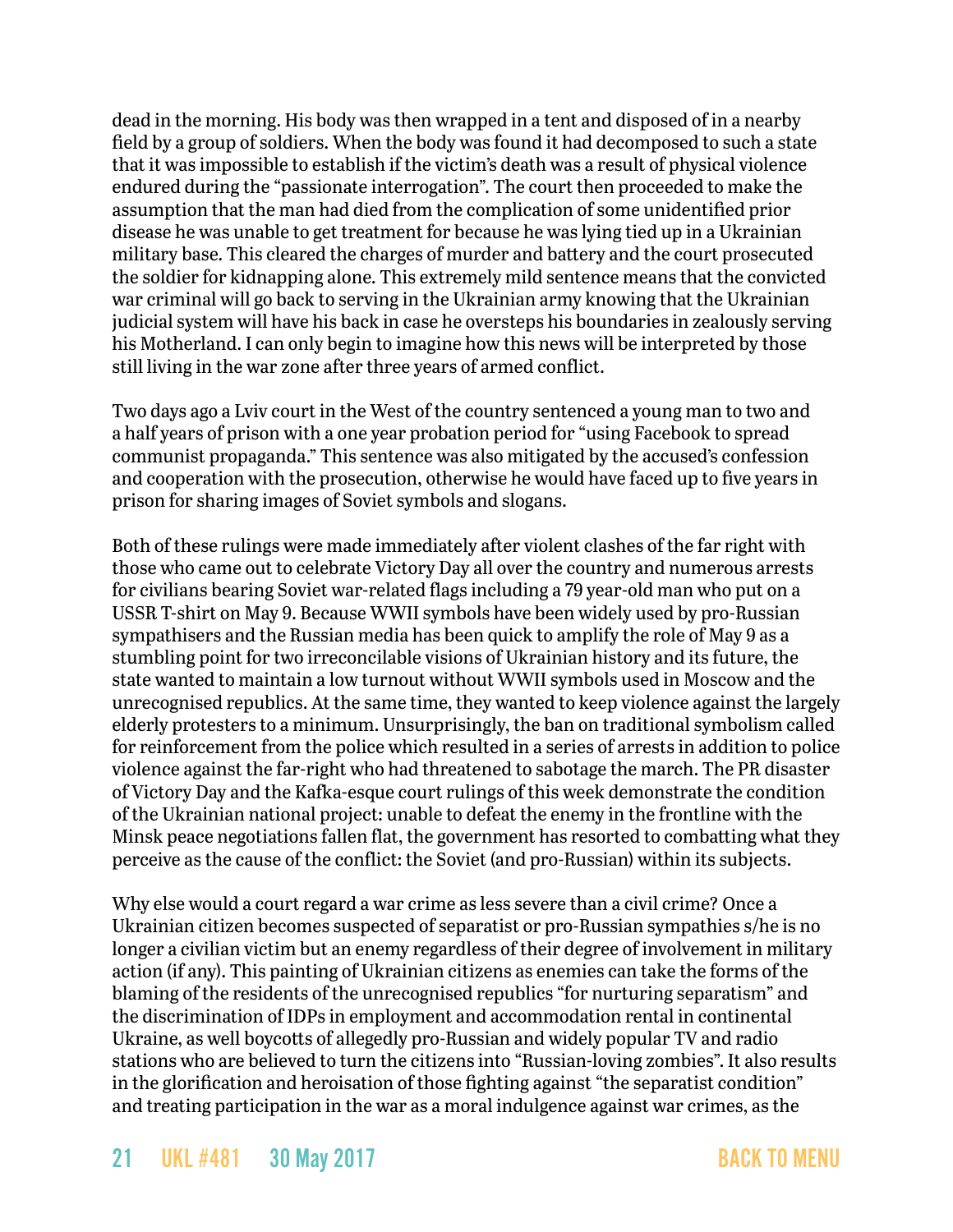case of the soldier who was given six months probation for raping a minor demonstrates. With the economy in shambles and the IMF-driven austerity putting the burden of the state's economic flounder on the shoulders of its citizens, the only way for the Ukrainian government to acquire support of the impoverished population is to make them see the current hardships as a temporary setback on its path towards a glorious European future. Paradoxically enough, the state's fanatical attempts to incorporate "anti-Western" populations into its national project by stripping them of the Soviet is exactly what's alienating already disengaged citizens and fuelling further anti-government sentiment. With the government unwilling to make concessions concerning its nationalist vision of history, language and identity, the only way to ensure its continued rule is to silence dissent with the help of the repressive apparatus, the powers of which were originally unleashed post-Maidan to "fight the enemies of freedom", and far-right groups, who, often as "anonymous patriots", physically assault representatives of political parties whose vision of Ukraine differs from the mainstream pro-European discourse.

The bottom line is, Ukraine is not a democracy. It's trapped in a vicious cycle of an undeclared war with Russian influence at its border and within itself which, while temporary, feels like forever and is driving the country ever further from the Maidan's original aspirations of becoming a European democracy (whatever that might mean).

# #12 Injustice Wins Again

- - - - - - - - - - - - - - - - - - - - - - - - - - - - - - - - - - - - - - - - - - - - - - - - - - - - - - - - - - - - - - - - - - - - - - - - - - - - - - - - - by Oleg Sukhov and Olena Goncharova Kyiv Post, 21 April 2017 <http://bit.ly/2s7IjSn>

Four former Berkut riot police officers charged with murder, torture and assault fled to Russia on April 9–11, after courts in Kyiv ruled that they could be released from custody. The incident has triggered a public outcry, with critics arguing that the officers' flight is another classic example of Ukraine's politicized and corrupt judiciary.

They claim the cases were sabotaged by the Interior Ministry led by Arsen Avakov, accusing the nation's biggest law enforcement agency of protecting former Berkut officers accused of crimes committed during Ukraine's 100-day EuroMaidan Revolution that drove President Viktor Yanukovych from power on Feb. 22, 2014.

Lawyers suspect the court rulings were influenced by higher-ranking officials who the officers might have implicated in wrongdoing.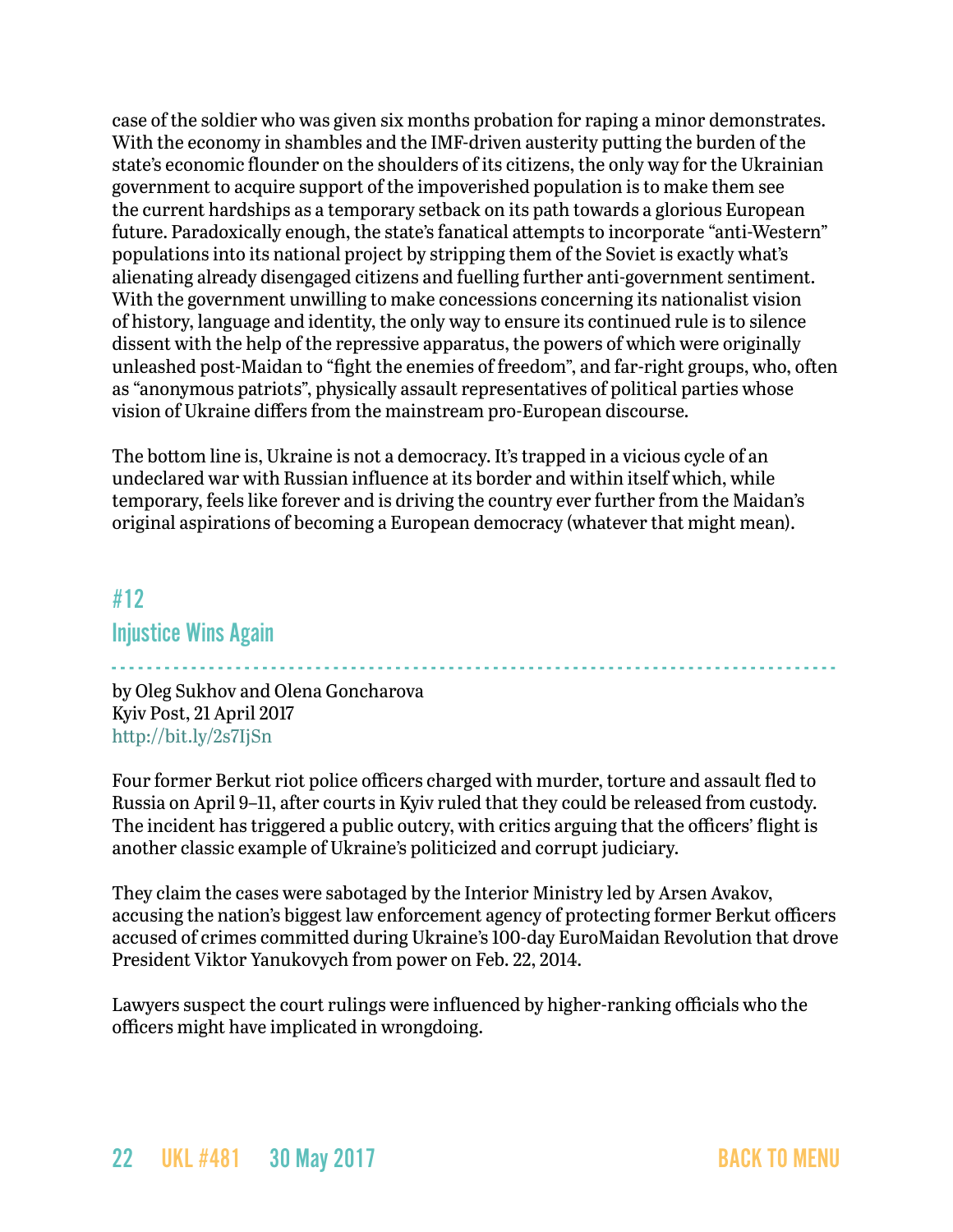"It's an outrage," says Yevhenia Zakrevska, a lawyer for the families of EuroMaidan activists allegedly killed by Berkut police. "The court ruled there are no risks in the release of (the Berkut officers). It was an unlawful decision."

The National Police, accused of protecting its officers, denied any meddling, while the Interior Ministry and the courts involved did not comment by the time the Kyiv Post went to publication.

#### *Suspects released*

The officers who fled later released a video from Russia saying that they "have realized that it's dangerous for them to stay in Ukraine." They had pleaded not guilty and complained about prosecutors' alleged bias.

The four ex-Berkut officers — Vitaly Honcharenko, Vladyslav Masteha, Artem Voilokov and Oleksandr Kostyuk — were detained in June in Kharkiv, where they lived and served. Only Honcharenko had been suspended, while the other three still worked in the police force.

Three judges of the Kyiv Court of Appeals — Oleh Prysyazhnyuk, Vyacheslav Dzyubin and Tetiana Rosik — released Honcharenko on April 6.

Berkut officers Voilokov and Masteha were placed under nighttime house arrest — a measure effectively equivalent to release during daytime — by Iryna Lytvynova, a judge of Kyiv's Pechersk Court, in March.

The fourth officer, Kostyuk, was released by Roman Novak, a Pechersk Court judge, in November.

Valery Lashevych, a judge of the Kyiv Court of Appeal, placed another ex-Berkut officer, Oleksandr Belov, under nighttime house arrest in November. Belov is still in Ukraine. Sergii Gorbatiuk, head of the prosecutorial department for trials in absentia, believes the judges' rulings to be unlawful and says he is planning to prosecute them.

### *Judges' background*

Some of the judges who released the officers have a controversial reputation and are considered to be loyal to the authorities.

In March, Rosik and Lashevych were chosen to consider an appeal against the arrest of State Fiscal Service Chief Roman Nasirov, a loyalist of President Petro Poroshenko. Lashevych and Prysyazhnyuk on April 19 ruled to return Nasirov's passports and other documents, which had previously been seized to prevent him from fleeing.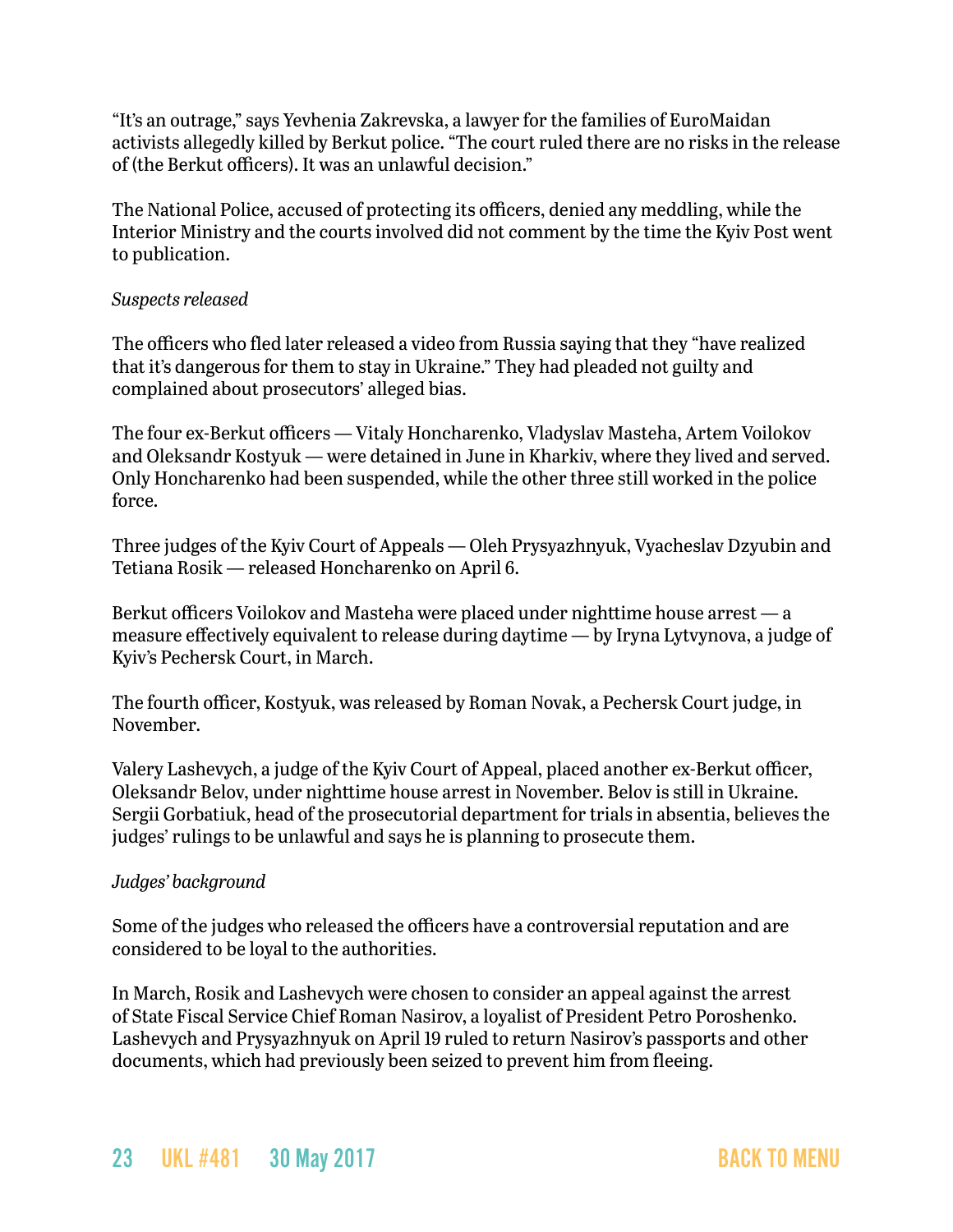Lashevych and Rosik in March also reduced the bail for Ruslan Zhurilo, a suspect in a corruption case investigated by the National Anti-Corruption Bureau of Ukraine. Meanwhile, Dzyubin and Lashevych have ruled against ex-Deputy Prosecutor General Vitaly Kasko, Ukrop party leader Gennady Korban and lawmaker Ihor Mosiychuk political opponents of Poroshenko.

Dzyubin visited the Presidential Administration in 2015 before ruling against Korban, according to the UNIAN news agency.

Lashevych was investigated in a case against ex-Kyiv Appeals Court Chief Anton Chernushenko, who fled in 2015 after being charged with interfering with the automatic system for allocating cases to judges. Lashevych is also accused of having ties to Poroshenko's gray cardinal and lawmaker Oleksandr Hranovsky, who has close ties among the prosecutors and lawyers but denies influencing law enforcement. Judge Lytvynova was investigated over an alleged unlawful ruling in 2015, while Novak has been accused of numerous procedural violations.

### *Declared wealth*

The judges' asset declarations have shown property that is at odds with their modest salaries.

Prysyazhnyuk owns two houses, three apartments, two cars and 7,500 square meters of land. His job in the Kyiv Appeal Court pays him \$13,000 a year.

Novak, whose yearly salary is \$9,000, owns with his wife a 12,000 square meter land plot in Kyiv Oblast, two apartments in Kyiv, and \$16,500 in cash.

Lytvynova, who makes \$11,300 as a judge, has two apartments and two houses. Dzyubin makes \$11,700 a year, while he and his wife have three apartments and \$43,000 in cash.

### *Sabotage by police*

Meanwhile, the Interior Ministry is trying to protect Berkut police officers. For example, Kharkiv city police tried to get Honcharenko out under their responsibility, Zakrevska said.

Top officials of Kyiv police have also addressed the courts asking not to suspend Berkut officers, and the police have given positive recommendations to Berkut suspects.

Ex-Deputy Prosecutor General Oleksiy Bahanets has also accused Interior Minister Arsen Avakov and his aide Anton Gerashchenko of obstructing the prosecution of Berkut officers. Gerashchenko has praised some of the suspects for their service.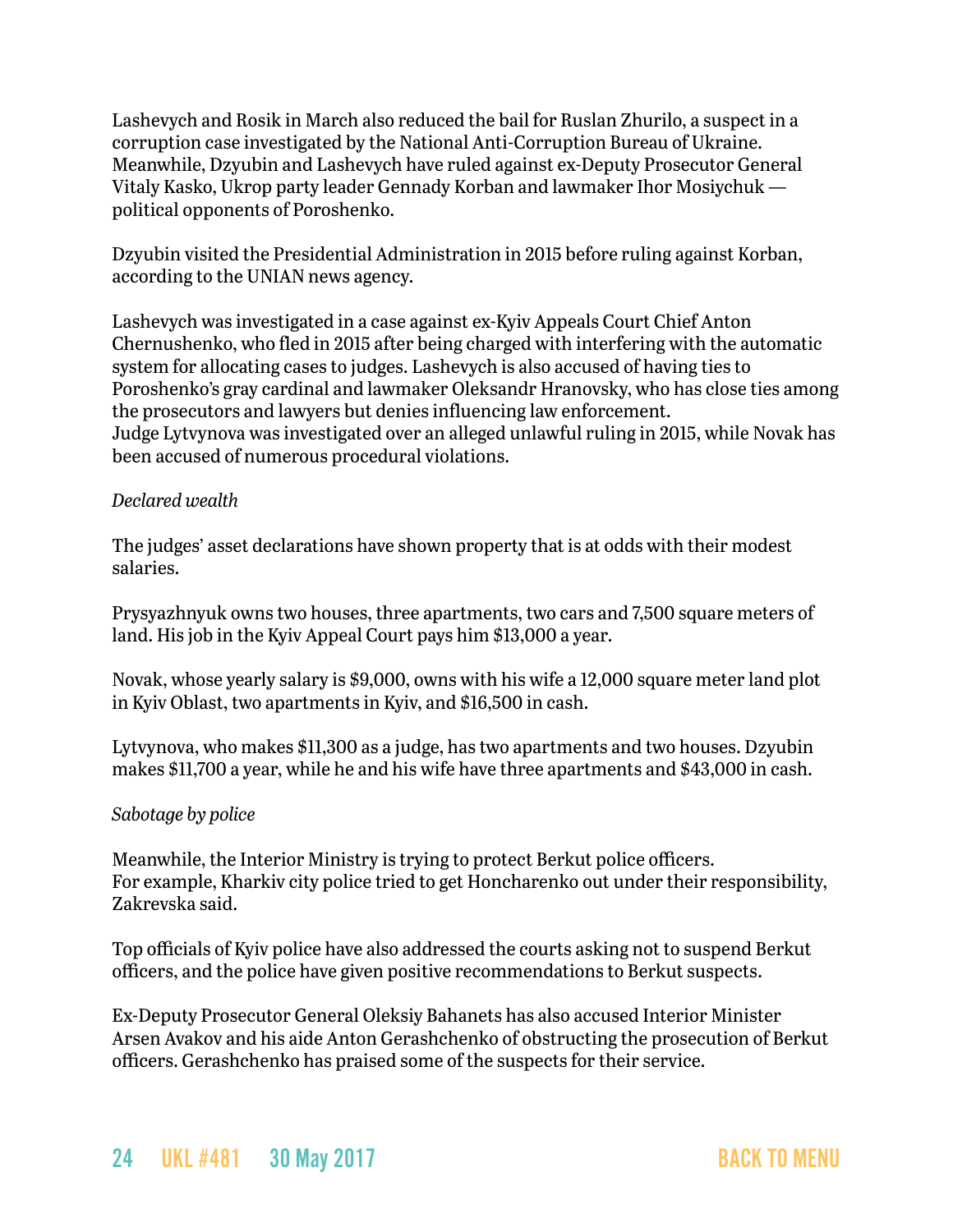### *Suspected crimes*

Police officers Honcharenko and Belov are accused of killing three people on Feb. 18, 2014. Honcharenko is also suspected of attacking protester Serhiy Didych, who was later killed in another incident.

"I have no hope that these crimes will be solved," Didych's widow Halyna Didych said. "Now we see the results — Kharkiv-born Avakov and his aide (Anton) Gerashchenko) are helping Kharkiv Berkut police members to avoid punishment."

Masteha and Voilokov are suspected of torturing protesters on Jan. 19, 2014. Honcharenko and Kostyuk have also been charged with assaulting human rights activist Kostyantyn Reutsky at a checkpoint in Kharkiv Oblast on Jan. 29, 2015.

Honcharenko has been officially recognized as a veteran of the war with Russia. Critics have dismissed his veteran status as fake, since he effectively fled to the enemy.

#### *Previous runaways*

About seven Berkut officers fled in February 2014, at a time when there was no proof of their involvement in EuroMaidan murders.

In April 2014, Berkut police commander Dmytro Sadovnyk — the key suspect in the EuroMaidan murders case — and two other Berkut employees were arrested.

In late July to August, prosecutors were preparing to arrest six more Berkut officers, but the suspects left the country after what critics believe was a leak of information from law enforcement agencies.

Sadovnyk fled the country after Pechersk Court Judge Svitlana Volkova released him from custody and put him under nighttime house arrest on Sept. 19, 2014.

Volkova had no right to release him, as Sadovnyk's arrest was to expire only on Sept. 26, 2014, according to the Prosecutor General's Office. Rank-and-file prosecutors wanted to arrest him after that, but the leadership of the Prosecutor General's Office refused to allocate a special forces unit to arrest him after he was released, Oleksiy Donsky, a top official at the prosecutorial department for trials in absentia, said in 2014.

### *Political influence?*

Then-Prosecutor General Vitaly Yarema and his deputy Mykola Herasimyuk have been blamed for allowing Sadovnyk to escape.

Herasimyuk, who later became a parliamentary aide to lawmaker Hranovsky, was offered bribes to drop charges against allies of ex-President Viktor Yanukovych, and he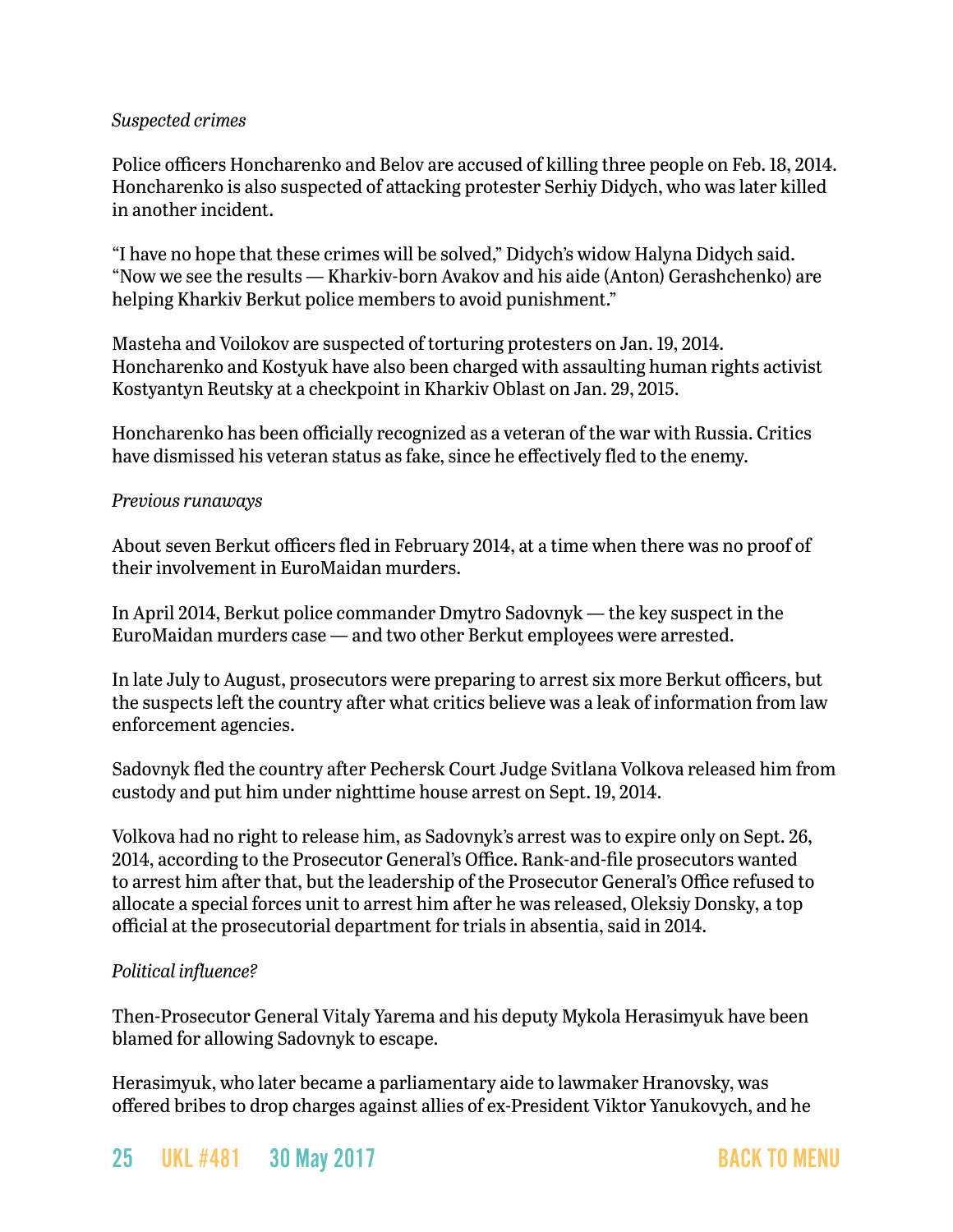transferred \$700,000 abroad in 2014, according to emails published by the Organized Crime and Corruption Reporting Project. In 2014 he failed to help British authorities to investigate the case against ex-Ecology Minister Mykola Zlochevsky.

Since Yarema, who denied accusations of sabotage, was a loyalist of Poroshenko, the president has also been accused of being involved in the case, which he denies.

Volkova was known for her loyalty to the authorities. The case against Volkova, who is accused of making an unlawful ruling, has seen no progress.

### *Other fugitives*

Meanwhile, two other Berkut officers fled in February 2015.

Currently, 23 former Berkut employees are wanted, and 14 of them have gotten Russian citizenship. Some of them formed a new Berkut police unit in the Russian-occupied Ukrainian territory of Crimea, while others are employed by Moscow's OMON riot police unit.

Lawyer Markiyan Halabala says there's little hope that Russia will extradite the Berkut officers, but there's a chance for a trial in absentia if the corresponding law is improved. However, the authorities have so far failed to amend the legislation on trials in absentia, which is currently at odds with international law.

### *Disgraced unit*

At least 20 ex-Berkut officers charged with crimes, including five in Kharkiv Oblast, remain in Ukraine, with some released and others in custody or under house arrest. Of these, five are on trial on suspicion of murdering protesters on Feb. 20, 2014.

Though the Berkut unit, known for its brutality, was formally liquidated on Feb. 25, 2014, de facto it was simply renamed.

Most of the Berkut officers remained in the police, said lawyer Vitaly Tytych and ex-police vetting commission members Roman Sinitsyn and Olga Khudetska. But the Interior Ministry and the National Police have so far refused to divulge the number of Berkut officers who remained in their jobs.

Though ex-National Police Chief Khatia Dekanoidze initially planned a stricter vetting procedure for Berkut police, it has not been implemented, according to Sinitsyn and Khudetska.

According to them, some Berkut officers also "hid" by being transferred to the National Guard and Defense Ministry units, which did not have to pass vetting.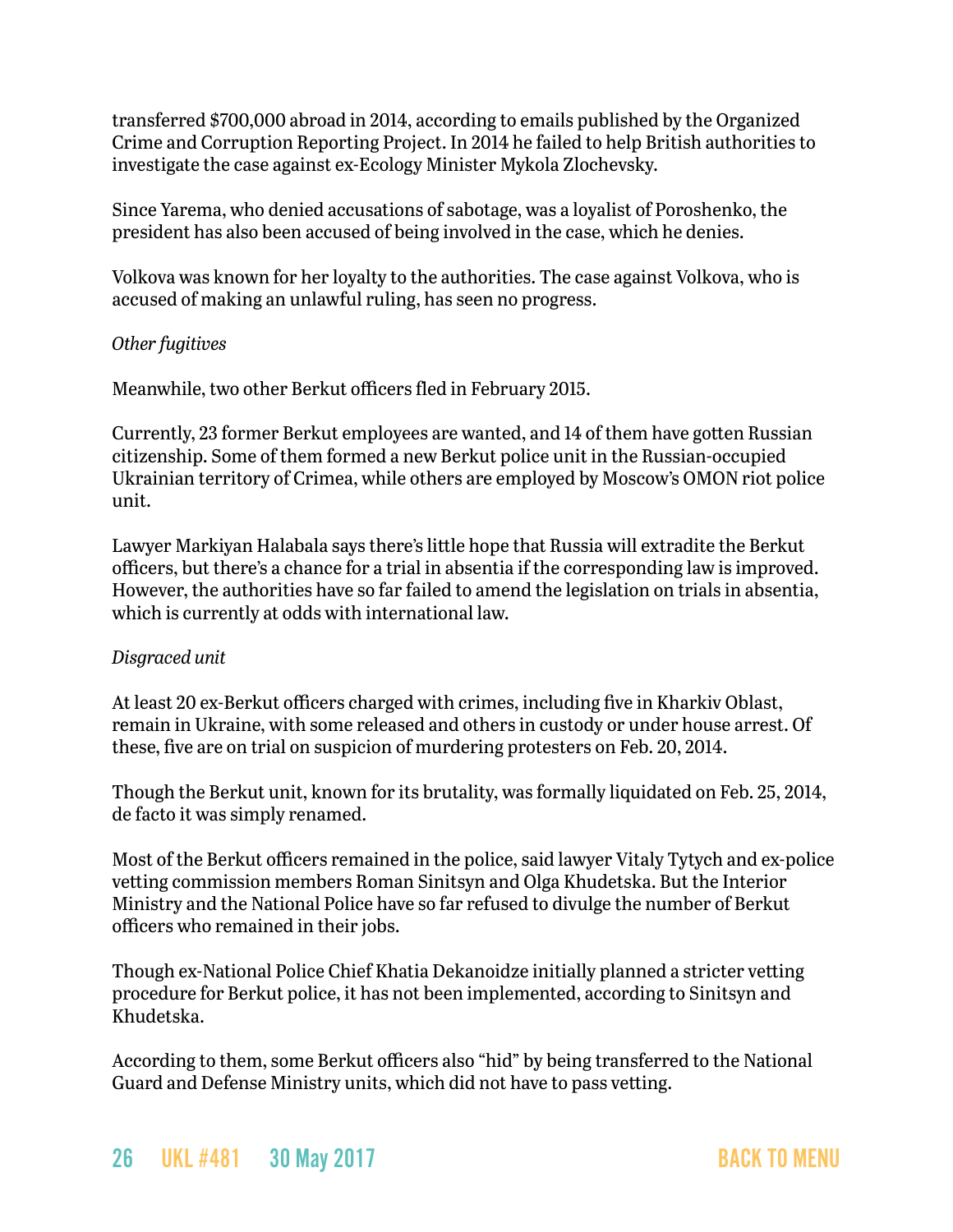# #13 Russian-Prophylactic FSB "Ukrainian Saboteur" Charges in Occupied Crimea

- - - - - - - - - - - - - - - - - - - - - - - - - - - - - - - - - - - - - - - - - - - - - - - - - - - - - - - - - - - - - - - - - - - - - - - - - - - - - - - - - by Halya Coynash Human Rights in Ukraine <http://bit.ly/2seQEmH>

There are chilling indications that a well-known academic arrested in Russian-occupied Crimea on wildly implausible 'diversion and sabotage' charges and prevented from seeing an independent lawyer has been pressured into 'admitting guilt', enabling a court trial without any proof being required.

With Russia's rosy promises about the future of Crimea under Russian occupation so glaringly at odds with reality, it's FSB or security service is continuing to fake terrorist or saboteur plots. These strengthen their position, while instilling terror, not least among those who know it's all pretence. Unlike the stories, the people arrested and imprisoned are real, but that's no problem when the prosecutor, courts and the media are all willing to play their roles. And when the FSB has learned dangerous ways of preventing the fallout from cases too obviously fabricated.

The lack of any acts of terrorism or sabotage is unfortunately not a major factor. Not if the FSB can avoid 'confessions' being retracted and conceal the torture used to extract them. They failed three years ago, [with Ukrainian filmmaker Oleg Sentsov and civic](http://khpg.org/index.php?id=1494021982)  [activist Oleksandr Kolchenko](http://khpg.org/index.php?id=1494021982) withstanding the torture, and [Gennady Afanasyev](http://khpg.org/index.php?id=1438348634) later retracting his testimony in court. The attempt at a remake in August 2016 has so far only caused headaches. The torture marks on [Yevhen Panov](http://khpg.org/en/index.php?id=1486766139) were clearly visible, making the fact that he was prevented from seeing a lawyer for two months of urgent concern. He was finally allowed to see a lawyer after the European Court of Human Rights intervened, and since then both he and [Andriy Zakhtei](http://khpg.org/index.php?id=1481244482) have consistently denied all charges, and given harrowing accounts of the torture they were subjected to. The FSB has totally changed the charges against [Ridvan Suleymanov](http://khpg.org/en/index.php?id=1492220780), with these now scarcely linked to his televised 'confession'.

to arrest men who had never set eyes on each other, as alleged conspirators. They may well have regretted involving Yevhen Panov, whose family are safely in mainland Ukraine, making it more difficult to threaten retaliation against his family if he didn't 'cooperate'.

Both factors were 'rectified] with the next arrests in November 2016. On Nov 9, two internationally known academics and experts on the Black Sea Fleet - Dmytro Shtyblikov and Oleksiy Bessarabov - [were arrested](http://khpg.org/en/index.php?id=1478822889) in Sevastopol together with a retired Ukrainian military officer [Volodymyr Dudka](http://khpg.org/en/index.php?id=1487365124). The FSB did not give names, but [claimed](https://d.docs.live.net/abcfb2b7cee8fcaf/0/%D0%A4%D0%A1%D0%91%20%D0%A0%D0%BE%D1%81%D1%81%D0%B8%D0%B8%20%D0%B7%D0%B0%D0%B4%D0%B5%D1%80%D0%B6%D0%B0%D0%BD%D1%8B%20%D1%87%D0%BB%D0%B5%D0%BD%D1%8B%20%D0%B4%D0%B8%D0%B2%D0%B5%D1%80%D1%81%D0%B8%D0%BE%D0%BD%D0%BD%D0%BE-%D1%82%D0%B5%D1%80%D1%80%D0%BE%D1%80%D0%B8%D1%81%D1%82%D0%B8%D1%87%D0%B5%D1%81%D0%BA%D0%BE%D0%B9%20%D0%B3%D1%80%D1%83%D0%BF%D0%BF%D1%8B%20%D0%93%D0%BB%D0%B0%D0%B2%D0%BD%D0%BE%D0%B3%D0%BE%20%D1%83%D0%BF%D1%80%D0%B0%D0%B2%D0%BB%D0%B5%D0%BD%D0%B8%D1%8F%20%D1%80%D0%B0%D0%B7%D0%B2%D0%B5%D0%B4%D0%BA%D0%B8%20%D0%9C%D0%B8%D0%BD%D0%B8%D1%81%D1%82%D0%B5%D1%80%D1%81%D1%82%D0%B2%D0%B0%20%D0%BE%D0%B1%D0%BE%D1%80%D0%BE%D0%BD%D1%8B%20%D0%A3%D0%BA%D1%80%D0%B0%D0%B8%D0%BD%D1%8B) the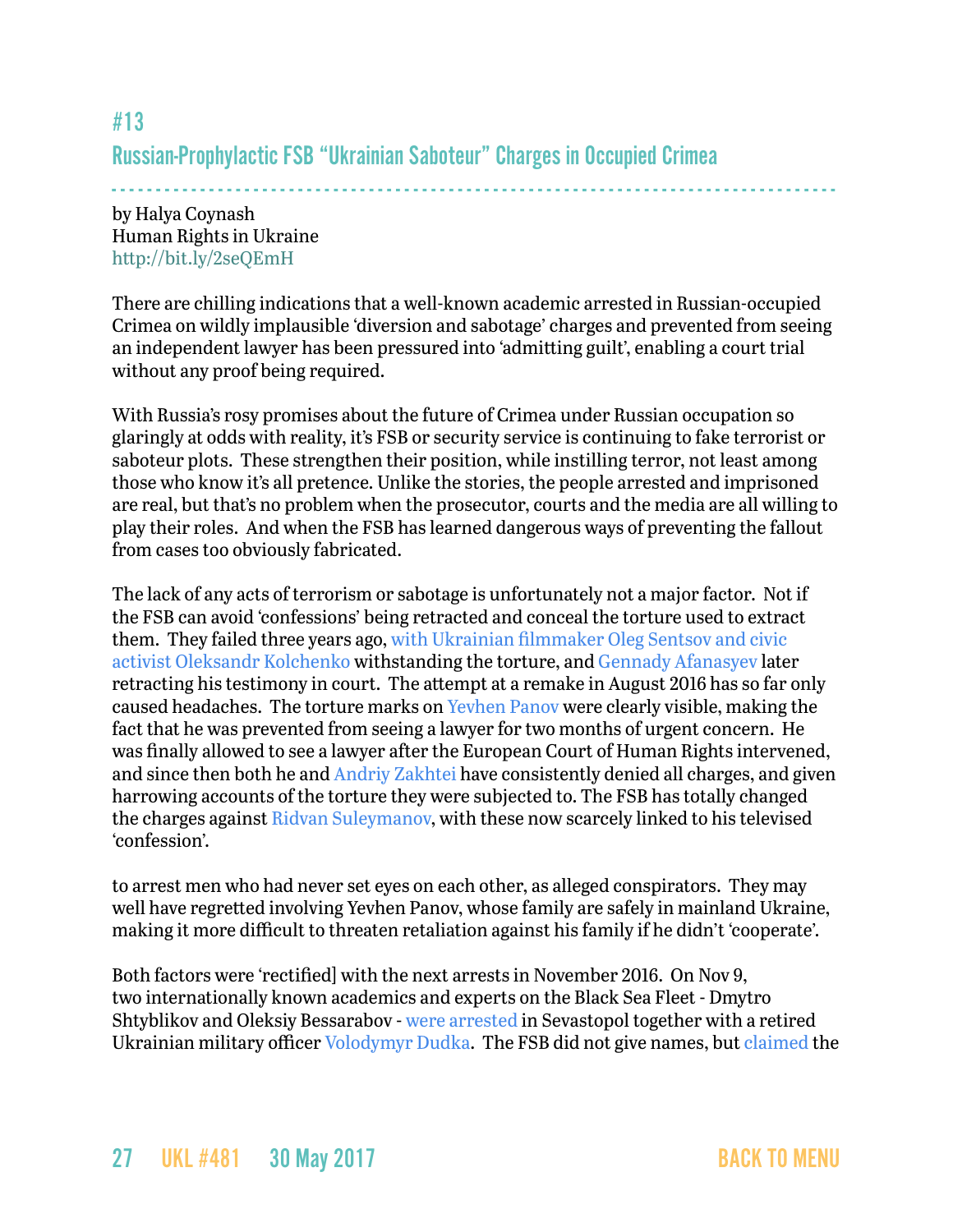men were "members of a sabotage – terrorist group of the Ukrainian Defence Ministry's Central Intelligence Department" who were planning acts of sabotage on military and other infrastructure". Two much younger Crimeans - [Oleksiy Stohniy and Hlib](http://khpg.org/en/index.php?id=1479730788)  [Shabliy](http://khpg.org/en/index.php?id=1479730788) were arrested 10 days later, with this followed on Nov 24 by the arrest of [Leonid](http://khpg.org/en/index.php?id=1480027741)  [Parkhomenko,](http://khpg.org/en/index.php?id=1480027741) a long-retired Black Sea Fleet captain. Nothing has been heard since of Shabliy and Parkhomenko, however Stohniy's wife Oksana has just come to Kyiv and [totally overturned](http://crimeahrg.org/v-kryimskom-dele-ukrainskih-diversantov-vyiyavlenyi-novyie-falsifikatsii/)the information presented on Russian television. Her husband was in fact seized at the Armyansk crossing into mainland Ukraine when trying to visit his daughter for her birthday. Although her husband and Shabliy gave 'confessions' clearly linked with the first three men arrested, Stohniy is now in custody on an entirely separate charge of 'preparing weapons'. It is a totally incomprehensible charge given that searches were carried out of their home in his absence, as well as that of his parents and his work. Nothing was found in his home, and only computers were removed from the other places searched.

The FSB report on Nov 10, 2016 after the arrest of Shtyblikov, Bessarabov and Dudka, asserted that "a powerful explosive device, weapons and ammunition, special communications devices and other material evidence" had been found. Equally grandiose claims were made in May 2014 after the arrest of Sentsov and three other opponents of Russian annexation. Most were never mentioned again.

An [FSB operational video](https://www.youtube.com/watch?v=fJT3jl13PJM) was circulated to the Russian media, with this showing Shtyblikov being roughly pinned down and handcuffed by FSB officers, and then in his home. The camera focused on the Ukrainian trident, a Ukrainian flag on the wall, and Dmytro Yarosh's 'Right Sector' business card. Russian channels told their viewers that this was from the nationalist movement banned in Russia, but chose to remain silent about the 'Yarosh business card's' extremely specific history. The card had been first produced by Russia as 'incriminating evidence' in April 2014, after supposedly being pulled quite intact from a totally gutted out car. The absurdity of the claim led to an Internet storm of hilariously implausible 'findings' of the card.

The 'incriminating' weapons shown on the video appear to have been airguns, from Shtyblikov's sporting hobby.

The only 'evidence' is thus videos produced with total disregard for procedure and, most importantly, in the absence of a lawyer.

The question of adequate legal representation has now become particularly critical as it appears that Shtyblikov is 'admitting guilt', with this meaning a separate court hearing where proof is not required. That in turn has implications for all three men, as Shtyblikov has been named the 'leader' of the so-called saboteur plot.

During the first month, it was only Volodymyr Dudka who was able to see an independent lawyer, not provided by the FSB. It is telling that Dudka retracted the previously provided 'confession' and said that it had been extracted through duress and threats to his family.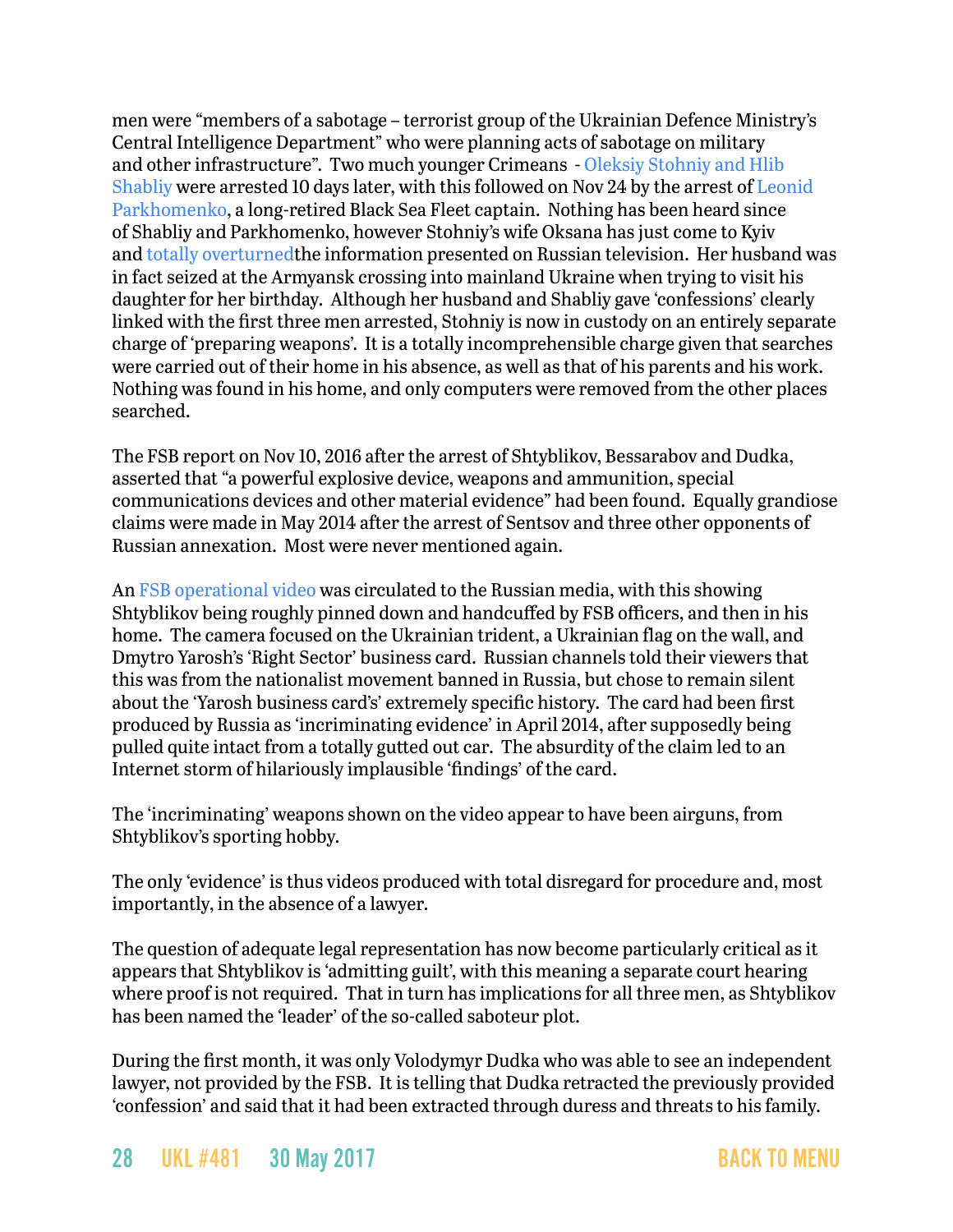Shtyblikov has probably not seen an independent lawyer at all. Back in November, he supposedly rejected the services of Alexander Popkov, who had contracted an agreement with the Shtyblikov family. Popkov was not allowed to see Shtyblikov and hear this from him, which is a serious breach of procedural legislation. It is therefore unclear whether the person Shtyblikov has agreed should represent him was freely chosen.

It would be dangerous to get into conflict with the only lawyer Shtyblikov has, however his family's concern about the likely motives for his behaviour is easy to understand. They know the charges to be absurd, which raises worrying questions about what is making him admit to something he didn't do. They believe it likely that he is being placed under great pressure, possibly with threats of some sort to his family.

The same attempts to prevent independent defence have been seen in the case of Panov and Zakhtei, as well as with other Ukrainians seized and tried since Russia's annexation of Crimea. In all such cases, the people have since made it clear that the appointed lawyers were serving the prosecution, not them.

In this case, the situation is exacerbated by virtually total secrecy. Dudka's lawyer has said that she had to sign an undertaking not to divulge any information. It is known that Bessarabov now has a lawyer, but whether by choice or FSB appointment is unclear. Bessarabov's family are largely avoiding talking with anybody, including the other men's families, although the three men do know each other. For a decade until February 2014, Shtyblikov and Bessarabov worked together in the [Nomos](https://en.wikipedia.org/wiki/Nomos_Center) Centre for furthering research into geopolitical issues and Euro-Atlantic cooperation in the Black Sea Region. 46-yearold Shtyblikov was the Director of International Programs while Bessarabov, now 40, was Deputy Editor of the journal 'Black Sea Security'. 52-year-old Dudka was a former military sea captain, who retired for health reasons back in 2009. He then worked for the Ukrainian Emergency Services, using his professional skills to locate unexploded mines from WWII, and continued the same work for the analogous Russian agency after annexation. His son and infant granddaughter are very much the focus of his life, and he remained in Sevastopol because of them.

The families of all the men are frightened to speak publicly, fearing the consequences to the men or to themselves.

It is imperative that Shtyblikov receives proper legal defence now and that the prosecution is forced in open trial to prove its claims against all three men. This is very clearly what the FSB are trying to avoid with it worryingly easy to imagine the frightening pressure which the men are facing.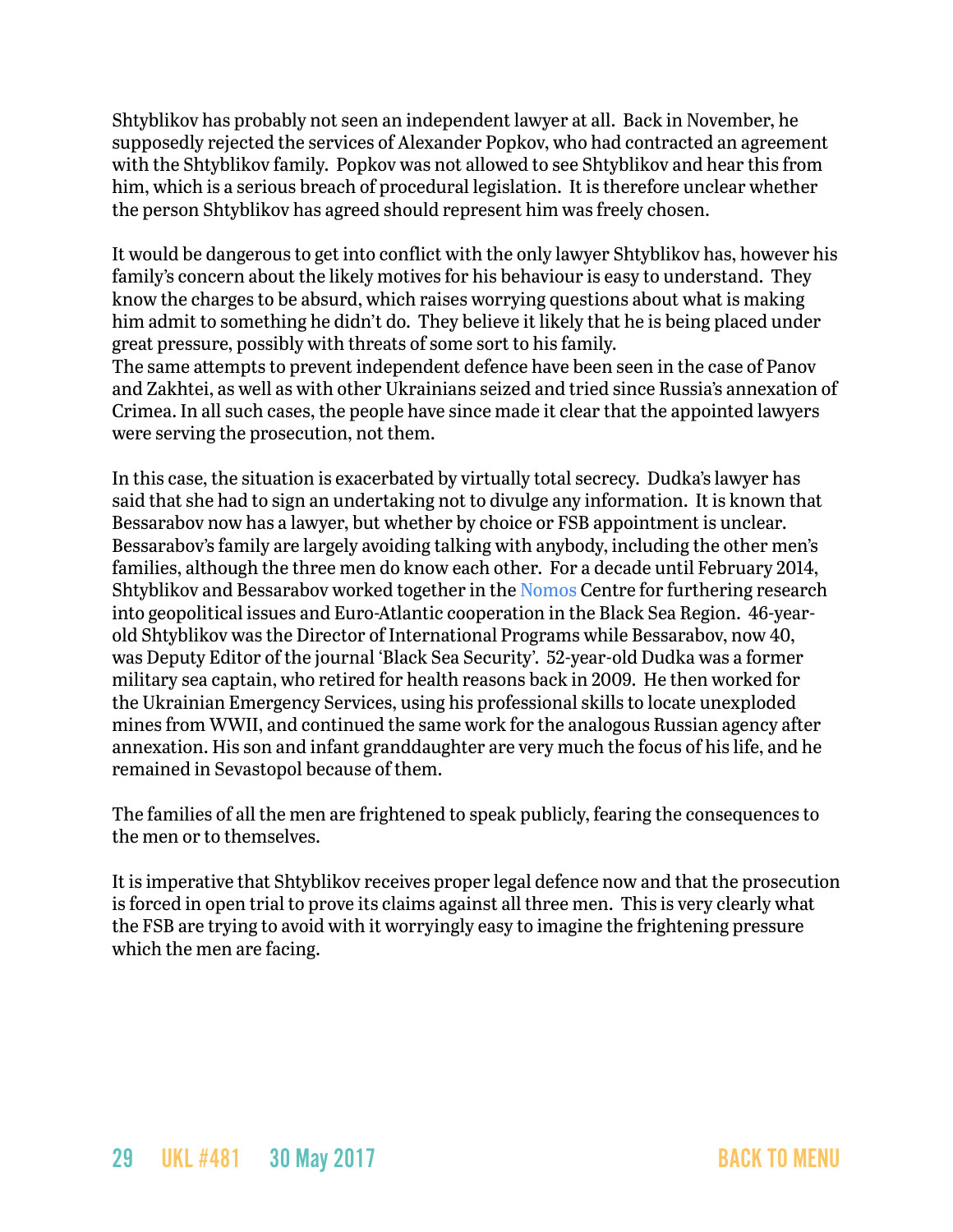# #14 Backlash Grows Against Ukraine's Attempts to Block Russian Social Media

- - - - - - - - - - - - - - - - - - - - - - - - - - - - - - - - - - - - - - - - - - - - - - - - - - - - - - - - - - - - - - - - - - - - - - - - - - - - - - - - - by [Isobel Koshiw](http://www.eurasianet.org/taxonomy/term/6866) [Eurasianet.org, 22 May 2017](http://www.eurasianet.org/taxonomy/term/2346) <http://bit.ly/2qDeveC>

Isobel Koshiw is a Kyiv-based freelance journalist writing about politics, business and the war.

The Ukrainian government has descended to the Kremlin's level with its decision to censor Russian-owned social networks and websites, according to human rights advocates.

Services such as Vkontakte and Odnoklassniki, as well as the popular Yandex search engine have been targeted as part of a Ukrainian cyberspace-blitzkrieg on Russiancontrolled content. The order, signed by the Ukrainian President Petro Poroshenko, has caused chaos, even barring a widely-used Russian accounting program.

Officials in Kiev say the restrictions are needed to fight Russia's propaganda machine and to prevent its security services from spying on the millions of Ukrainians who use Russian-owned sites.

But by resorting to internet censorship, Kiev is "emulating Russia's repression" says Kenneth Roth of U.S.-based Human Rights Watch in a Twitter post.

The Ukrainian government maintains it had to take tougher measures because of concerns that the Kremlin is expanding hacking and other information-war activities worldwide. It is a reversal of past policy.

While it barred Russian television broadcasts several years ago — since the Kremlin first began stirring up the conflict in eastern Ukraine — President Poroshenko and his officials had been trying to use Russian-controlled sites to get their message out. It was hard to ignore them, as almost 80 percent of Ukrainian internet users are signed up to Vkontakte. Odnoklassniki is Ukraine's second most popular social network after Vkontakte.

Both sites though belong to Mail.ru which is owned by the Kremlin-friendly oligarch Alisher Usmanov. Vkontakte's founder, Pavel Durov, sold his last shares in 2014 after losing a battle with the Russian security services over access to the accounts of EuroMaidan protesters using the site.

Now though, President Poroshenko says he is logging off, ordering the nearly 21 million Ukrainian users of those two sites to do likewise. In what he called his last Vkontakte post, he said: "with the global scale of Russia's cyber attacks, including in the recent French

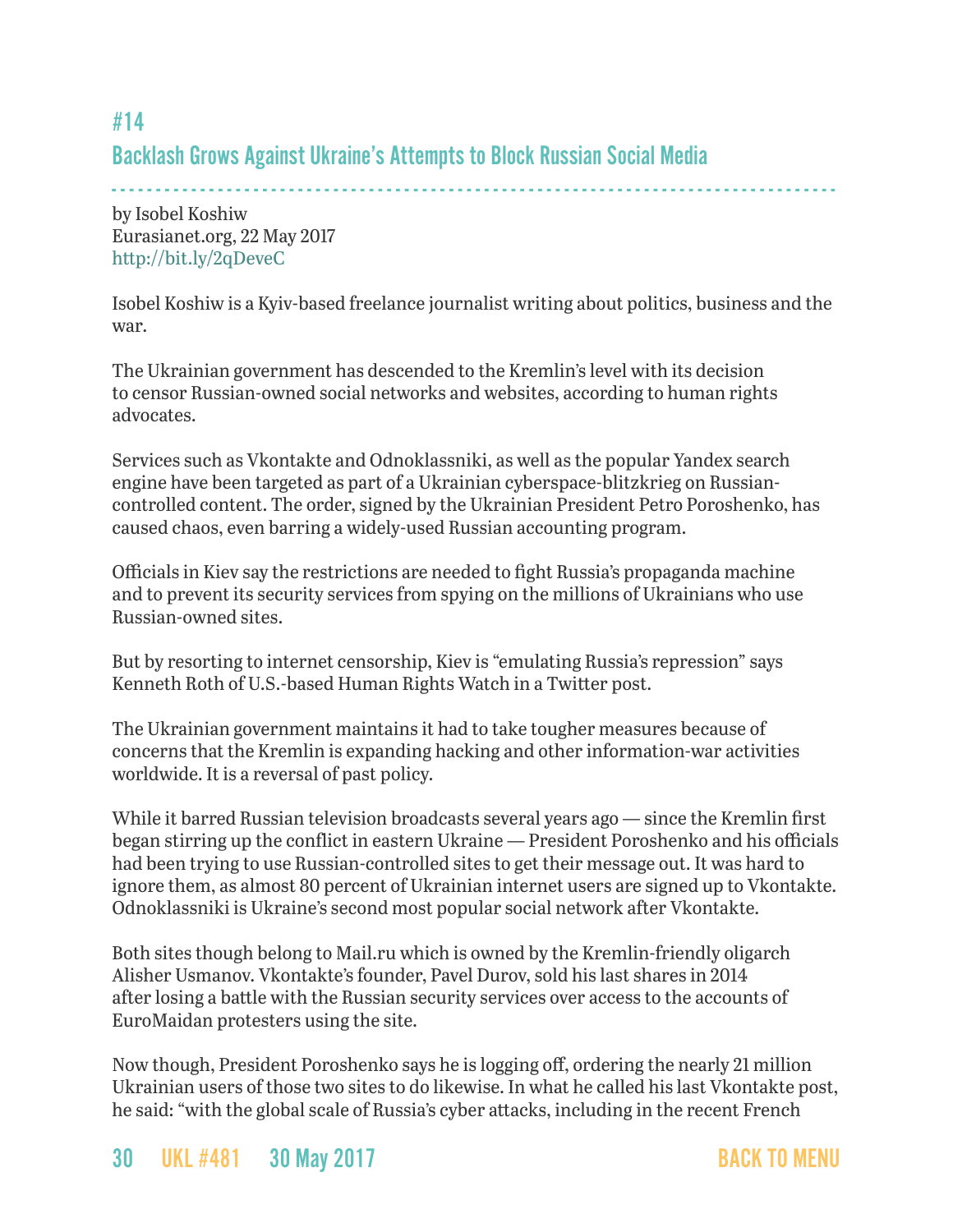elections, the time has come to take more decisive action."

But it puts Ukraine into a select club, along with China, Turkey and Russia, that bans certain social networking sites. The blocked sites were added to a list of hundreds of companies and individuals already banned by Ukraine in sanctions which were renewed by Ukraine's National Security Council in April.

The secretary of the council, Oleksandr Turchynov, said social networking sites had been included because the Russian security services were using them to collect information illegally.

"These sites are even being used as recruitment networks for Russian security services and many other related problems," Turchynov said.

Announced with little warning, the internet ban has sparked widespread disruption and criticism. An estimated 80 percent of Ukrainian companies use a Russian accounting program called 1C that is now officially off limits. And the Yandex search engine is Ukraine's second most popular after Google.

Maksym Stepenko, who runs a Vkontakte group called "NoModels" which relies on trafficbased advertising, told Coda that the ban could "destroy" his Ukrainian market, which makes up nearly a third of his 280,000 followers.

The ban could also have deadly consequences in eastern Ukraine, according to Bellingcat journalist Aric Toler, who said on Twitter that both residents and the authorities rely on Vkontakte posts to disseminate the latest reports on the fighting.

Journalist-turned-lawmaker Mustafa Nayyem wrote on Facebook that the ban won't work. "Such measures in the fight against propaganda only benefit the enemy," Nayyem wrote, noting that in separatist-controlled territories media outlets are already mostly under Russian or separatist control.

"We're talking about our citizens, our GDP, employment and the most important part of the economy — medium and small businesses that can't afford to develop their own software."

Nayyem's parliamentary ally, Svitlana Zalishchuk, accused the president of using the ban to deflect attention from his failure to prosecute the allies of former Ukrainian President Victor Yanukovych. It does nothing, she said, to counter lawmakers who spread pro-Kremlin messages from the protection of Ukraine's parliament.

In any case, pro-Kremlin voices will increasingly move to Facebook, predicted Artur Orujaliyev, founder of a tech news website called of Ain.ua. "I wouldn't be surprised if soon the authorities want to block Facebook too," Orujaliyev told the Ukrainian Media Network.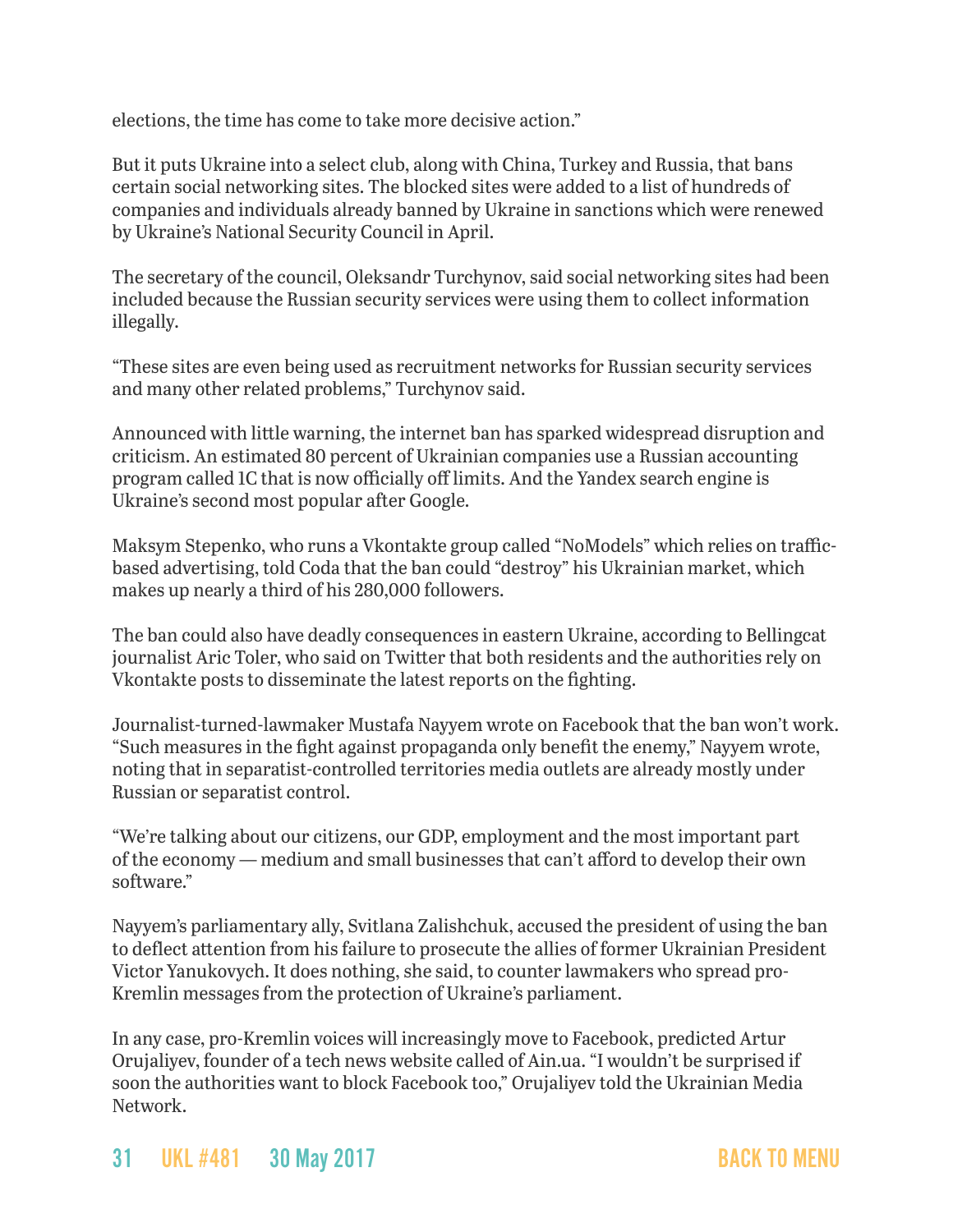It is hard to cut off access entirely — and some Russian sites are still accessible through Kyiv Star and Volia, two of Ukraine's largest internet providers.

As news of the ban made headlines, Vkontakte sent its Ukrainian users a link to a website where they could download their account information and a message saying,"We love our Ukrainians users and want you to always stay connected with your friends and loved ones."

The Ukrainian authorities intentionally gave no warning in order to avoid retaliatory Russian cyber attacks and for an "element of surprise," said Valentin Petrov of Ukraine's National Security Council to Hromadske TV.

But then, just hours after Poroshenko signed the decree, his office reported a cyber-attack on his website, using Vkontakte and Yandex.

# #15 New Fighting in Ukraine's Language War

- - - - - - - - - - - - - - - - - - - - - - - - - - - - - - - - - - - - - - - - - - - - - - - - - - - - - - - - - - - - - - - - - - - - - - - - - - - - - - - - - by Thomas de Waal Carnegie Europe, 29 May 2017 <http://ceip.org/2rOPx08>

De Waal is a senior fellow with Carnegie Europe, specializing in Eastern Europe and the Caucasus region.

"I have no desire to become a soldier in this war of words," Ukraine's best-known novelist Andrei Kurkov wrote in 2012. He was reacting to the furor over a law instituted by former president Viktor Yanukovych that elevated Russian to the status of a regional language in Ukraine.

Kurkov writes mainly in Russian but was a supporter of the Maidan protests of 2013 that overthrow Yanukovych and turned Ukraine towards Europe. His was a plea to keep language politics out of the conflict between Moscow and Kyiv.

Unfortunately that plea is unheard and Ukraine's language wars are restarting. A bill requiring 75 percent of national television broadcasts to be in Ukrainian has just been passed by the Rada. It follows a very unpopular move by President Poroshenko to ban Russian-language social media websites, such as Vkontakte and Odnoklassniki.

Next up for discussion is draft legislation that seeks to ensure "the functioning and use of Ukrainian as a state language in all spheres of public life in the whole territory of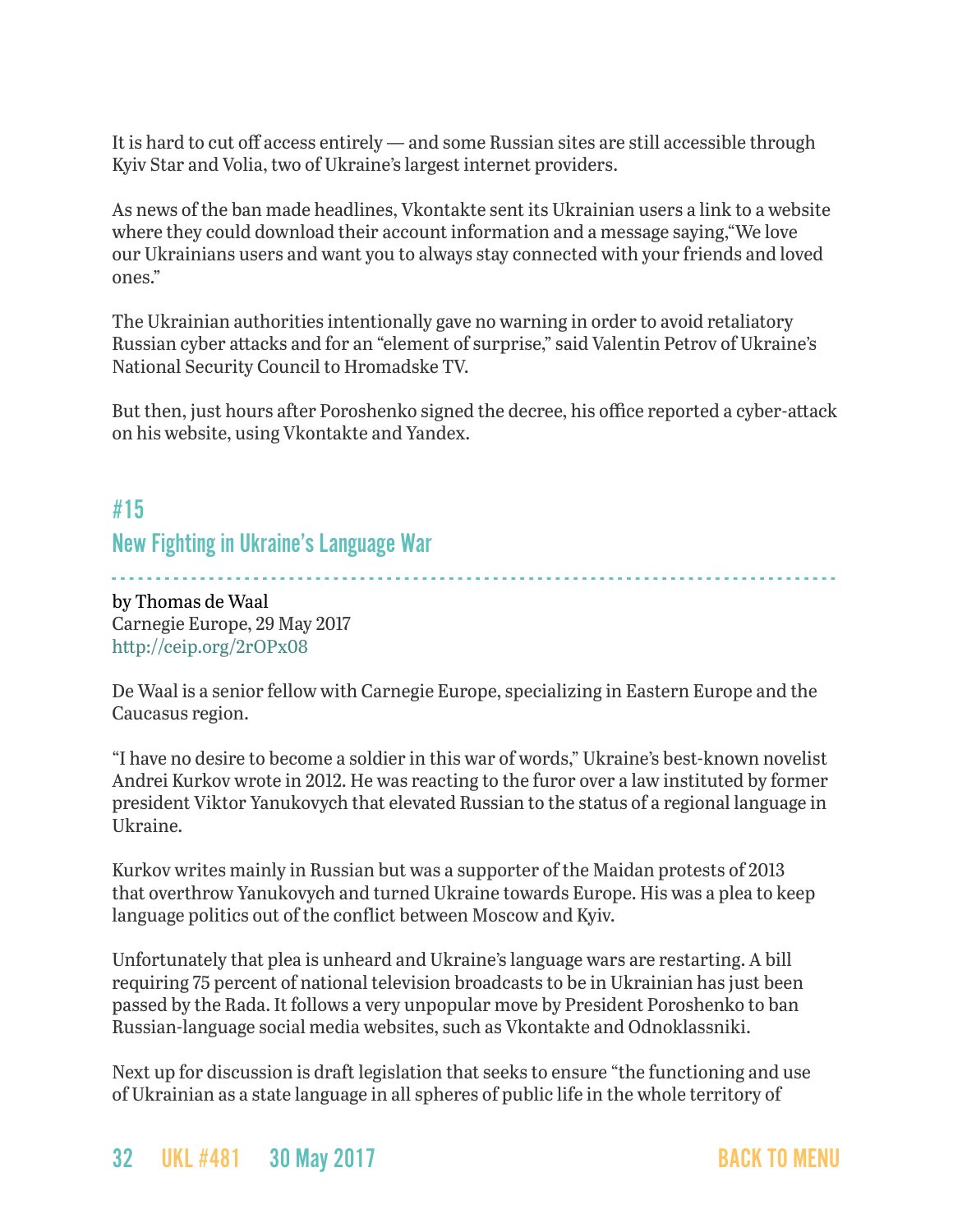### Ukraine."

At first glance, this may look uncontroversial. Of course, the Ukrainian language, which spent decades as the poor cousin of Russian in its own country, needs to be promoted and supported. But there is a lot of devil in the detail in terms of how this should happen. Many Ukrainian citizens who are not necessarily devotees of Vladimir Putin or the Russian state and regard themselves as Ukrainian patriots are still bilingual or prefer Russian to Ukrainian. These people will regard any attempt to make them give up speaking their native language as an attack on their fundamental rights.

The draft law on the state language, if passed, would explicitly draw new battle lines in Ukraine on the basis of nationality. Article 8 contains the rather disturbing formulation of "citizens of Ukraine whose ethnic origin is not Ukrainian." Article 51 proposes the somewhat sinister institution of a "control commission" whose "language inspectors" would monitor whether Ukrainian was being used in public offices, school classrooms, and university lecture halls and would see those who were caught using Russian punished by law.

Two of the law's main initiators-parliamentarians who have progressive profiles on a number of other issues, Oksana Servit of the Samopomich group and Hanna Hopko, who is chair of the Foreign Affairs Committee-have said that widespread usage of the Russian language undermines Ukrainian statehood. Another member of parliament, Ivan Krulko from the Batkivshchyna faction, has argued that "it is necessary for the development of the country, which should break away from Russia."

But maybe the opposite is true. Currently, many Ukrainian teachers and professors switch back and forth from Ukrainian to Russian, depending on the language preferences of their students or the requests of parents. It is an open secret in Kyiv that the city has very few formal Russian-language schools but many classes are conducted in Russian when parents ask for it informally.

This informal bilingualism, where Ukrainian remains the formal language of the state but Russian gets used on an ad hoc basis, has facilitated a clear trend whereby Ukrainian is becoming more and more the default language of the country. A poll conducted in May 2015 showed that almost 60 percent of the population prefer to speak Ukrainian as their language of everyday communication, a much higher number than two decades ago.

If the truce in the language war is now over, Moscow is certainly ready to restart its side of the conflict. Any moves to formally discriminate against Russian language use gets such wide coverage in Russia that it verges on the hysterical. In February 2014, a brief attempt by the Rada to repeal the Yanukovych-era language law helped provide cover for the Russian narrative for the annexation of Crimea shortly afterwards. With characteristic hyperbole, one Russian parliamentarian, Frants Klintsevich, called the new draft bill a case of "linguistic genocide."

When I visited Kyiv and Odessa in early May, most people who I sounded out about the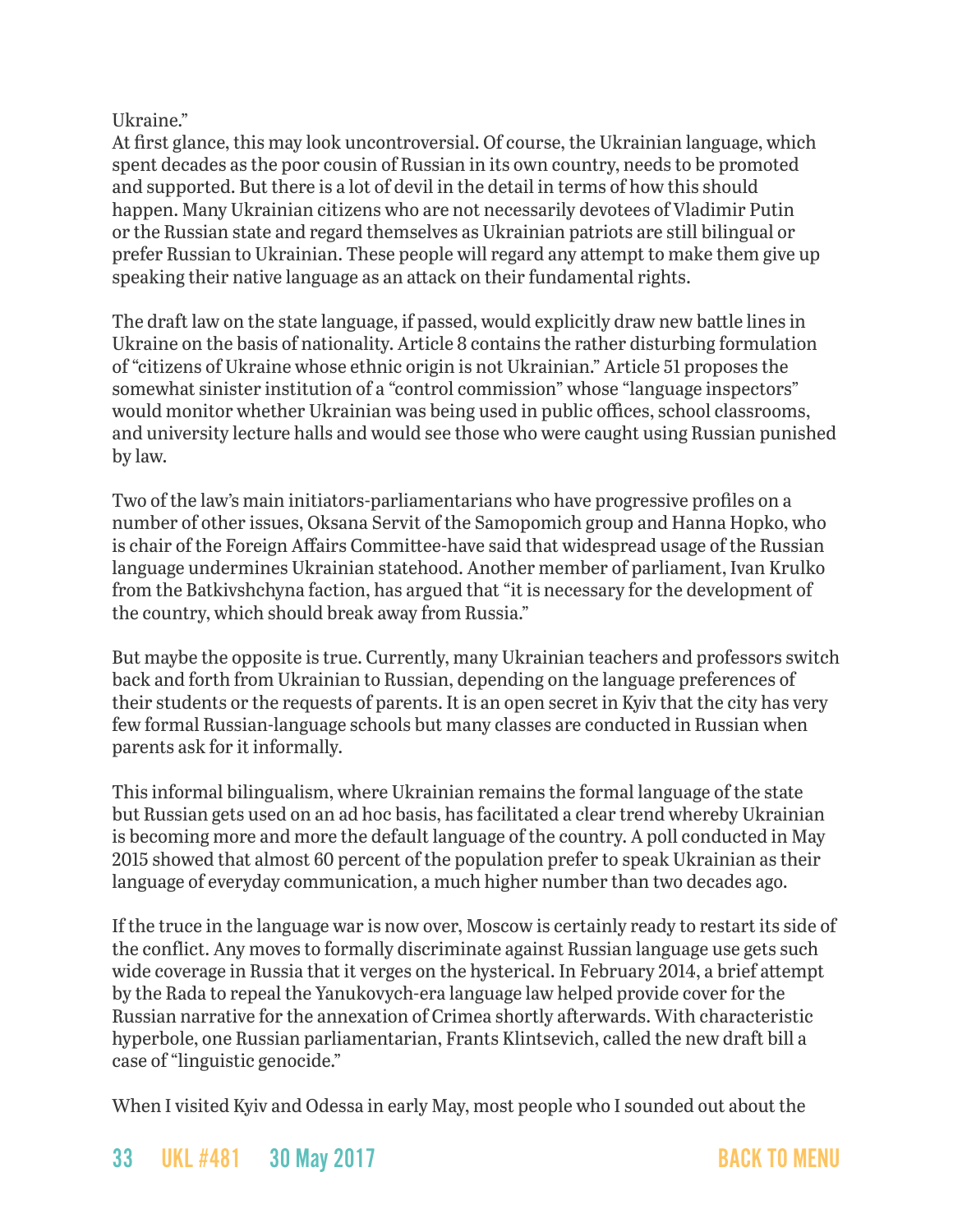new draft law responded with weary black humor. The most common sentiment was that Ukrainian politicians resort to language battles to mobilize their core supporters and to disguise their lack of policies on the issues that really concern the public, like corruption and economic inequality.

One university lecturer, who is paid 150 euros a month, told me she manages to make the current arrangements work, switching back and forth between Ukrainian and Russian to accommodate the wishes and knowledge of her students. But she said that if "language inspectors" were ever instituted, her professional life would become needlessly much harder and she would have less time for the real educational challenges she faces. "Give us a normal salary and we will teach in Chinese!" she said.

## <span id="page-33-0"></span>#16

### New Ukrainian Legislation about Religion

- - - - - - - - - - - - - - - - - - - - - - - - - - - - - - - - - - - - - - - - - - - - - - - - - - - - - - - - - - - - - - - - - - - - - - - - - - - - - - - - - - Will Finalize Divorce Between Kyiv and Moscow by Paul Goble Window on Eurasia, 18 May 2017 <http://bit.ly/2qBXXqK>

Two pieces of draft legislation about religious organizations in Ukraine scheduled to be taken up by the Verkhovna Rada today will do far more to complete the divorce between Ukraine and Russia than any other step Kyiv has taken so far. And not surprisingly, Moscow and its agents in Ukraine are aghast.

The first draft law gives to parishioners the right to decide on their own whether they want to change from one jurisdiction to another and requires the registration of those believers, two steps that Yekaterinburg commentator Aleksey Shaburov will strike at the foundations of the Moscow Patriarchate's empire in Ukraine ([http://bit.ly/2rmKns3\)](http://bit.ly/2rmKns3)

On the one hand, giving parishioners the legal right to change from one jurisdiction to another will allow Ukrainian Orthodox to decide to leave the Ukrainian Orthodox Church of the Moscow Patriarchate and join the Ukrainian Orthodox Church of the Kyiv Patriarchate, something Moscow explicitly forbids without its approval.

And on the other, the required census of parishioners will allow for the determination of just how strong each of these jurisdictions is in Ukraine. The Moscow church has more parishes and bishoprics, but the Ukrainian one has larger and more rapidly growing church organizations, something Moscow routinely denies.

The second draft law, Shaburov says, "hits the Moscow Patriarchate still more strongly." It introduces limitations on the activities of churches whose leadership is situated "in 'an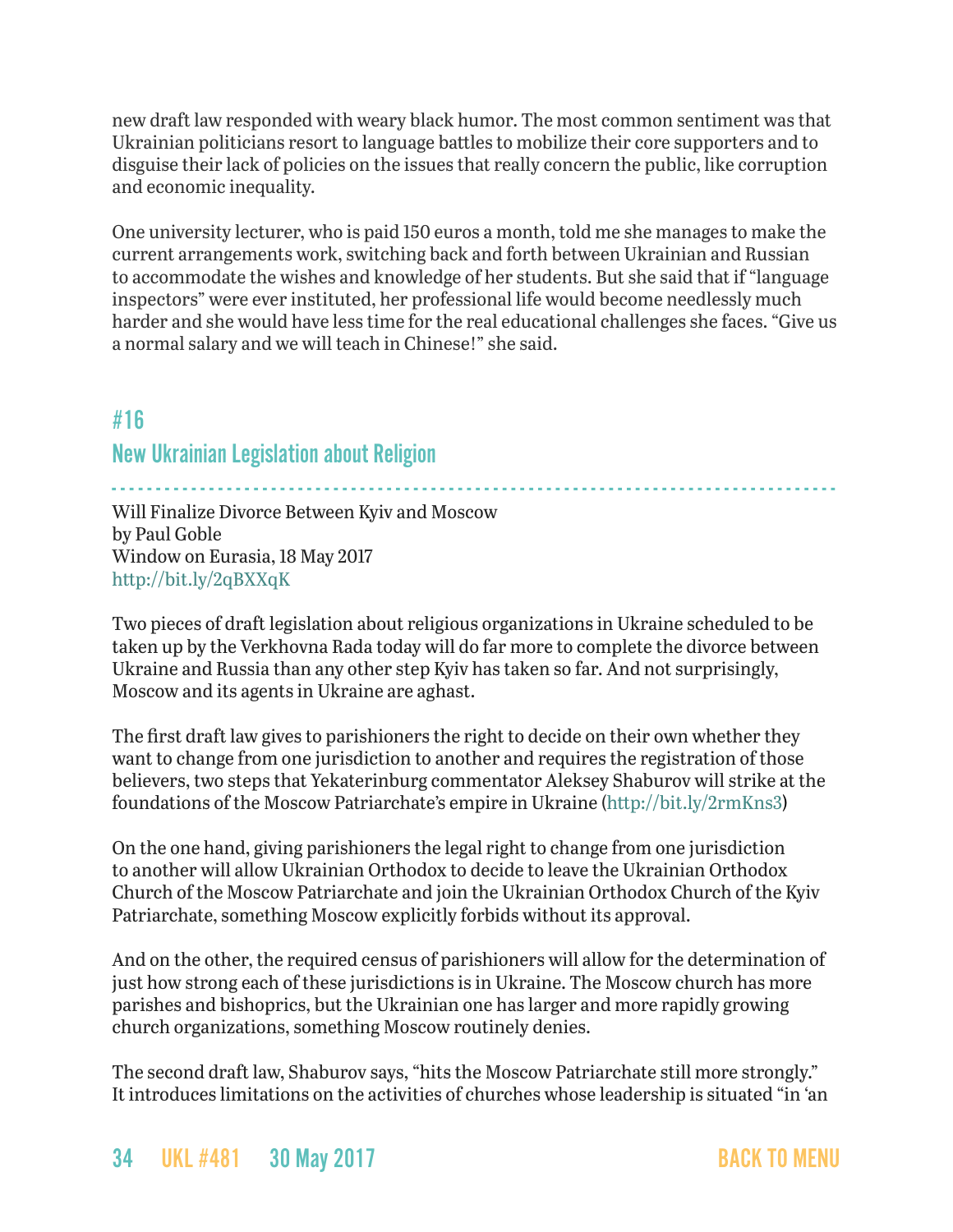aggressor state." In the current circumstances, that church is the one subordinate to the Moscow Patriarchate.

If this bill is passed, he continues, "the Ukrainian Orthodox Church of the Moscow Patriarchate will be required to get the agreement of the Ukrainian authorities for appointments to senior church positions and for invitations issued to "foreign," again in this case, Russian, "religious officials."

Further, and still more of a challenge to Moscow, the draft law says that if it is found that a church with headquarters abroad is cooperating with terrorists, "that is, with the LNR and DNR, then, according to Saburov, "that religious organization can be banned," at least in principle.

Such regulations will put before the Moscow Patriarchate's church in Ukraine a stark choice: "either to live under such restrictions or to seek autocephaly, that is, complete separation" from Moscow. Neither is something that the Moscow church or the Kremlin is prepared to accept as legitimate and inevitable.

Yesterday, Patriarch Kirill appealed to foreign leaders the UN secretary general "and even the Pope" to take steps to block Ukraine from adopting these measures. Today, the Moscow media echoed his points (e.g.,<http://bit.ly/2qGec4k>, <http://bit.ly/2q4DcjT>).

Moscow hardly has the moral right to issue such appeals, Shaburov says. It has invaded Ukraine and no victim of aggression can be expected to tolerate the kind of actions the Moscow church on Ukrainian territory has routinely taken. And Ukraine is doing no more than Russia, a country Ukraine hasn't invaded, has done with respect to religion.

Indeed, the commentator continues, "Ukraine has not done anything that the Russian authorities would not have done," although Moscow will deny that and many may accept its denials as credible.

At the same time, Shaburov says, "it may seem sad that instead of becoming a European country, Ukraine is converting itself into an analogue of the Russian Federation." But "for Russians, this represents a chance to view itself from the side: We in the eyes of the world in recent years have looked exactly as Ukraine now looks in ours."

That could provide the Moscow Patriarchate with a valuable lesson, the commentator concludes, as could the inevitable consequences for it of becoming too closely integrated in the state machine to serve its religious purposes. Unfortunately, Shaburov says, there is no reason to expect that these lessons will be learned.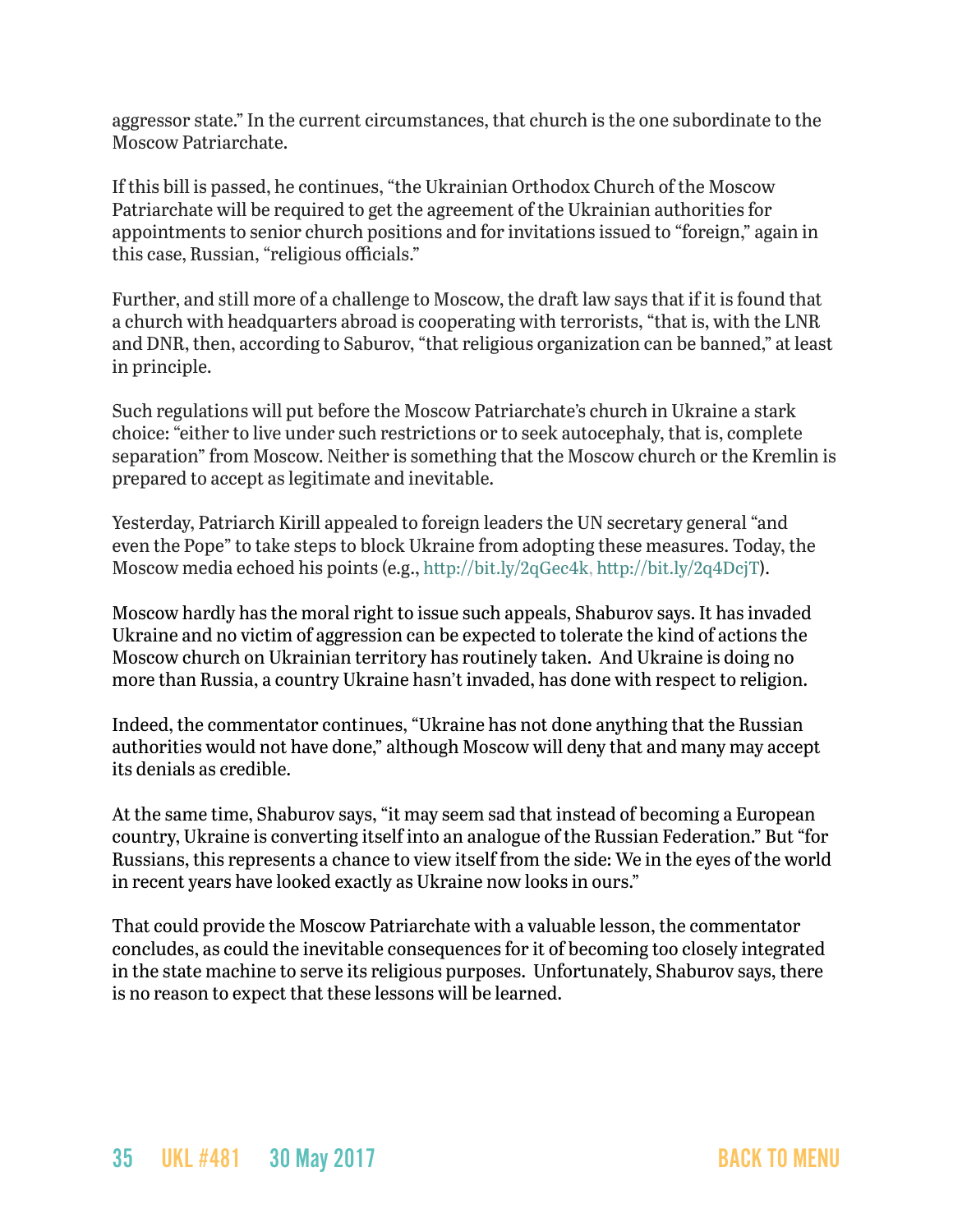# <span id="page-35-0"></span>#17 Netherlands Ratifies EU-Ukraine Treaty

by Peter Teffer EUObserver, 30 May 2017 <http://bit.ly/2s9PFoy>

The Dutch senate has approved ratification of the EU-Ukraine free trade and association agreement on Tuesday (30 May), bringing to a close a political saga that started over a year ago when Dutch voters rejected the deal in a referendum.

- - - - - - - - - - - - - - - - - - - - - - - - - - - - - - - - - - - - - - - - - - - - - - - - - - - - - - - - - - - - - - - - - - - - - - - - - - - - - - - - - -

Almost two-thirds of the senate voted for ratification, with opposition coming mostly from far-left and far-right parties.

It was already anticipated that a majority of senators would vote in favour, following a debate last week.

The vote of the centre-right Christian Democratic Party was crucial, after they had opposed ratification in the lower house of the parliament.

During this year's election campaign, the lower house christian-democrat leader, Sybrand Buma, had threatened to ["throw" the EU-Ukraine agreement "in the bin"](https://euobserver.com/beyond-brussels/137036) if he became prime minister.

But his colleagues in the senate voted differently. Only three of twelve christian-democrat senators voted against.

"We make our own consideration," said senator Ben Knapen, a former minister for EU affairs.

He noted that the country's EU allies were counting on the Netherlands to ratify the treaty signed in 2014 – it was the only EU country that had not yet done so.

"Reliability and dependability are crucial characteristics for a small country that has to rely on its European surroundings," said Knapen.

The vote was attended by caretaker prime minister Mark Rutte (Liberals) and foreign affairs minister Bert Koenders (Labour), for whom the outcome must come as a relief. Citizen-enforced referendum

Two years ago, the two houses of the Dutch parliament had already approved ratification.

But in October 2015, a group of citizens used a new Dutch law that allowed them [to force](https://euobserver.com/enlargement/130673)  [the government to hold a non-binding referendum](https://euobserver.com/enlargement/130673) about a recently passed bill.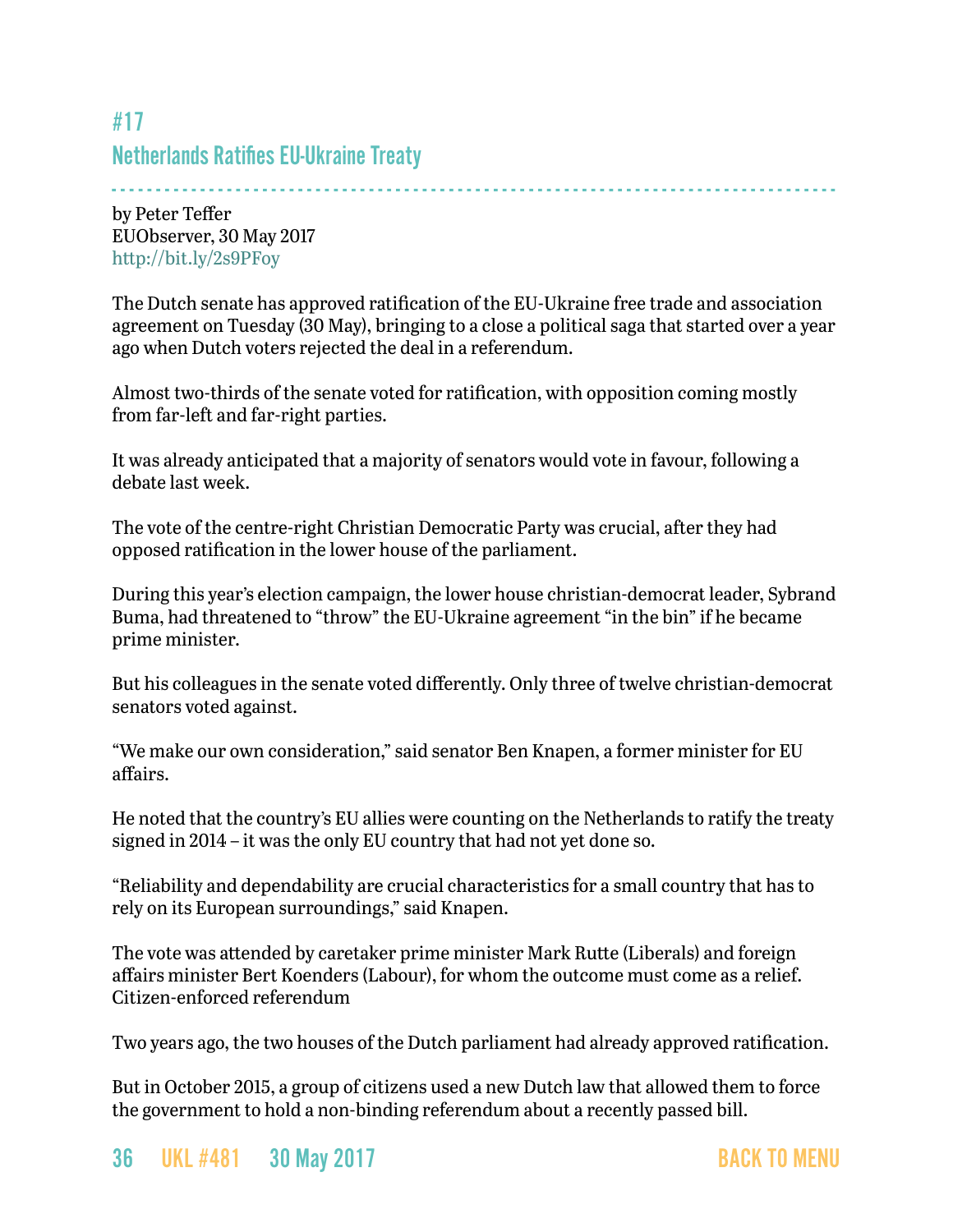The vote was held in April 2016, and the Ukraine treaty [was rejected by 61.1 percent](https://euobserver.com/beyond-brussels/132955) of those who showed up to vote – with a low turnout of 32.2 percent.

Although the referendum was non-binding, the Dutch political establishment decided they needed to "take the outcome into account".

Centre-right Liberal prime minister Rutte did not want to flat-out ignore the results, or push ratification through, and set out [to find a third option](https://euobserver.com/foreign/136211).

### *Explanatory declaration*

[At an EU summit in December 2016,](https://euobserver.com/foreign/136305) he found it: the Dutch leader convinced his 27 counterparts to support a text that explains what the treaty is about.

The declaration noted, among other things, that the treaty does not guarantee EU membership to Ukraine, and that the Netherlands is not obliged to provide Ukraine military assistance.

Rutte said that the declaration would address the concerns of the No voters in the referendum, although opposition parties that campaigned against the treaty disagreed – as the treaty itself has not been amended.

With the senate's vote, the ratification process has been completed for the entire EU. However, the treaty had already been applied provisionally.

Meanwhile, the centre-right MP, Buma and his party, failed to become the largest at March's elections. This means he stands little chance of becoming prime minister and can forgo on his promise to "bin" the treaty.

However, it is unclear which parties will make up the next government, following [two](https://euobserver.com/beyond-brussels/138006)  [failed attempts at a four-party coalition.](https://euobserver.com/beyond-brussels/138006)

### *Quick Juncker*

The European Commission was quick to respond.

Just minutes after the vote, it sent a press release with a comment from EU commission president Jean-Claude Juncker, who during the referendum campaign had said a No vote would trigger a "continental crisis".

"Today's vote in the Dutch senate sends an important signal from the Netherlands and the entire European Union to our Ukrainian friends: Ukraine's place is in Europe," Juncker said on Tuesday.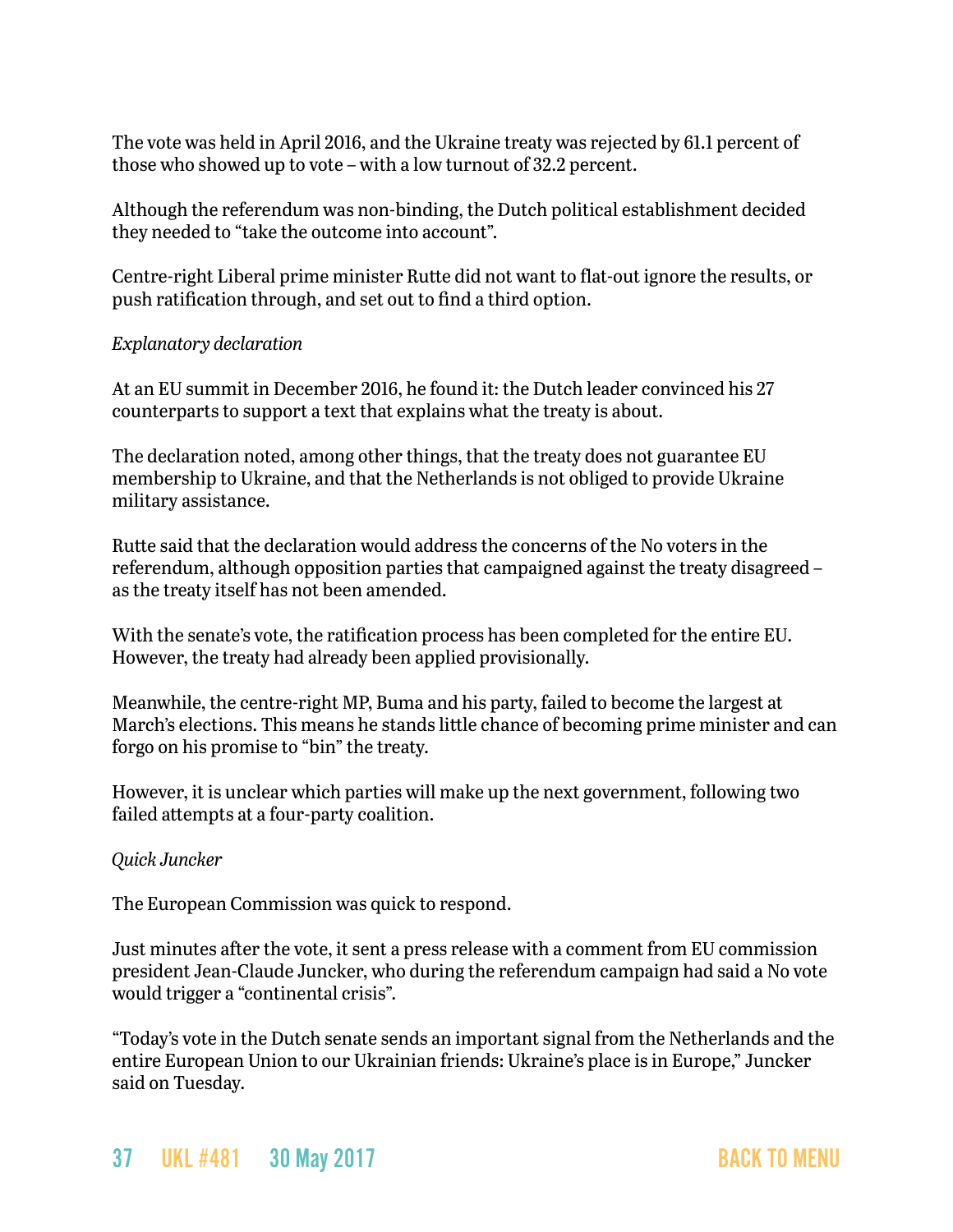# <span id="page-37-0"></span>#18 Corruption Inc.

- - - - - - - - - - - - - - - - - - - - - - - - - - - - - - - - - - - - - - - - - - - - - - - - - - - - - - - - - - - - - - - - - - - - - - - - - - - - - - - - - by Sergii Leshchenko Zeit Online, 5 May 2017 <http://bit.ly/2sh1HMb>

Corruption from parliament to the president: Petro Poroshenko abuses his power, strongarms the media and sabotages reforms in Ukraine.

In the last three years, my country has witnessed the ouster of authoritarian President Viktor Yanukovych, the occupation of part of its territory and the death or injury of tens of thousands of its citizens. It was corruption which weakened Ukraine's army and made the country easy prey for Russia. Corruption has caused Ukraine's national currency to plummet and deprived millions of a social safety net and jobs. The dramatic events taking place in our country, here on the eastern edge of Europe, have forced us to fight for honest politics in Ukraine on a daily basis.

Two and a half years ago, I became a member of the Ukrainian parliament, the Verkhovna Rada, after a 14-year career as an investigative journalist. I reported on politics from the outside, and was prepared to be confronted with a harsh reality. Nevertheless, I was shocked by the cynicism I encountered. I call the Ukrainian parliament the largest business club in Europe: Buy yourself membership, and although you'll occasionally need to press a voting button, your main prize -- an opportunity to get rich via the redistribution of state funds -- will be hidden from the public's watchful eye.

It's the Ukrainian version of a startup: Invest a few million dollars in a dirty election campaign and after a few parliamentary terms you'll be a multimillionaire with a private jet and yacht. This is what happened to one corrupt politician, Vitaliy Khomutynnik. Reaching this level of financial success doesn't require you to be a business trailblazer or an innovator, you just need to agree to administer the Ukrainian budget. The brightest stars in Silicon Valley could only dream of those kinds of earnings.

Inside the parliament building, the air is thick with corruption. Even two and a half years after taking my oath of office, I still struggle to get used to it. I sometimes hear MPs discussing business in the legislative chamber. Although the constitution forbids it, it is considered normal to combine business and politics, even in the current convocation of the Rada. This is most strikingly apparent during parliamentary sessions on the budget, which last until 5 a.m. so that all political centers of influence can satisfy their corrupt interests. The government even manages to garner the votes of so-called opposition parties. One such party, headed by rabid populist Oleh Lyashko, votes for the budget as regularly as clockwork -- in exchange for this, a company belonging to a member of the party receives 20 million euros from the budget to manufacture fire trucks.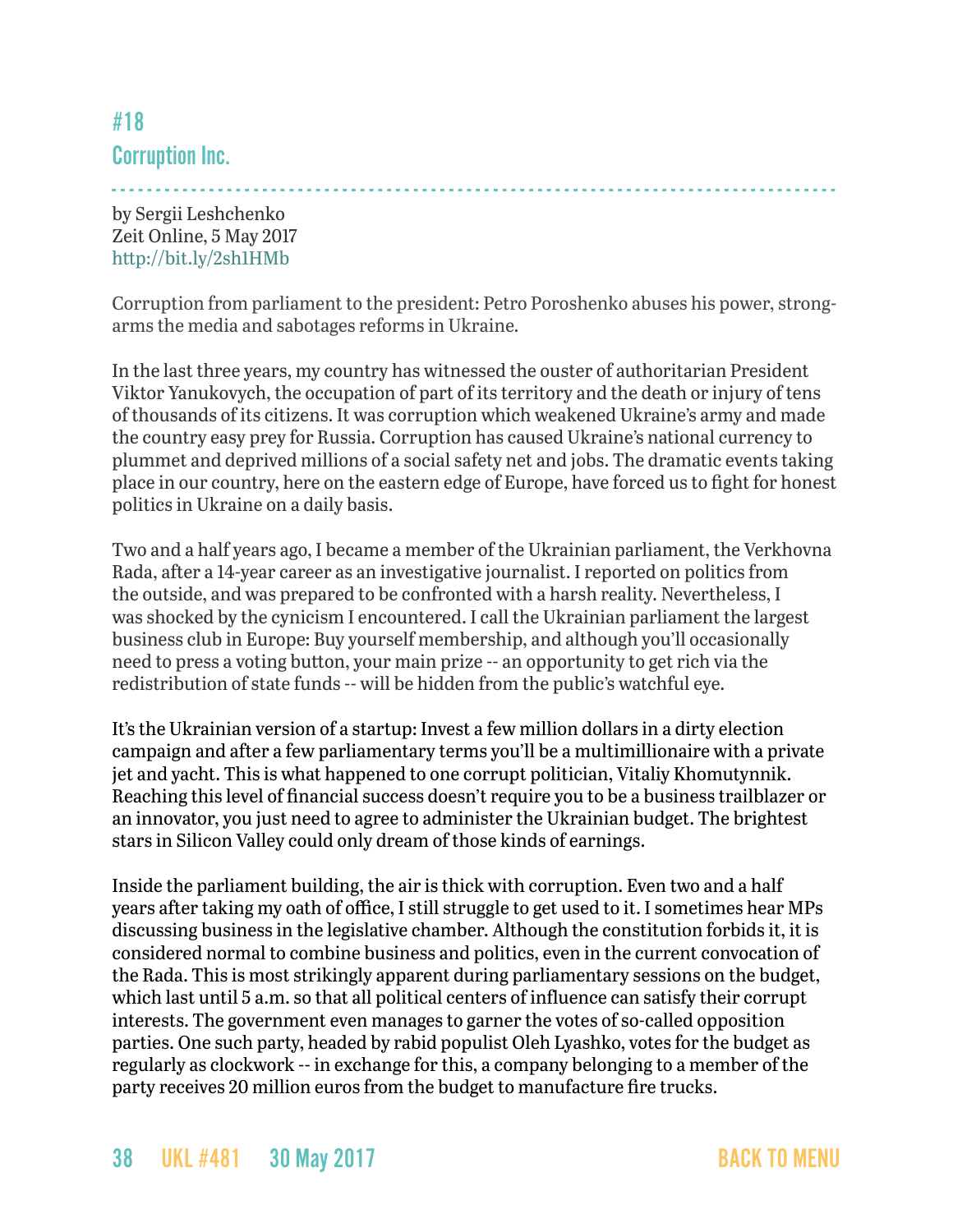Last year, our parliament adopted a revolutionary law on state party financing analogous to legislation which has been on the books in Germany since the 1960s. I drafted this law, which was one of a litany of demands made by the European Union in exchange for the introduction of visa-free travel. The underlying principle, which I spoke up for in parliament, was that state money would be given out in exchange for transparent party finances. As I presented the law, I could see resistance from the kleptocratic politicians. They used their influence to change the legislation, and now parliamentary parties receive money from the budget that do not adhere to financial transparency.

Thus the political waters remain muddied one and a half years after the law's adoption; new arrivals try to survive in the midst of corrupt predators. The main problem is that President Poroshenko took the side of the old politicians who abuse their power for their own profit. By sabotaging the reforms, our leaders slow the progress, but it is irreversible – much like the Ukrainian people's decision to back European values during the Euromaidan Revolution of 2014.

Meanwhile, it is becoming increasingly apparent that President Poroshenko's intention to run for re-election in 2019 is not only slowing down the pace of reforms by making him less willing to implement unpopular measures, but causing anti-corruption achievements to be rolled back.

In his campaign, Poroshenko has resorted to the same tried-and-tested methods I witnessed as a journalist in the late 1990s under authoritarian President Leonid Kuchma. These include the consolidation of the police and justice authorities, the muzzling of critical reports on television, the wide-ranging use of funds of questionable provenance and the slander of political opponents.

The Security Service of Ukraine (SBU) is currently under President Poroshenko's control, its role having grown considerably since the start of the armed uprising by pro-Russian militants in eastern Ukraine. The security agency now has no qualms about monitoring civic activists, independent journalists and opposition politicians, and is actively involved in resolving business conflicts. This has led a younger generation to help uncover the secret service's illegal activities, as a result of which the independent National Anti-Corruption Bureau (NABU), for example, launched an investigation into the activities of Pavlo Demchyna, one of the deputy chiefs of the security service.

The Prosecutor General's Office is also under President Poroshenko's control. It is run by Yuriy Lutsenko, his crony and the former parliamentary leader of the president's political party, BPP Solidarity. After a year under his leadership, the office remains unreformed and partisan, and some members of staff bypass the prosecutor general altogether, deferring instead to friends of the president. Young politicians and investigative journalists regularly act to expose covert influence on the Public Prosecutor's Office, which has led to the resignation of three prosecutors general in only three years.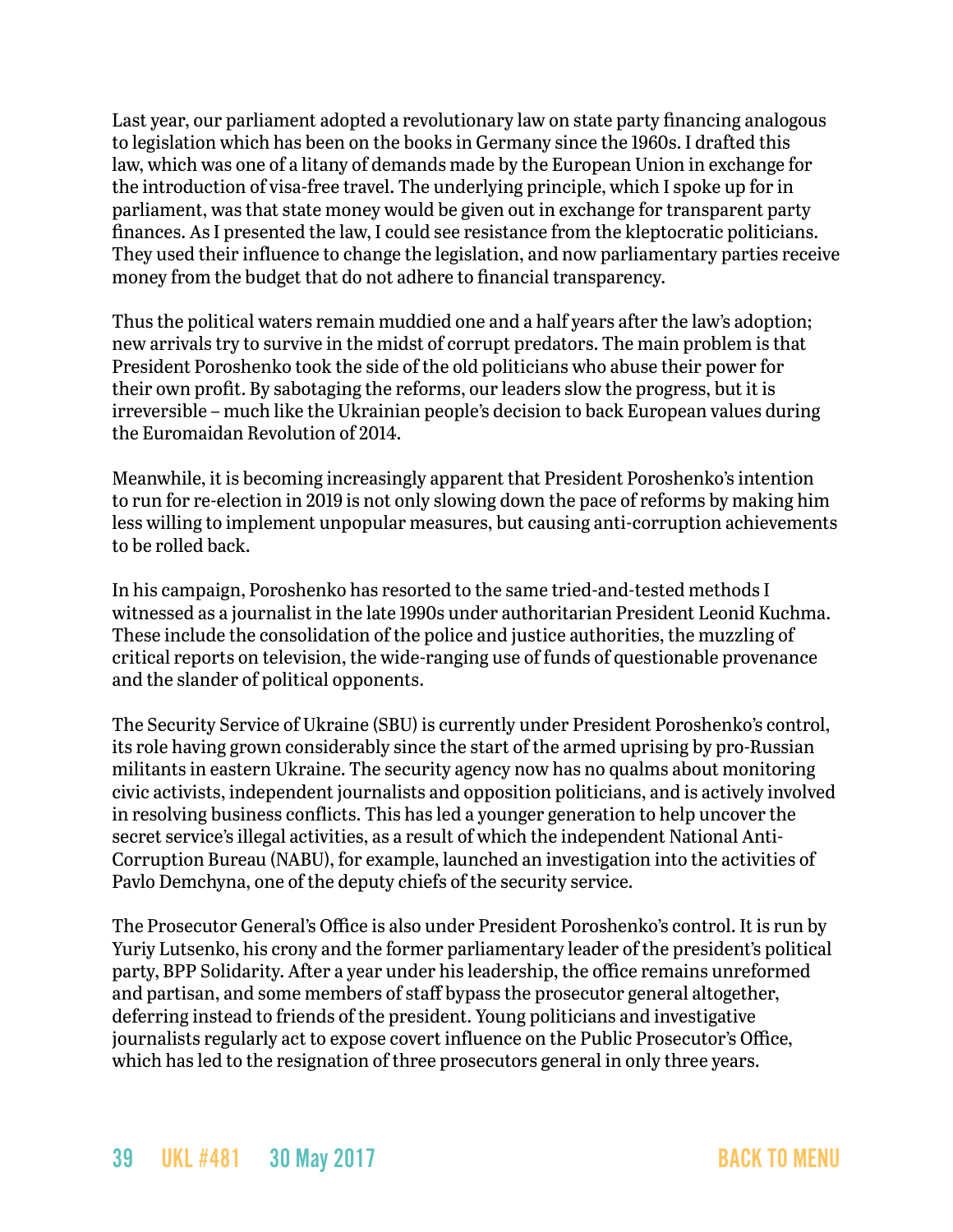The embryonic State Bureau of Investigation, a security agency, may also fall into the president's hands by the election. Both favorites in the race for the agency's leadership post are fully under the president's thumb. Two other newly created bodies – the National Agency for the Prevention of Corruption and the Anti-Corruption Prosecutor's Office – also fall under the influence of the presidential administration.

NABU is the only truly independent body. It recently caused a political sensation by arresting the head of the State Fiscal Service, Roman Nasirov, a man close to the president. Knowing that there will eventually be an anti-corruption investigation into his associates, the president is now waging a multifaceted, behind-the-scenes war to discredit NABU. We have spent the last month in parliament hindering the presidential administration's attempts to appoint a partisan auditor to NABU, which could result in the dismissal of its leader. We were only able to prevent this from happening thanks to the courageous and unprecedented joint efforts of anti-corruption politicians, civic activists and Western diplomats.

There have also been continuing efforts to consolidate the media behind the president. He secures the loyalty of oligarch-owned television channels through jointly concealed corruption networks, as in the energy sector, for example, where Poroshenko, through the state's control over a regulatory authority, created the conditions allowing Donetsk clan founder Rinat Akhmetov to earn exorbitant profits. The current authorities can also control the parts of the mass media belonging to associates of the runaway President Yanukovych by blackmailing them with threats of closure or the imposition of huge fines. That said, complete censorship is no longer possible in Ukraine, as independent social networks and online television channels have become the main source of information for a significant section of the population.

Given his control over the security forces and media, Poroshenko has a considerable competitive advantage over his rivals. Using information gathered by the secret services, campaigns are mounted to discredit all activists, journalists and state employees who investigate state corruption. Even the workers who author false news reports and adopt fake online identities at the Ukrainian equivalent of Olgino, the notorious Russian troll factory, have been called upon to help mount attacks on the government's opponents. Little-known websites regularly produce false reports about anti-corruption forces living the high life and publish photoshopped images of supposedly compromising events. These fake news stories then get broad coverage after complicit "experts" and progovernment politicians comment on them.

The latest example is the introduction of a new requirement for civic anti-corruption activists to electronically declare their assets and earnings. The law, modelled on Putin's bill against foreign agents, was adopted with the express aim of muzzling independent voices. I believe it will have the opposite effect, and the pro-government ideologues behind it will only succeed in turning part of society against them.

The current president remains vulnerable to public opinion. His plummeting ratings have forced him to heed the opinions expressed on social networks and of the protestors.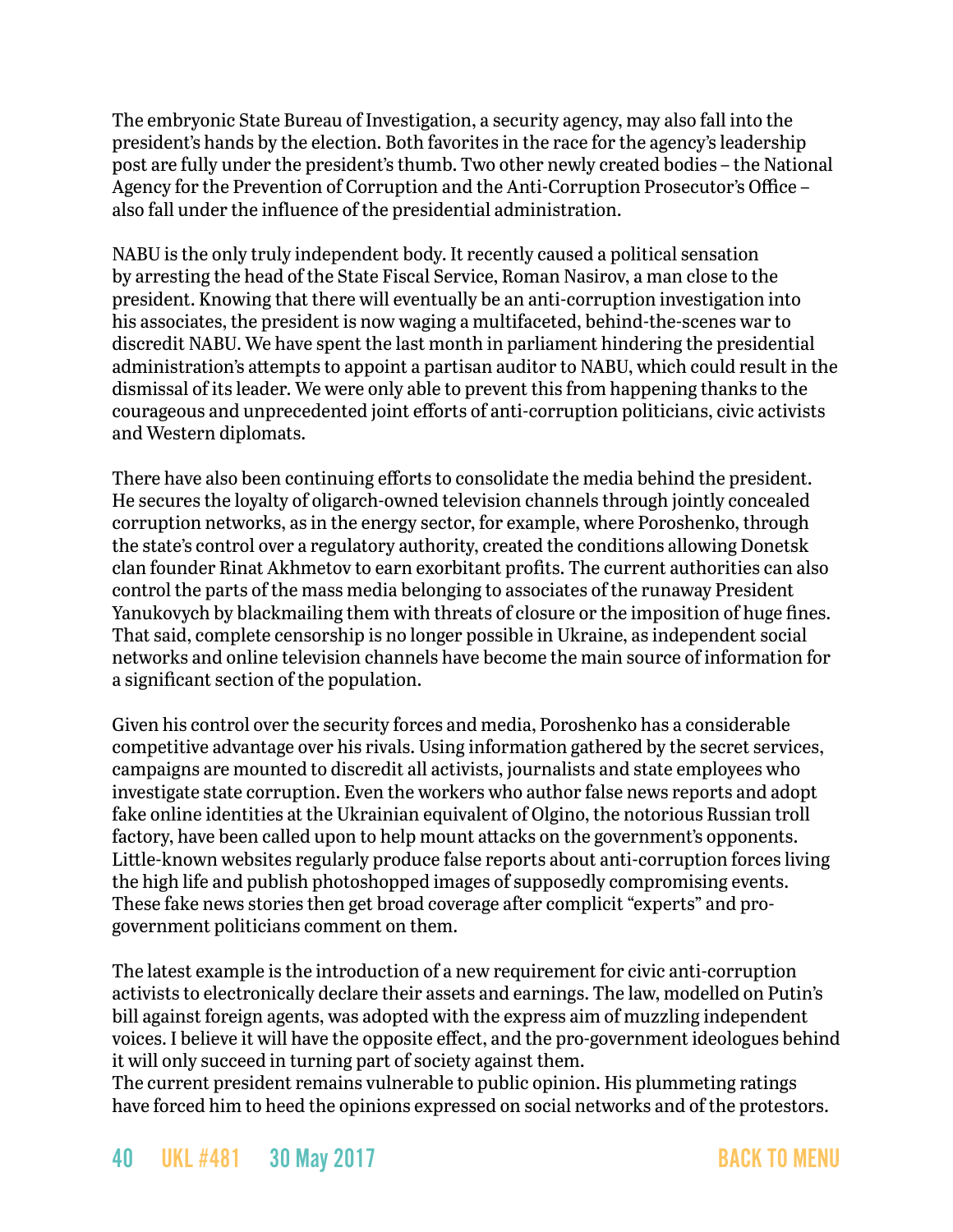He has recently been forced to make concessions, reverse unpopular decisions and even speak out publicly in favor of social initiatives.

Poroshenko's central error was his attempt to go against the tide of history. The fight against corruption has become an international phenomenon -- from Romania to South Korea, from Brazil to Indonesia – and a politically fashionable movement in Ukraine after the Euromaidan Revolution.

The current president now faces a choice. He can spearhead that movement. The alternative is to launch a Russian-style witch hunt, attacking civic activists and anticorruption bodies and to try to salvage plummeting poll numbers. Any Futher financial support to Ukraine should be contingent upon major reform, including a new electoral law and the creation of an anti-corruption tribunal.

## <span id="page-40-0"></span>#19

### New Book

- - - - - - - - - - - - - - - - - - - - - - - - - - - - - - - - - - - - - - - - - - - - - - - - - - - - - - - - - - - - - - - - - - - - - - - - - - - - - - - - - - *Everybody Loses The Ukraine Crisis and the Ruinous Contest for Post-Soviet Eurasia* Samuel Charap and Timothy J. Colton IISS Adelphi Papers 460 Distributed by Routledge ISBN 978-1138633087 <http://bit.ly/2rdBONK>

Disorder erupted in Ukraine in 2014, involving the overthrow of a sitting government, the Russian annexation of the Crimean peninsula, and a violent insurrection, supported by Moscow, in the east of the country.

This Adelphi book argues that the crisis has yielded a ruinous outcome, in which all the parties are worse off and international security has deteriorated. This negative-sum scenario resulted from years of zero-sum behaviour on the part of Russia and the West in post-Soviet Eurasia, which the authors rigorously analyse. The rivalry was manageable in the early period after the Cold War, only to become entrenched and bitter a decade later. The upshot has been systematic losses for Russia, the West and the countries caught in between.

All the governments involved must recognise that long-standing policies aimed at achieving one-sided advantage have reached a dead end, Charap and Colton argue, and commit to finding mutually acceptable alternatives through patient negotiation.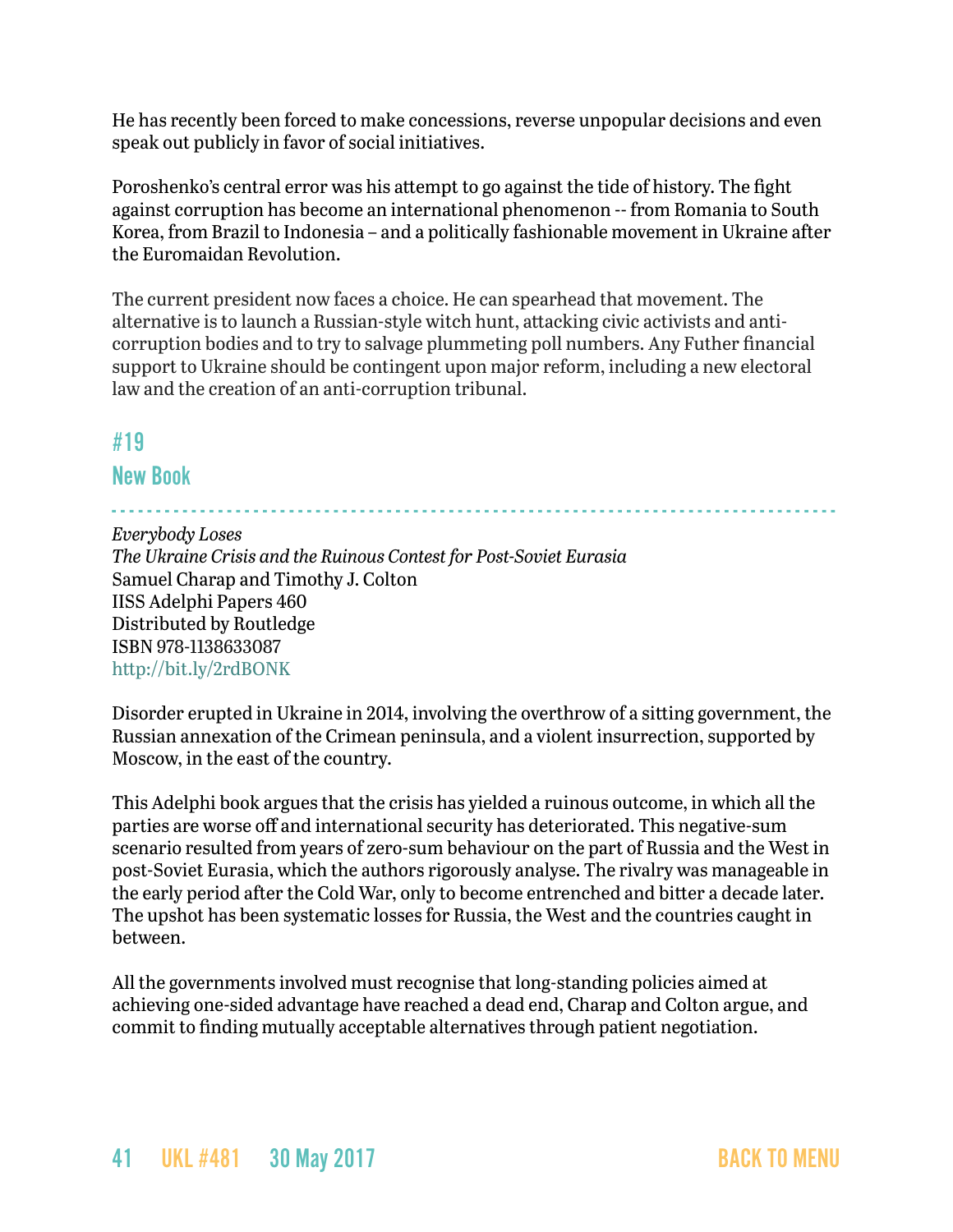<span id="page-41-0"></span>#20 New Book

- - - - - - - - - - - - - - - - - - - - - - - - - - - - - - - - - - - - - - - - - - - - - - - - - - - - - - - - - - - - - - - - - - - - - - - - - - - - - - - - - -

*The Political Economy of Independent Ukraine Slow Starts, False Starts, and a Last Chance?* Oleh Havrylyshyn Palgrave Macmillan ISBN 978-1-137-57689-7 <http://bit.ly/2rdCcfr>

Marking the 25th anniversary of Ukraine as a sovereign nation, this book traces its economic transformation since 1991. Post-communist transition has been a highlight of recent history, and Ukraine stands out as one of its most interesting and puzzling cases. Havrylyshyn offers the first comprehensive treatise on the entire period, providing a thorough description of the slow evolution of economic reforms, exploring how and why performance in this regard fell far behind the leaders in transition. Testing several conventional hypotheses, the author argues that while Russian imperialism may form part of the explanation, the self-serving interests of domestic elites and new oligarchs may be even more important. Radically revising the traditional argument that reforms were delayed to allow nation building, this book contends that it was due more to the interests of the non-lustrated elite, who needed time to become the new capitalists.

# <span id="page-41-1"></span>#21

New Book

- - - - - - - - - - - - - - - - - - - - - - - - - - - - - - - - - - - - - - - - - - - - - - - - - - - - - - - - - - - - - - - - - - - - - - - - - - - - - - - - - - *Communism and Hunger: The Ukrainian, Chinese, Kazakh, and Soviet Famines in Comparative Perspective* Edited by Andrea Graziosi and Frank E. Sysyn CIUS Press ISBN 978-1-894865-47-0 (paper) <http://bit.ly/2qCabft>

In this volume, leading specialists examine the affinities and differences between the pan-Soviet famine of 1931–1933, the Ukrainian Holodomor, the Kazakh great hunger, and the famine in China in 1959–1961. The contributors presented papers at a conference organized by the Holodomor Research and Education Consortium in 2014.

The first three articles deal with famine within a single state or Soviet republic and the remaining three offer comparative perspectives. Nicholas Werth examines the dynamics of the economics and politics that led to the famines in the USSR and the Holodomor in Ukraine. Sarah Cameron explores the dynamics of and scholarship on the Kazakh famine.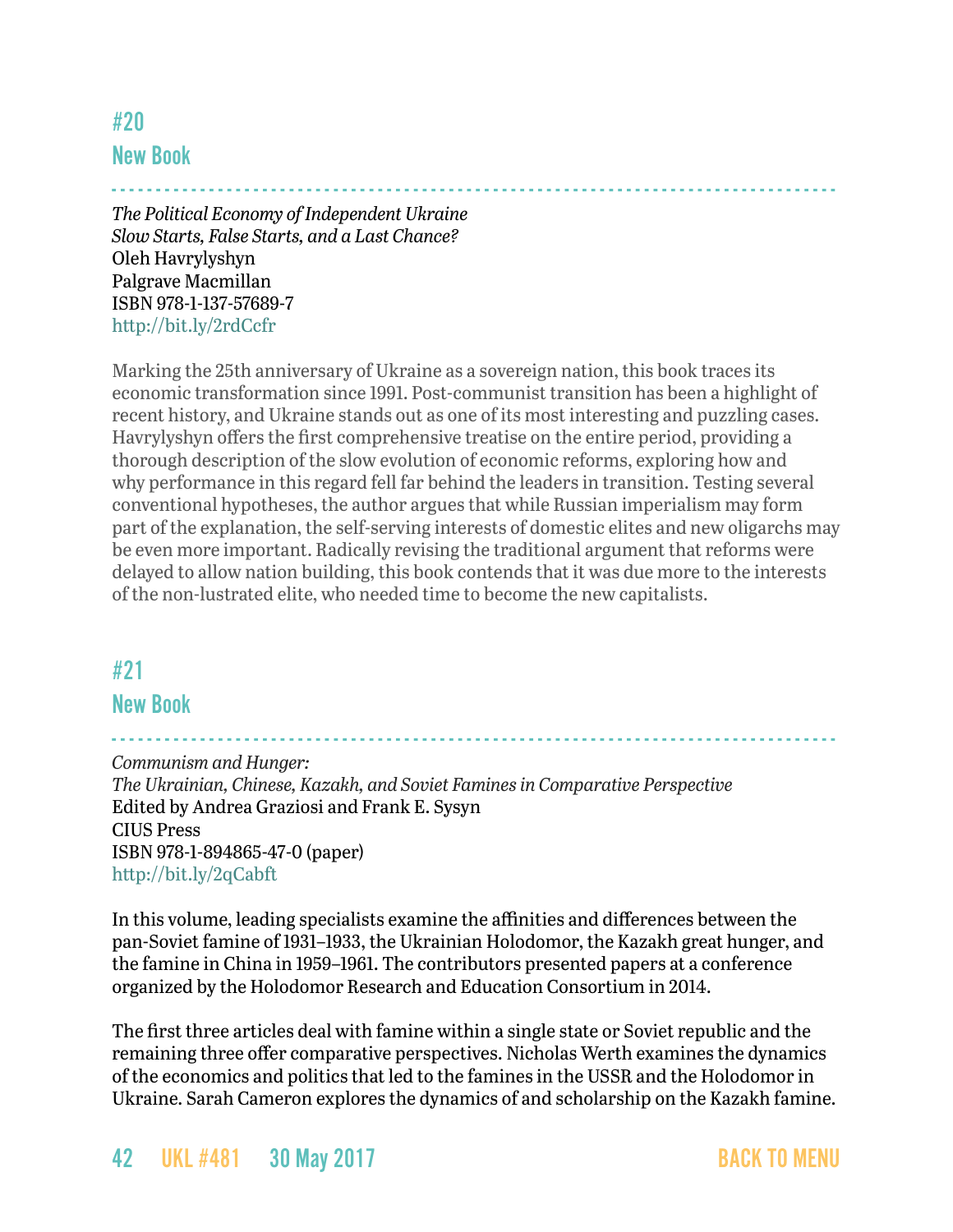Zhou Xun characterizes the Great Famine in China as the largest in history and discusses sources she has assembled in the periods when the authorities permitted at least limited access. Lucien Bianco, a specialist on China, and Andrea Graziosi, a scholar of the Soviet Union, provide complementary discussions of the similarities and differences between these man-made famines. Niccolò Pianciola applies a transnational approach in looking at the large Central Asian steppe and the nomadic societies to explore famines in a geographic zone crossing political boundaries.

Thanks to increased access to archives and the efforts of the international scholarly community, we now have a sense of the dynamics, demographic impact, and consequences of the great political famines of the twentieth century, unleashed by Communist parties endowed with centralized planning mechanisms that they believed they could control and manipulate. In exploring the commonalities and specificities of the massive famines produced by the two largest Communist states, the authors also set forth numerous hypotheses and agendas for future research.

# <span id="page-42-0"></span>#22

## New Book

- - - - - - - - - - - - - - - - - - - - - - - - - - - - - - - - - - - - - - - - - - - - - - - - - - - - - - - - - - - - - - - - - - - - - - - - - - - - - - - - - - *Beau Monde on Empire's Edge State and Stage in Soviet Ukraine*  Mayhill Fowler University of Toronto Press ISBN 9781487501532 <http://bit.ly/2r5kNa4>

In *Beau Monde on Empire's Edge*, Mayhill C. Fowler tells the story of the rise and fall of a group of men who created culture both Soviet and Ukrainian. This collective biography showcases new aspects of the politics of cultural production in the Soviet Union by focusing on theater and on the multi-ethnic borderlands. Unlike their contemporaries in Moscow or Leningrad, these artists from the regions have been all but forgotten despite the quality of their art. Beau Monde restores the periphery to the center of Soviet culture. Sources in Russian, Ukrainian, Polish, and Yiddish highlight the important multi-ethnic context and the challenges inherent in constructing Ukrainian culture in a place of Ukrainians, Russians, Poles, and Jews. *Beau Monde on Empire's Edge* traces the growing overlap between the arts and the state in the early Soviet years, and explains the intertwining of politics and culture in the region today.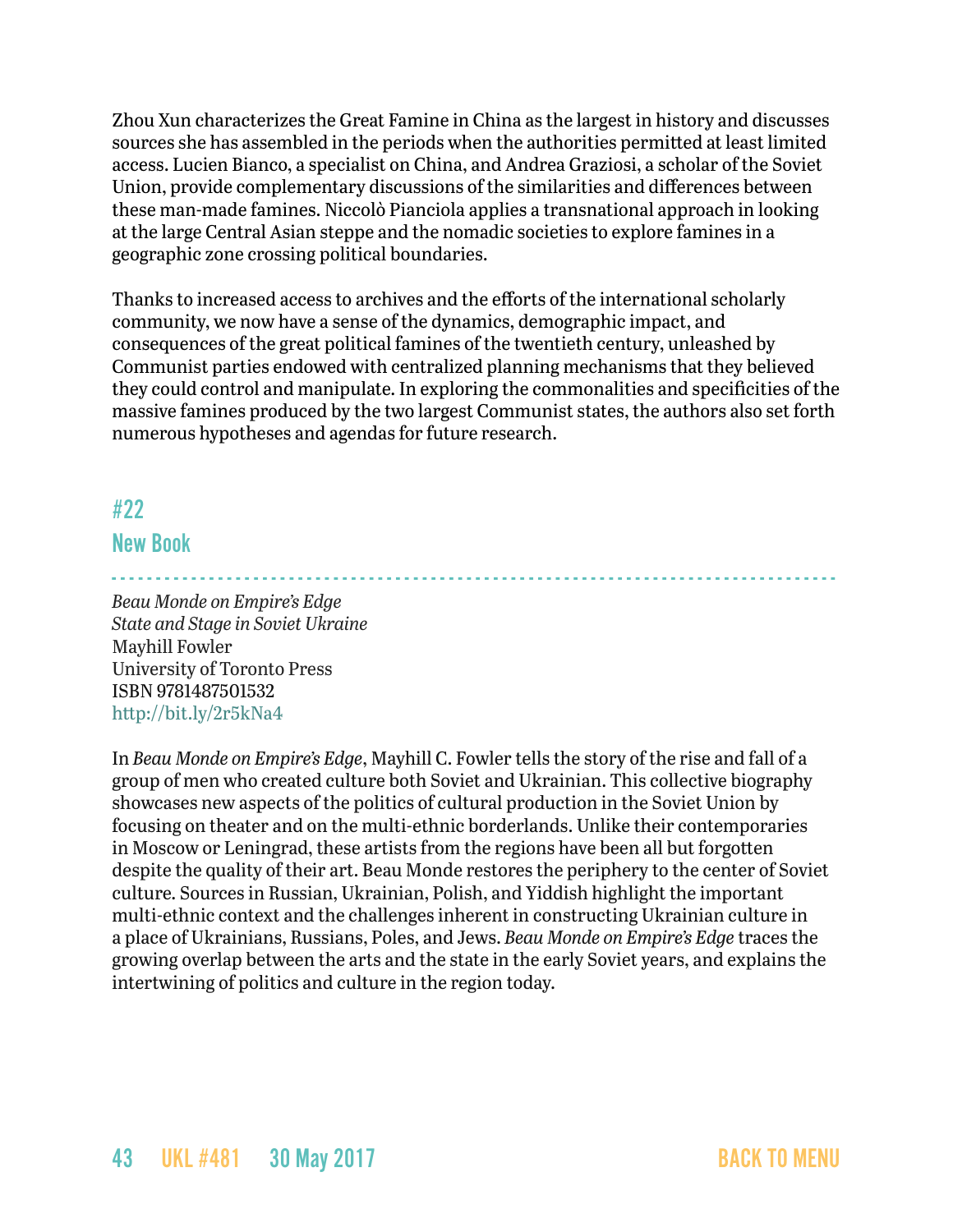# <span id="page-43-0"></span>#23 New Report

- - - - - - - - - - - - - - - - - - - - - - - - - - - - - - - - - - - - - - - - - - - - - - - - - - - - - - - - - - - - - - - - - - - - - - - - - - - - - - - - - - *The Donbas – Two parts, or still one? The experience of war through the eyes of the regional population*  Gwendolyn Sasse ZOIS Center for East European and International Studies (Berlin) <http://bit.ly/2rg6w9f>

A ZOiS survey conducted in the Donbas in December 2016 provides insights into life and attitudes across the frontline between the Kyiv-controlled Donbas and the occupied territories, the self-declared Donetsk People's Republic (DNR) and the Luhansk People's Republic (LNR). The two-part survey reveals the differentiated public opinion in the DNR/ LNR and similarities in views shared across the frontline.

## <span id="page-43-1"></span>#24

### New Report

- - - - - - - - - - - - - - - - - - - - - - - - - - - - - - - - - - - - - - - - - - - - - - - - - - - - - - - - - - - - - - - - - - - - - - - - - - - - - - - - - - *Donbas in Flames Guide to the Conflict Zone* Editor: Alina Mairova Authors: Mykola Balaban, Olga Volyanyuk, Christina Dobrovolska, Bohdan Balaban, Maksym Maiorov, Security Environment Research Center "Prometheus", L'viv Supported by the Canada Fund for Local Initiatives 100 pages

This publication is the result of work of a group of authors of various competencies: investigative journalism, politology, geography, and history. Written as a kind of vade mecum, this guidebook will familiarize the reader with the precursors, problems, terminology, and characteristics of the war in the Donbas. The book is targeted at experts, journalists, and representatives of international missions working in Ukraine. It will also interest a wide range of readers trying to understand and develop their own opinion on the situation in the east of Ukraine.

The report can be downloaded in Ukrainian<http://bit.ly/2qBYhSO> and in English [http://bit.ly/2rjn960.](http://bit.ly/2rjn960)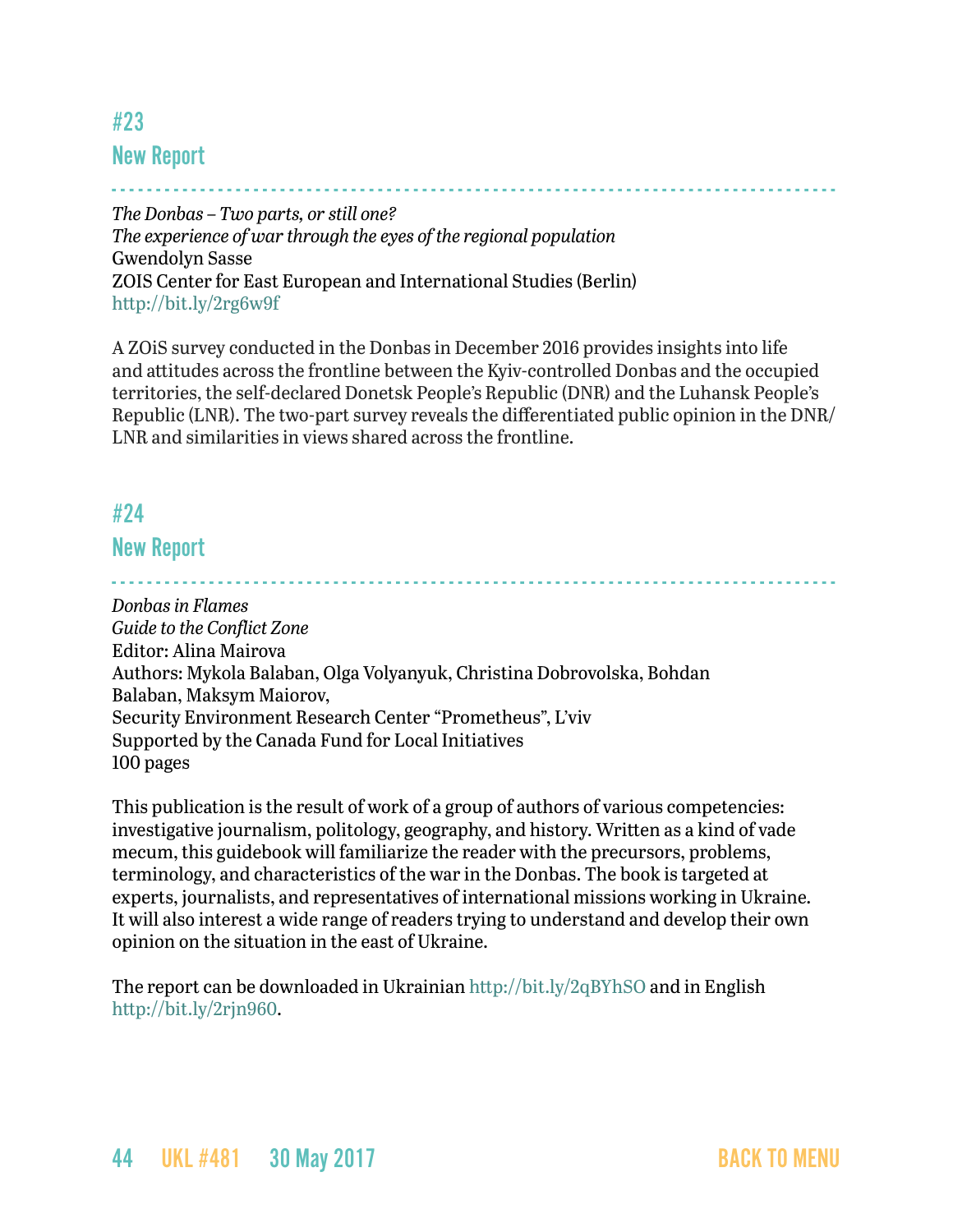# <span id="page-44-0"></span>#25 Select Recent Academic Publications on Ukraine

Heather Coleman, Yaroslav Hrytsak, Tamara Hundorova, Oleksandr Zaitsev, and Myroslav Shkandrij. 2017. "A Roundtable on Myroslav Shkandrij's Ukrainian Nationalism: Politics, Ideology, and Literature, 1929–1956," *Canadian Slavonic Papers 59* (1-2), 131-152. [http://bit.](http://bit.ly/2s9DeJa) [ly/2s9DeJa](http://bit.ly/2s9DeJa)

- - - - - - - - - - - - - - - - - - - - - - - - - - - - - - - - - - - - - - - - - - - - - - - - - - - - - - - - - - - - - - - - - - - - - - - - - - - - - - - - - -

Mai'a K. Davis Cross, Ireneusz Pawel Karolewski, eds. 2017. Special Issue: "Europe's Hybrid Foreign Policy : The Ukraine-Russia Crisis," *Journal of Common Market Studies* 55 (1), 3-152. <http://bit.ly/2rg6D4u>

Mykola Makhortykh and Maryna Sydorova. 2017. "Social Media and Visual Framing of the Conflict in Eastern Ukraine," *Media, War & Conflict*. Online. <http://bit.ly/2rR4y1B>

Kimitaka Matsuzato. 2017. "The Donbass War: Outbreak and Deadlock," *Demokratizatsiya* 25 (2), 175-200. <http://bit.ly/2qvABUY>

# <span id="page-44-1"></span>#26 AAUS Prize Winners

- - - - - - - - - - - - - - - - - - - - - - - - - - - - - - - - - - - - - - - - - - - - - - - - - - - - - - - - - - - - - - - - - - - - - - - - - - - - - - - - - -

### AAUS List, 8 May 2017

This past Saturday, May 6, 2017, the AAUS held its customary semi-annual business meeting at the ASN convention at Columbia University in New York. Our sincere thanks to Myroslava Znayenko for her help with organizing and running the meeting. At the meeting, the new group of AAUS prize winners was announced.

Best Article Prize: Christine Worobec, "The Long Road to Kiev: Nineteenth-Century Orthodox Pilgrimages," *Modern Greek Studies Yearbook*, vol. 30/31, 2014-2015

Best Book-Length Translation Prize: Reilly Costigan and Isaac Wheeler, for their translation of Serhiy Zhadan's *Voroshylovhrad* (Deep Vellum Press, 2016)

The prize committee for Best Book in the fields of Ukrainian history, politics, language, literature, and culture chose to recognize 3 books (2 co-winners and 1 honorable mention):

George Liber's *Total Wars and the Making of Modern Ukraine, 1914-1954* (U. of Toronto Press, 2016) has been chosen as the winning book in history and politics.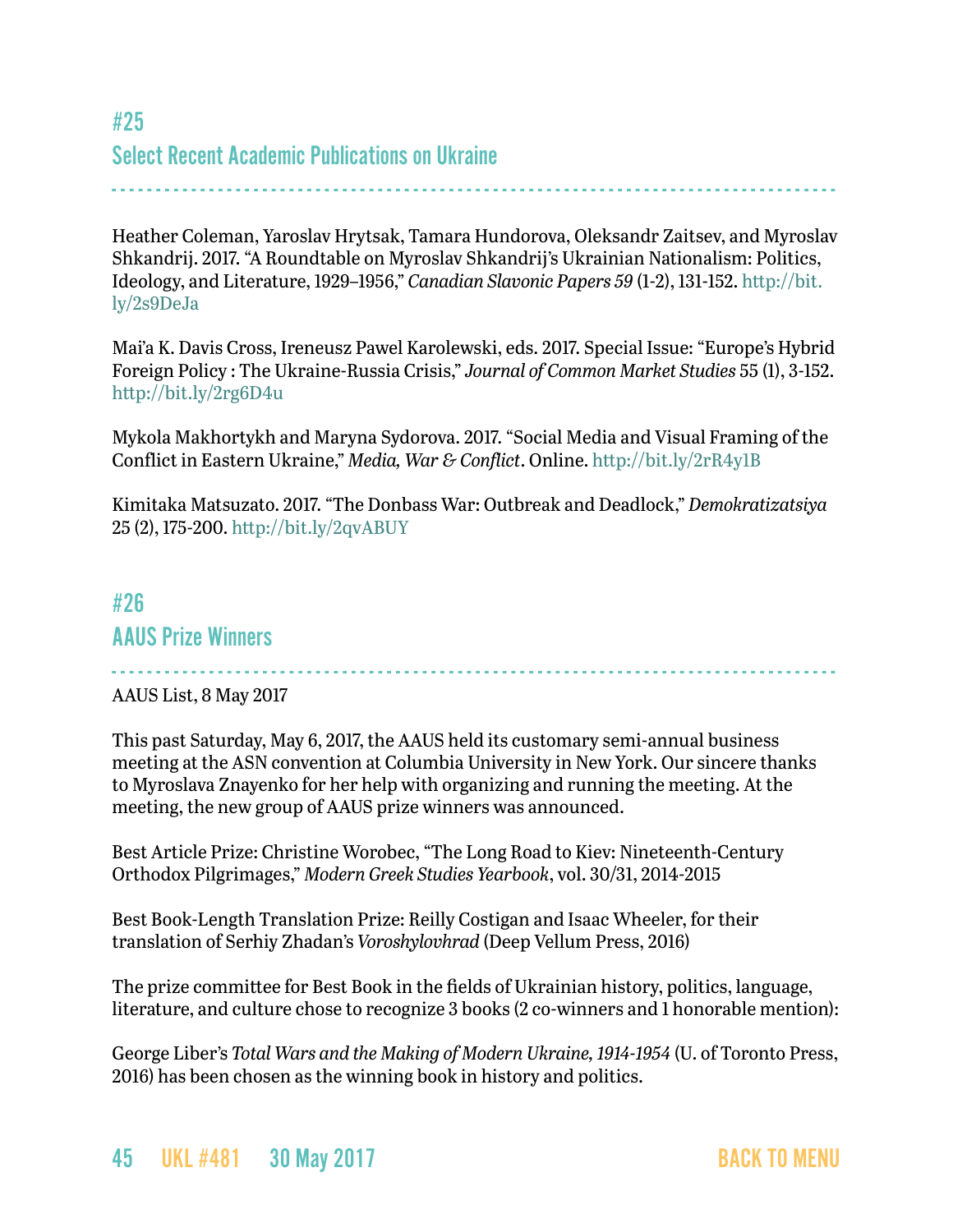Andriy Danylenko's *From the Bible to Shakespeare: Pantelejmon Kuliš (1819-1897) and the Formation of Literary Ukrainian* (Academic Studies Press, 2016) has been chosen as the winning book in language, literature, and culture.

Maxim Tarnawsky's *The All-Encompassing Eye of Ukraine: Ivan Nechui-Levytskyi's Realist Prose* (U. of Toronto Press, 2016) has been chosen as an honorable mention for the book prize.

Our heartfelt congratulations to all the winners! Top of Form

On behalf of the AAUS Board, Vitaly Chernetsky AAUS President Bottom of Form

## #27

## The Filmmaker Holding Putin's Feet to the Fire

- - - - - - - - - - - - - - - - - - - - - - - - - - - - - - - - - - - - - - - - - - - - - - - - - - - - - - - - - - - - - - - - - - - - - - - - - - - - - - - - - by Richard Porton Daily Beast, 27 May 2017 <http://thebea.st/2qC1dyT>

*After helming the Ukrainian revolution doc 'Maidan,' Sergei Loznitsa is back at Cannes with 'A Gentle Creature'—a disturbing portrait of contemporary Russia.*

CANNES, France – It's difficult to imagine a grimmer cinematic portrait of Vladimir Putin's Russia than the one depicted in [Sergei Loznitsa's A Gentle Creature,](http://www.thedailybeast.com/articles/2014/05/24/inside-maidan-sergei-loznitsa-on-his-ukrainian-uprising-doc-and-putin-s-fascist-regime) which premiered as a competition entry in Cannes on Thursday.

Loosely based on a Dostoyevsky short story, the film, which starts out naturalistically and gradually transmogrifies into a surrealistic political fable, recounts the horrific saga of an unnamed woman whose package to her imprisoned husband is returned to the local post office. When the distraught woman decides to set out on a journey to visit this man incarcerated in Siberia for a crime that is also unnamed, she finds herself caught up in a bureaucratic labyrinth. Abused by strangers and unable to elicit even a modicum of empathy for her plight from the authorities, she is the ultimate victim of an unfeeling society.

Born in Belarus, Loznitsa spent his formative years in Ukraine when it was part of the Soviet Union and is usually referred to as a Ukrainian director. A Gentle Creature marks his fourth outing at Cannes. My Joy (2010) and In the Fog (2012) were also competition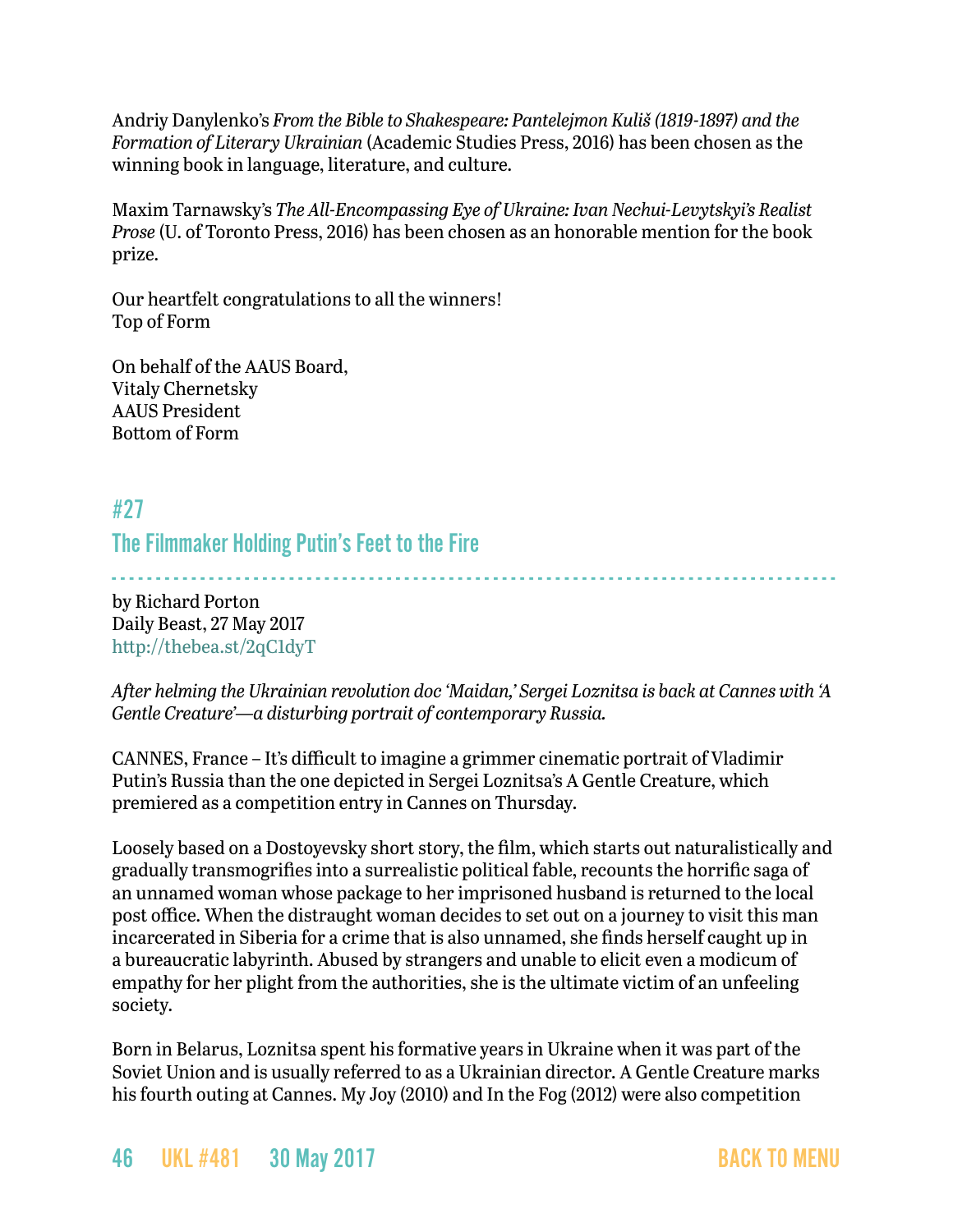entries [while Maidan,](http://www.thedailybeast.com/articles/2014/05/24/inside-maidan-sergei-loznitsa-on-his-ukrainian-uprising-doc-and-putin-s-fascist-regime) his critically acclaimed documentary on the Ukrainian Revolution, was unveiled as a "special screening" at the festival in 2014.

Loznitza is known for his political outspokenness, a trait that is on conspicuous display in the following interview. He needed little prompting to express his contempt for the Russian government, Donald Trump, and bureaucratic stupidity.

*The review of A Gentle Creature in The Hollywood Reporter observed that many Americans will be surprised that the film, which depicts a cruel, even bestial country, is set in contemporary Russia, not the Soviet Union. Are you trying to say that not much has changed since the Soviet era?*

Practically nothing has changed. If we're talking about the system of governance, for example, there now exists a parliament that's completely powerless and doesn't make any decisions at all. We also have a president who is basically a placeholder—holding the place until the next presidential term while we await a real president. You'll recall the previous period, in 2008, when Dmitry Medvedev and Putin swapped jobs; Medvedev wasn't a real president. Everyone knew that Medvedev didn't make any real decisions. You have a situation where there are fake institutions that imitate the function of genuine institutions. That's exactly the situation you had in the Soviet Union. There's no respect for human rights.

### *Or the rights of journalists?*

*After laughing heartily, Loznitsa replies:* A media exists that is allowed to print and broadcast—but only to the extent that they are controlled by a central authority.

### *And what did you think [of the photographs captured by the Russian media](http://www.thedailybeast.com/articles/2017/05/11/daily-show-s-trevor-noah-on-russia-s-oval-office-visit-russia-is-owning-donald-trump-so-hard) of Sergey Kislyak cavorting with Trump in the Oval Office.*

Any methods are allowed to create a scandal. In a way, this undermines trust in any political authority. It undermines trust in general. One has to be very clear about the ultimate purpose. If you haven't read Anne Applebaum's Iron Curtain, you should. She describes the process of the destruction of civil society by the Soviet Union in Poland, East Germany, and Hungary. And now the same sort of thing is going on in the United States. They want to destroy the electoral system and prove that anyone can be elected. It undermines the whole idea of democratic elections and proves that it basically doesn't matter who's elected. Evil has one basic characteristic. When it's successful, any result works in its favor. You really can't do anything about it, even though you should make an effort to resist it.

*Do you the photos taken at the White House point to an attempt by Russia to destabilize the U.S. government?*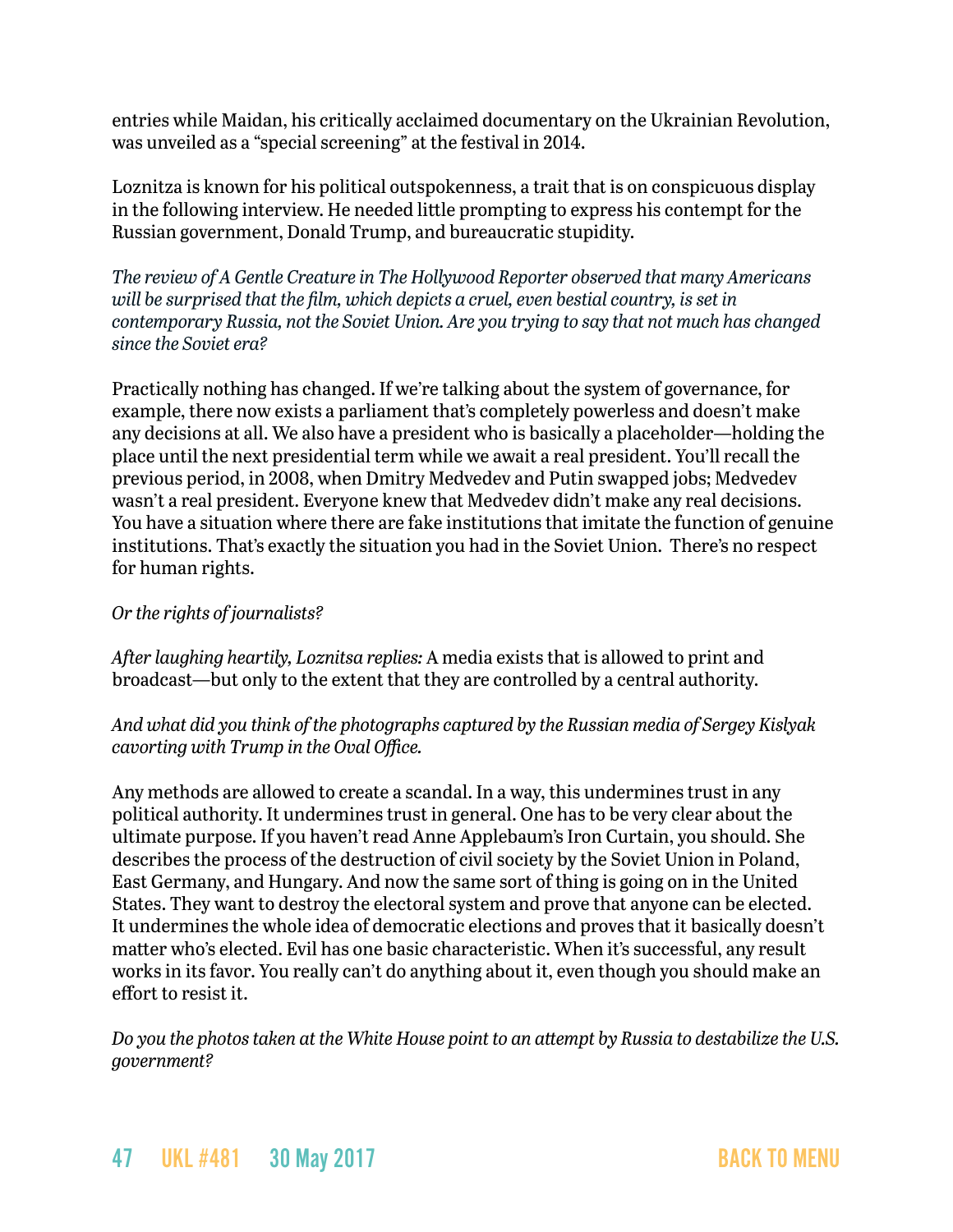You have to ask: Why was this photo taken? It was a breach of security. Who's in charge of the White House and the government? It's the president, who broke the code of conduct and did something that was forbidden. Every such action erodes respect for the president and the government. The president embodies the American system of government and this sort of mistake invites manipulation from the outside. What I want to know is: What did they buy Trump with? Of course, he doesn't need money. But there must be something that they can offer him that he needs or doesn't have. There's something in his personality that allows him to be manipulated. If you recall, the secrets of nuclear warfare were revealed to the Soviet Union via the United States in the 1950s. If you read interviews with [the late American physicist] Richard Feynman, you realize that it wasn't that difficult to do. He [tells stories](http://blog.nuclearsecrecy.com/2014/06/06/feynman-and-the-bomb/) about opening his colleagues' private safes and finding this information.

### *You've remarked that you couldn't have filmed A Gentle Creature in Russia. Does that refer to the film's content or merely matters of financing?*

I would have been able to shoot the film in Russia, but I wouldn't have been able to finance it in Russia. This film is a co-production of five countries and two private investors. With each country that supported the film, there are spending obligations. We found a compromise and shot in Latvia. It's eastern Latvia, which is populated mainly by ethnic Russians and Russian speakers. We shot in Daugavpils, a Latvian city with Russian architecture and all of the trademarks of a Russian city. But it's part of the European Union and on European territory.

### *Although A Gentle Creature is based on a Dostoyevsky short story, the satirical jabs at Russian bureaucracy also recall Nikolai Gogol's work.*

Yes, absolutely. And not only Gogol—throughout the film, there are actually various references to many Russian writers from different eras. One example is the nineteenth –century Russian satirist, Mikhail Saltykov-Shchedrin. There are many manifestations of the same phenomenon from different eras. It's a very rich mythological space. Russian filmmakers have a huge pool of references that they can use for inspiration. There are also musical inspirations—the work of Shostakovich, for example.

### *And cinematic references?*

There are many references to Hitchcock. The opening doors can be considered a tribute to Vertigo. And the scene in the beginning where the heroine is dressing is reminiscent of the opening of Psycho. And the rape scene is a direct quotation from the great Russian director Aleksei German's film, Khrushtalyov, My Car!

*The female representative of an organization promoting human rights is depicted as farcically ineffectual. Is this your commentary on actual NGOs in Russia?*